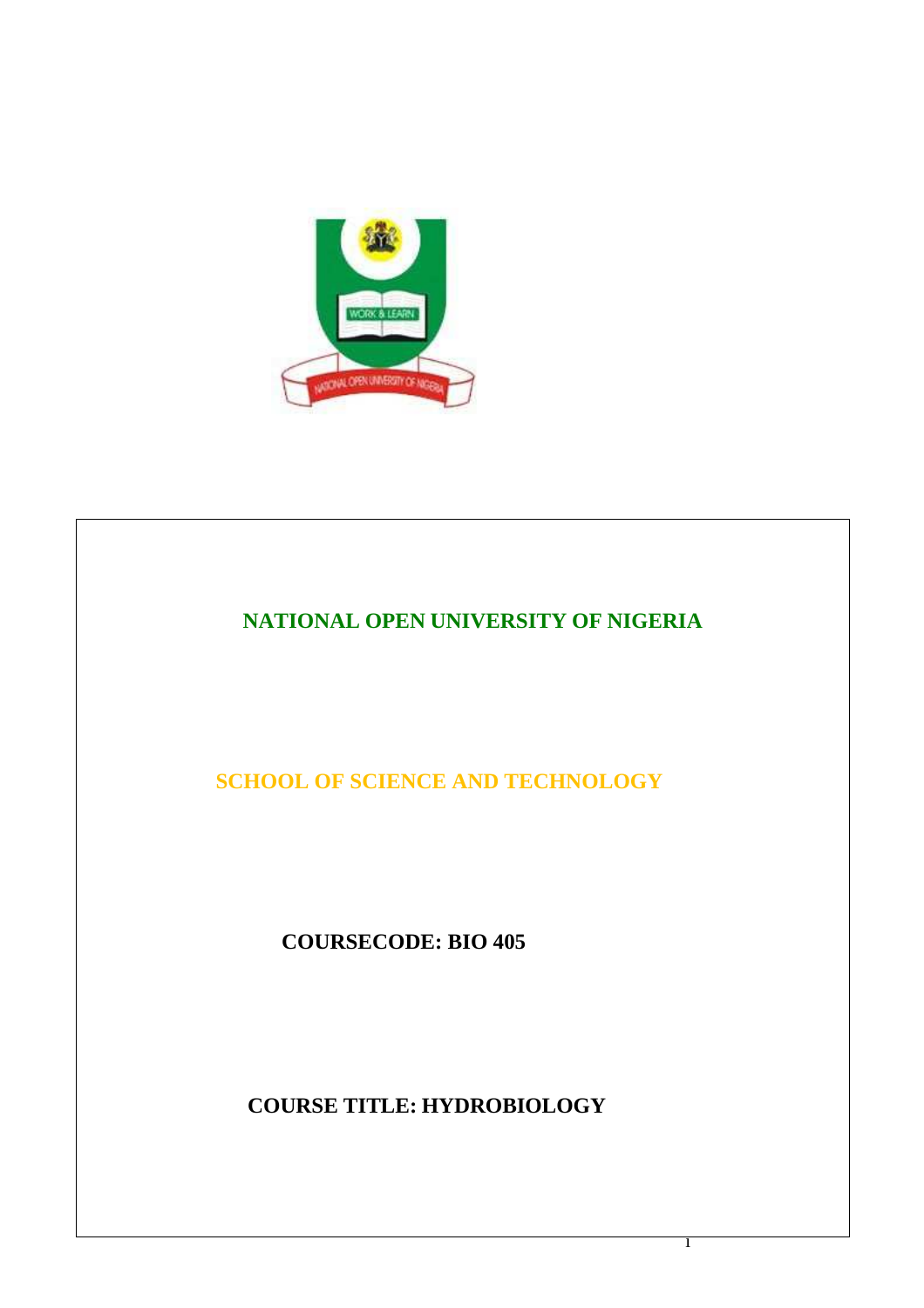# **COURSE GUIDE**

# **BIO 405 HYDROBIOLOGY**

Course Developer/Writer

Course Coordinator Adams Abiodun E.

Programme Leader Professor A. Adebanjo National Open university of Nigeria

National Open University of Nigeria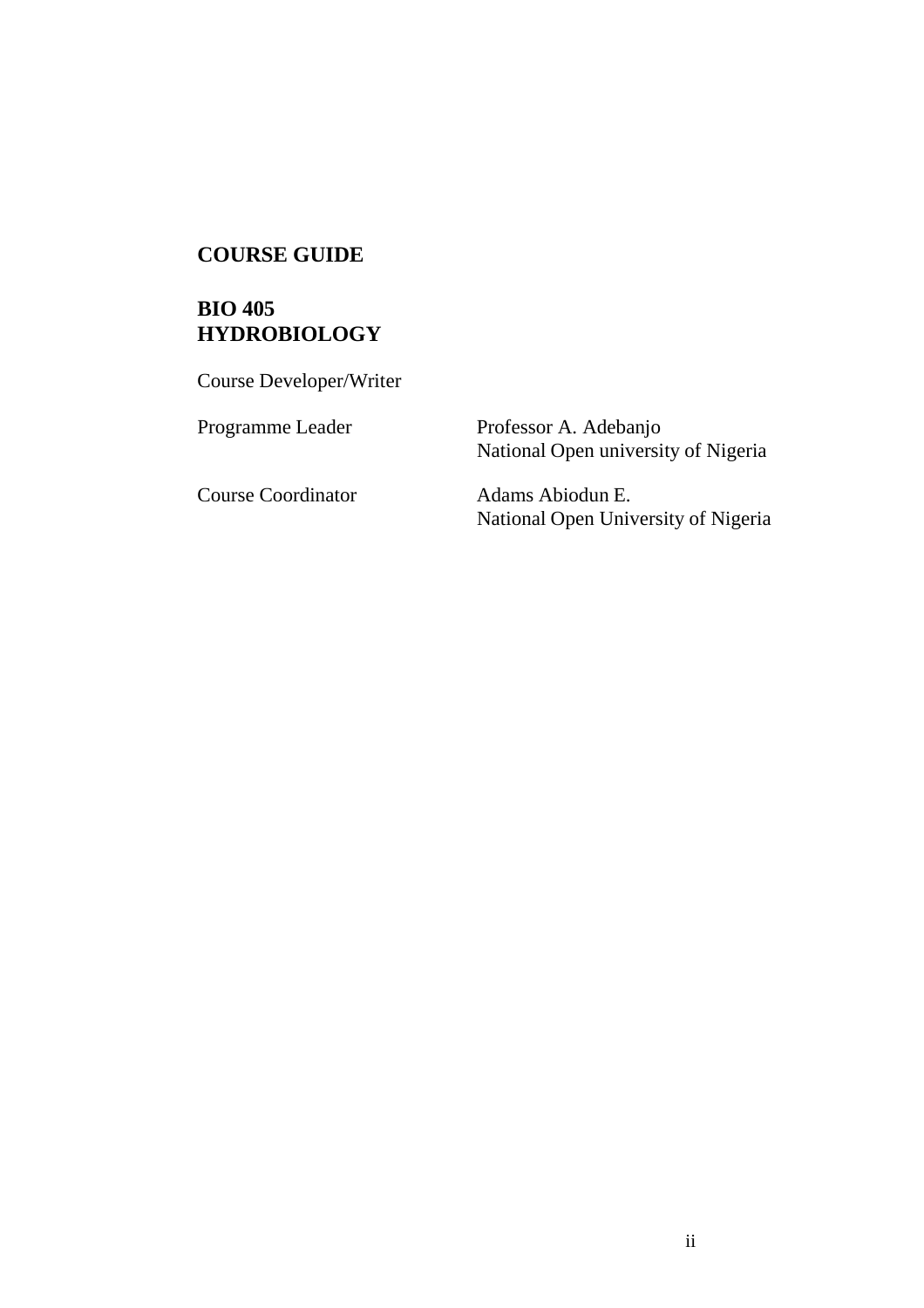

National Open University of Nigeria Headquarters 14/16 Ahmadu Bello Way Victoria Island Lagos

Abuja Office No. 5 Dares Salaam Street Off Aminu Kano Crescent Wuse II, Abuja Nigeria

e-mail: centralinfo@nou.edu.ng URL: www.nou.edu.ng

Published by National Open University of Nigeria

Printed 2009

ISBN: 978-058-367-X

All Rights Reserved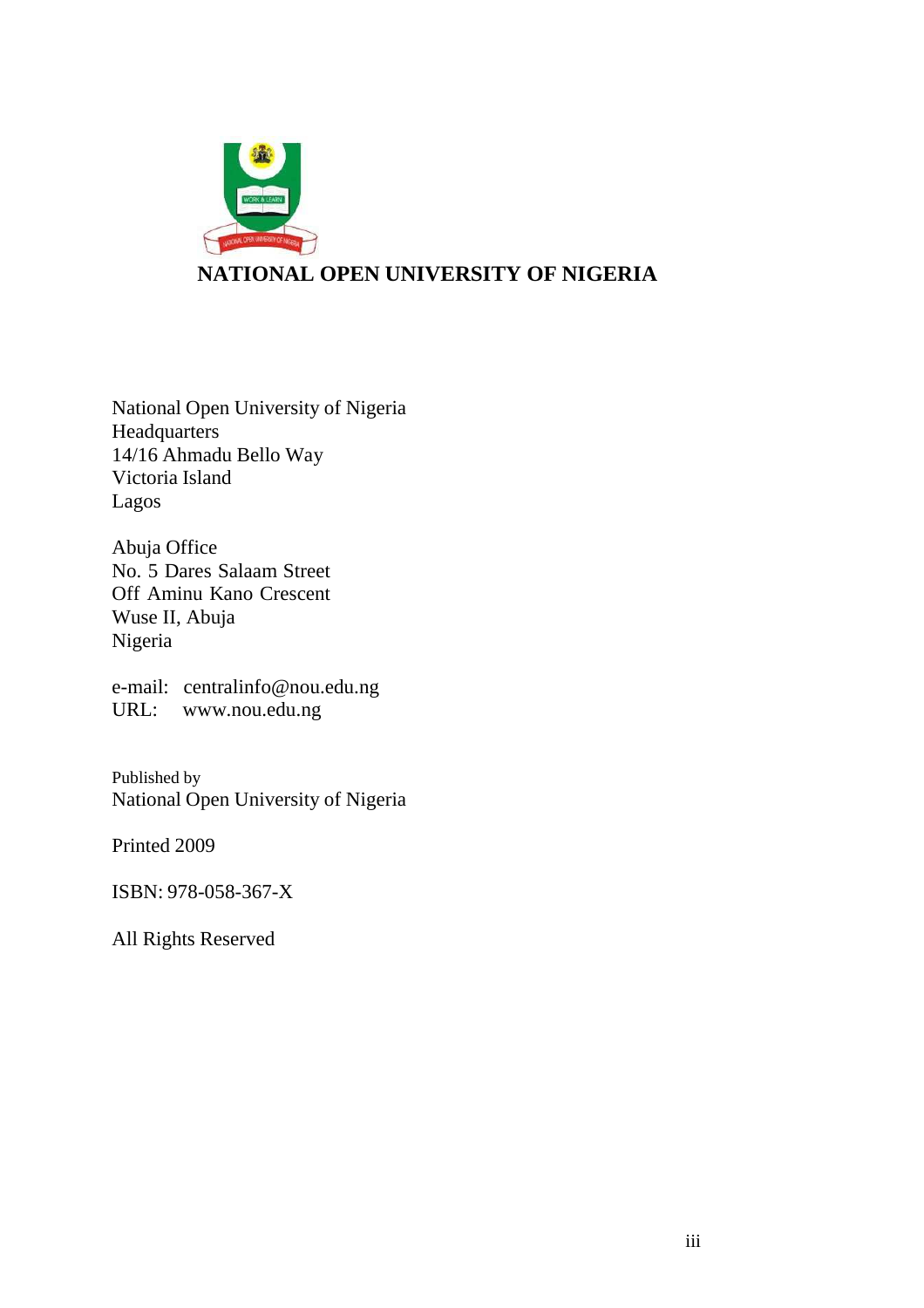### **CONTENTS PAGE**

|   | $\mathbf{1}$   |
|---|----------------|
|   | 1              |
|   | $\mathbf{1}$   |
|   | 1              |
|   | $\overline{2}$ |
|   | $\overline{2}$ |
|   | $\overline{2}$ |
|   | 3              |
|   | 3              |
|   | 4              |
| 4 |                |
| 4 |                |
|   | 4              |

#### **Introduction**

BIO 405: Hydrobiology is a one-semester, 2 credit- hour course in Biology. It is a 400 level, second semester undergraduate course offered to students admitted in the school of science and technology, school of education who are offering Biology or related programmes.

The course guide tells you briefly what the course is all about, what course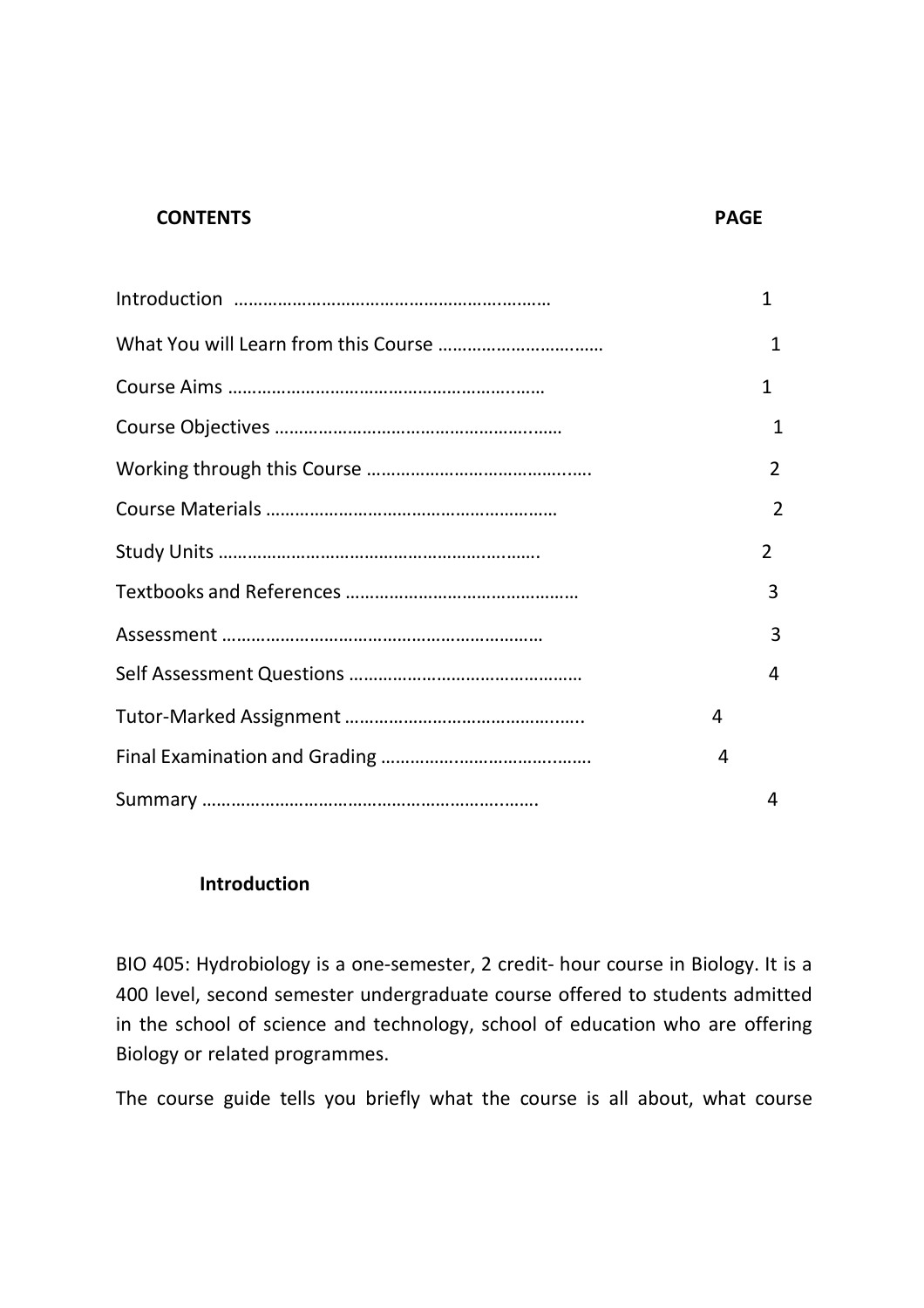materials you will be using and how you can work your way through these materials. It gives you some guidance on your Tutor- Marked Assignments.

There is/are Self-Assessment Exercise(s) within the body of a unit and/or at the end of each unit. The exercise(s) is/are an overview of the unit to help you assess yourself at the end of every unit.

### **What You will Learn from this Course**

This course contains nineteen (19) units which cover a generalized survey of the plant and animal kingdom based mainly in the study or similarities and differences in the external features, ecological adaptation of plant and animal forms.

Plants and animals consist of different forms: from the simple forms to the complex forms. At the end of this course, you would have acquaint yourself of the different forms of the plant and animal kingdom, especially their external features and ecological adaptation.

#### **Course Aims**

The aim of this course is to provide a generalized survey of the freshwater ecosystem with reference to African freshwater ^&&plant and animal kingdom based mainly on the study, or similarities and differences in the external features, ecological adaptations of plants and animals forms.

#### **Course Objectives**

In addition to the aim of this course, the course sets an overall objective which must be achieved. In addition to the course objectives, each of the units has its own specific objectives. You are advised to read properly the specific objectives for each unit at the beginning of that unit. This will help you to ensure that you achieve the objectives.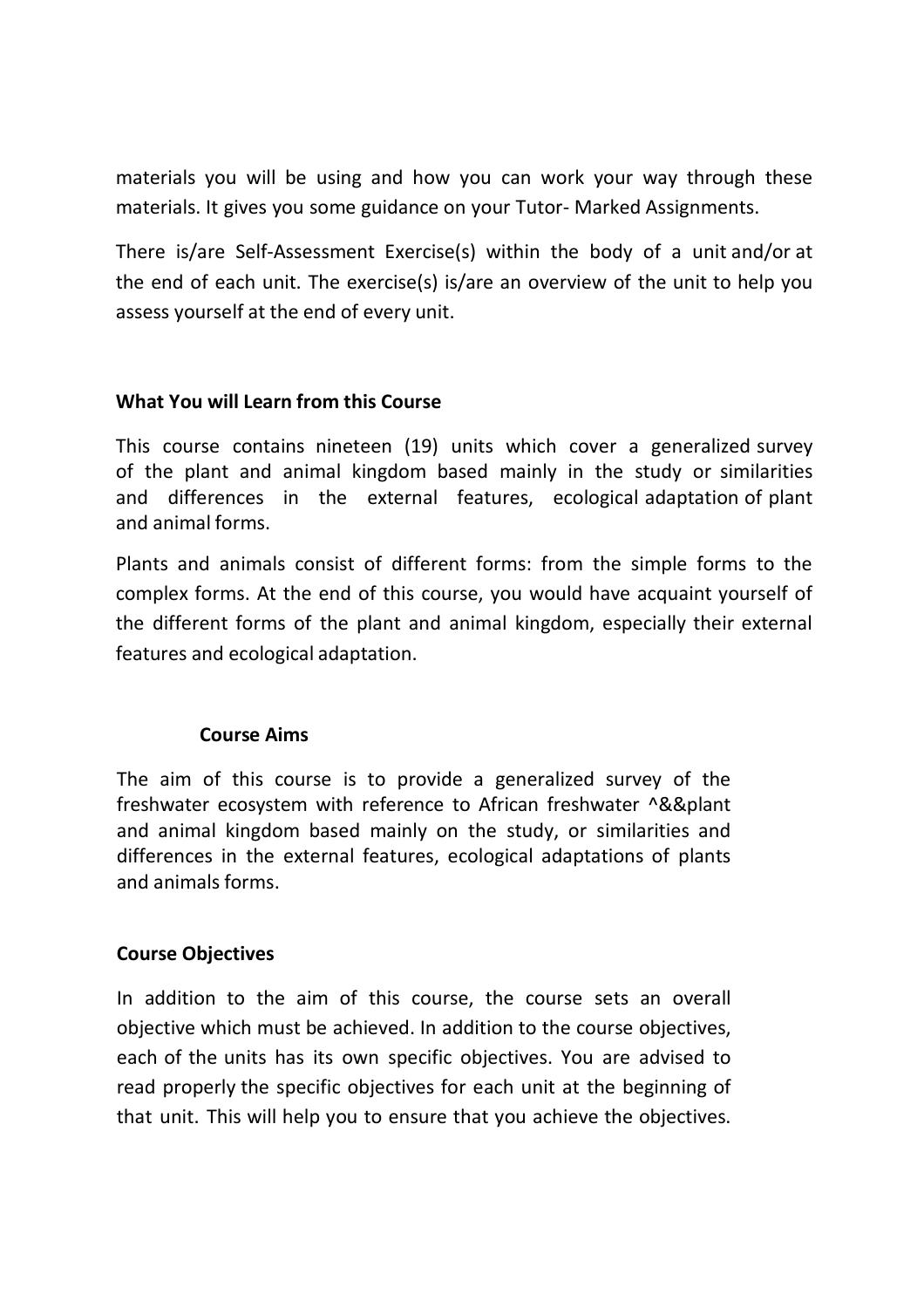As you go through each unit, you should from time to time go back to these objectives to ascertain the level at which you have progressed.

By the time you have finished going through this course, you should be able to:

Know the similarities and differences in the different forms of freshwater

Understand the different freshwater flora and fauna

Describe the characteristics of African Freshwater

Understand the nature and problems associated with eutrophication and water pollution

Determine water qualities

## **Working through this Course**

In this course, you will be advised to devote your time in reading through the material. You would be required to do all that has been stipulated in the course: study the course units, read the recommended reference textbooks and do all the unit(s) selfassessment exercise(s) and at some points, you are required to submit your assignment (TMAs) for assessment purpose. You should therefore avail yourself of the opportunity of being present during the tutorial sessions so that you would be able to compare knowledge with your colleagues.

#### **Course Materials**

You are to be provided with the two major course materials. These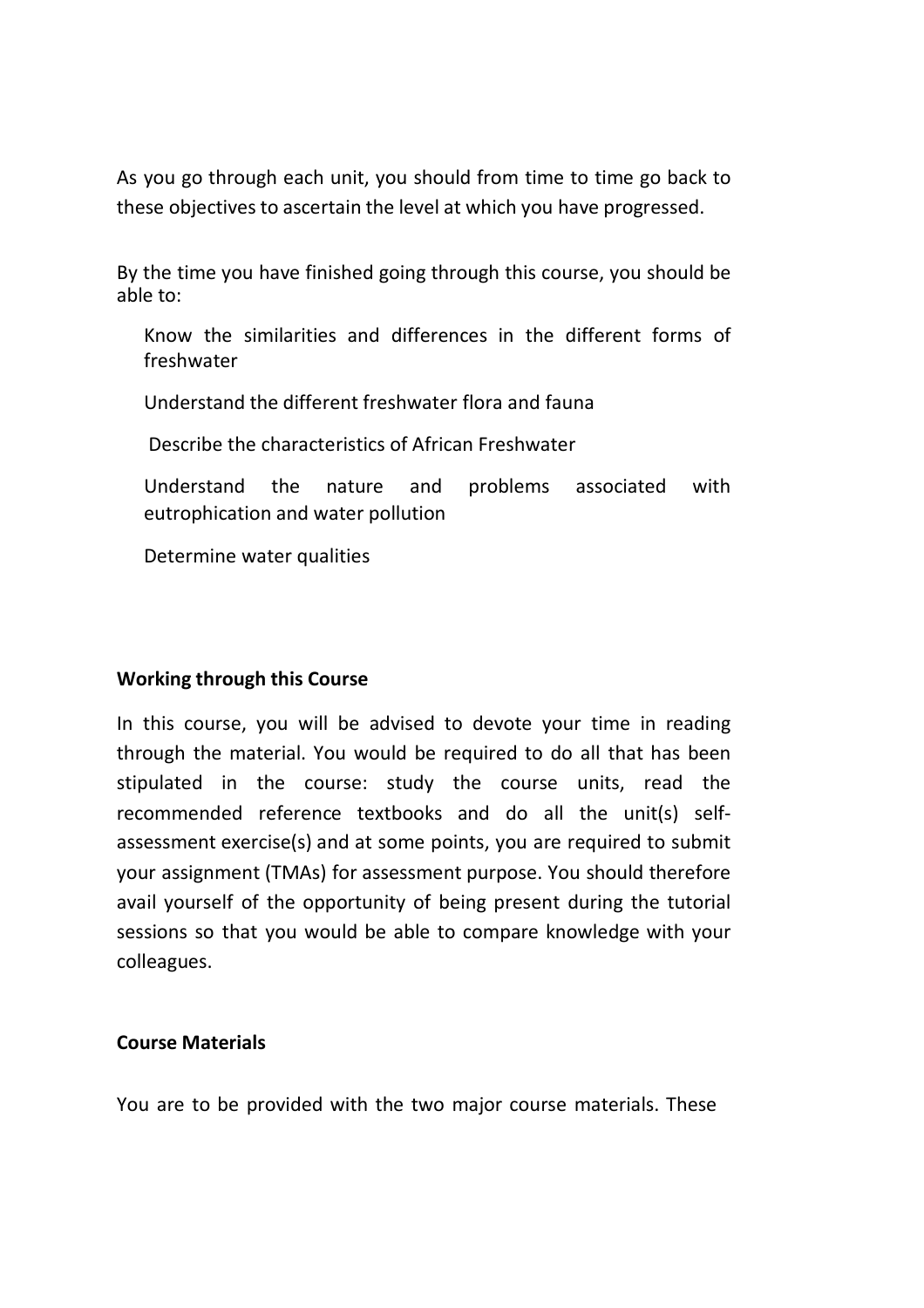are:

Course Guide

Study Units

The course comes with a list of recommended textbooks. These textbooks are supplement to the course materials so that you can avail yourself of reading further. Therefore, it is advisable you acquire some of these textbooks and read them to broaden your scope of understanding.

#### **Study Units**

This course is divided into 3 modules with a total of fifteen units which are divided as follows:

MODULE 1:

UNIT 1: PHYSICAL AND CHEMICAL CHARACTERISTICS OF WATER

UNIT 2: FRESHWATER ENVIRONMENT

UNIT 3: FRESHWATER FLORA AND FAUNA

UNIT 4: PLANKTONIC BENTHIC INVERTEBRATES

UNIT 5: PRODUCTION AND ENERGY FLOW

MODULE 2: AFRICAN FRESHWATER

UNIT 1: CHARACTERISTICS OF AFRICAN FRESHWATER

UNIT 2: LAKE CHILWA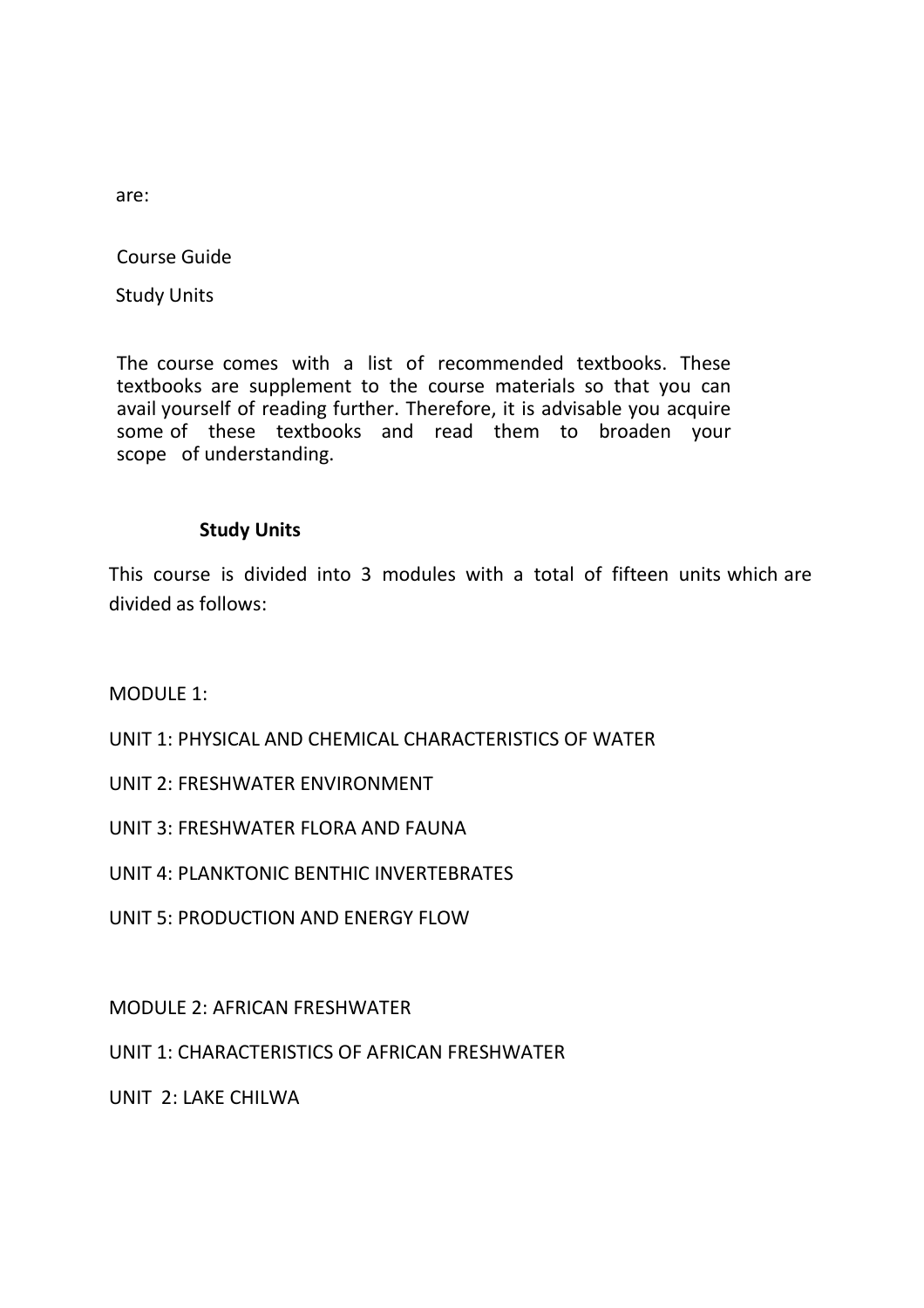UNIT 3: WIKKI SPRING

UNIT 4: LAKE TANGAYIKA

LAKE 5: LAKE KAINJI AND LAKE TIGA

MODULE 3: PROBLEMS ASSOCIATED WITH TROPICAL FRESHWATER

UNIT 1: EUTROPHICATION

UNIT 2: POLLUTION

- UNIT 3: WATER LINKED DISEASESS
- UNIT 4: MEASURMENT OF WATER QUALITY
- UNIT 5: CHARACTERIZATION OF SOIL AND WATER MICROFAUNA

#### MODULE 1:

#### UNIT 1:

- 1.0 Introduction
- 2.0 Objectives
- 3.0 Main Content
	- 3.1 Physical and chemical nature of freshwater
	- 3.2: Water distribution
- 4.0 Conclusion
- 5.0 Summary
- 6.0 Tutor-Marked Assignment
- 7.0 References/Further Readings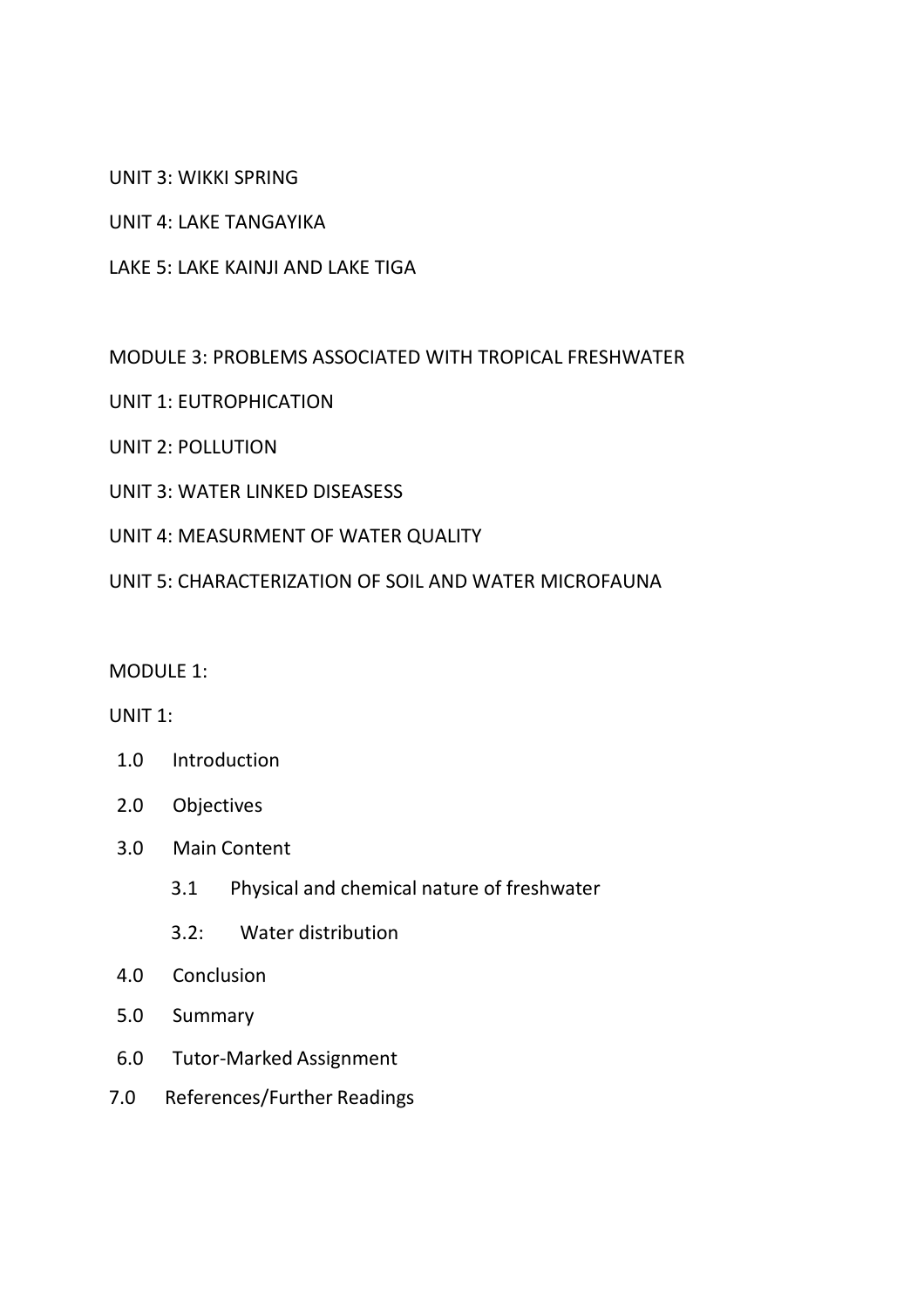#### 1.0: INTRODUCTION

Life on Earth depends upon water. Water comprises 99% of our own bodies and covers 71% of the earth's surface. It serves different functions ranging from its transport function through serving as solvent for most chemicals to serving habitat to many organisms. Many organisms also depend on water for certain stages of their life. For instance, some insects and amphibians use water as their breeding sites while it serves as an agent of dispersal for many plant seeds and fruits. The biological diversity of aquatic areas is neglected world- wide, even in coral reefs that rival tropical rain forests in their extraordinary diversity of life

Water is a critical issue for the survival of all living organisms. Some can use salt water but many organisms including the great majority of higher plants and most mammals must have access to fresh water to live. Some terrestrial mammals, especially desert rodents appear to survive without drinking but they do generate water through the metabolism of cereal seeds and they also have mechanisms to conserve water to the maximum degree.

Hydrobiology is the science of life and life processes in water. Much of modern hydrobiology can be viewed as a sub-discipline of ecology but the sphere of hydrobiology includes taxonomy, economic biology, industrial biology, morphology, physiology etc. The one distinguishing aspect is that all relate to aquatic organisms. Much work is closely related to limnology and can be divided into lotic system ecology (flowing waters) and lentic system ecology (still waters).

Much of the early work of hydrobiologists concentrated on the biological processes utilised in sewage treatment and water purification especially slow sand filters. Other historically important work sought to provide biotic indices for classifying waters according to the biotic communities that they supported.

## 2.0: OBJECTIVES

At the end of this unit, you should be able to

Understand the different physical and chemical properties of water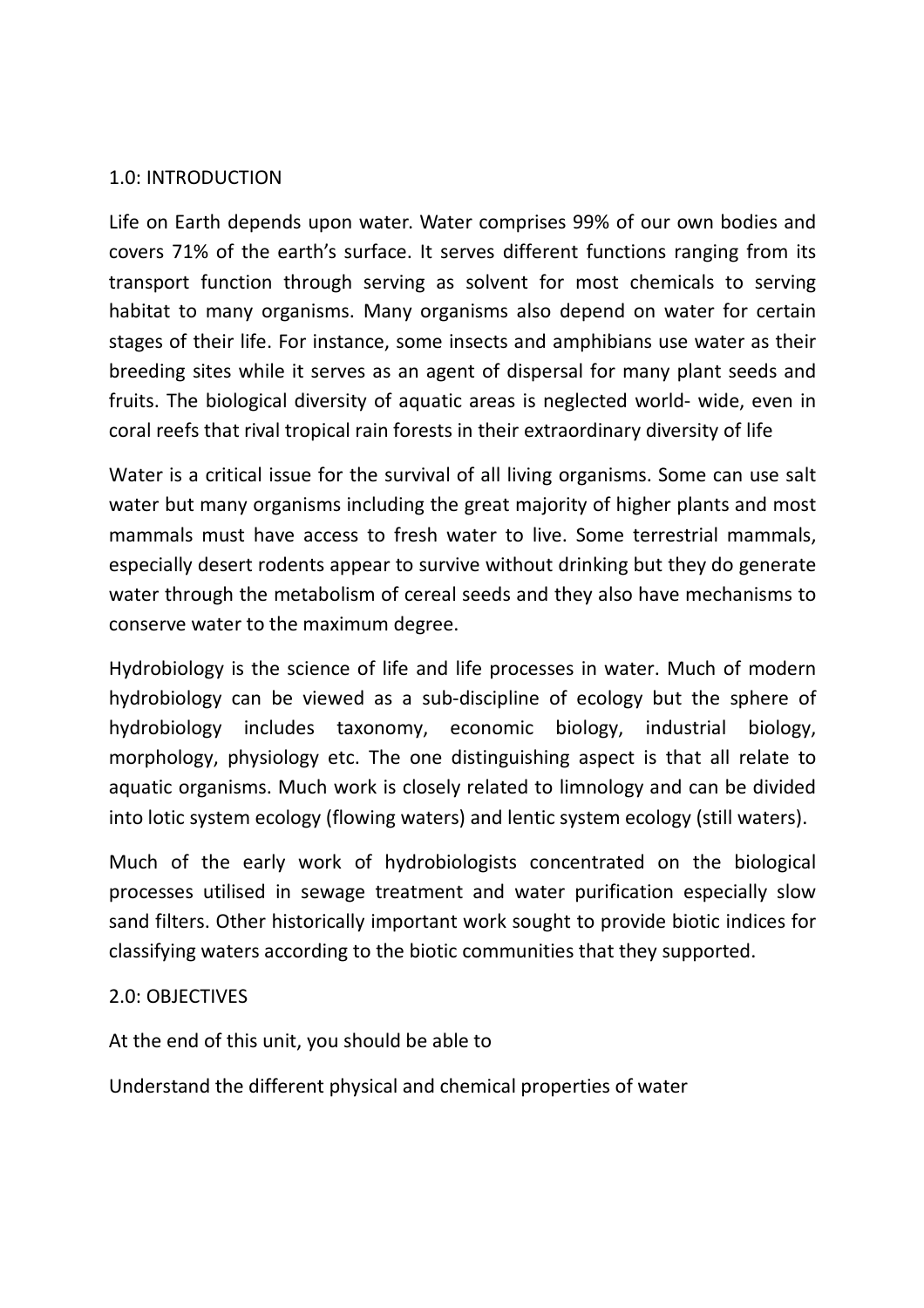Know the distribution of water

## 3.0 MAIN CONTENTS

### **3.1: Physical and Chemical Nature of Freshwater**

**a) Colour and Turbidity:** Often it is the colour of freshwater or how clear or hazy the water is that is the most obvious visual characteristic. Unfortunately neither colour nor turbidity are strong indicators of the overall chemical composition of water. However both colour and turbidity reduce the amount of light penetrating the water and can have significant impact on algae and macrophytes. Some algae in particular are highly dependent on water with low colour and turbidity. Many rivers draining high moor-lands overlain by peat have a very deep yellow brown colour caused by dissolved humic acids**.** 

**b) Organic constituents:** One of the principal sources of elevated concentrations of organic chemical constituents is from treated sewage. Dissolved organic material is most commonly measured using either the Biochemical oxygen demand (BOD) test of the Chemical oxygen demand (COD) test. Organic constituents are significant in river chemistry for the effect that they have on dissolved oxygen concentration and for the impact that individual organic species may have directly on aquatic biota.

Any organic and degradable material consumes oxygen as it decomposes. Where organic concentrations are significantly elevated the effects on oxygen concentrations can be significant and as conditions get extreme the river bed may become anoxic.

Some organic constituents such as synthetic hormones, pesticides, pthalates have direct metabolic effects on aquatic biota and even on humans drinking water taken from the river. Understanding such constituents and how they can be identified and quantified is becoming of increasing importance in the understanding of freshwater chemistry.

**c) Metals:** A wide range of metals may be found in rivers from natural sources where metal ores are present in the rocks over which the river flows or in the aquifers feeding water into the river. However many rivers have an increased load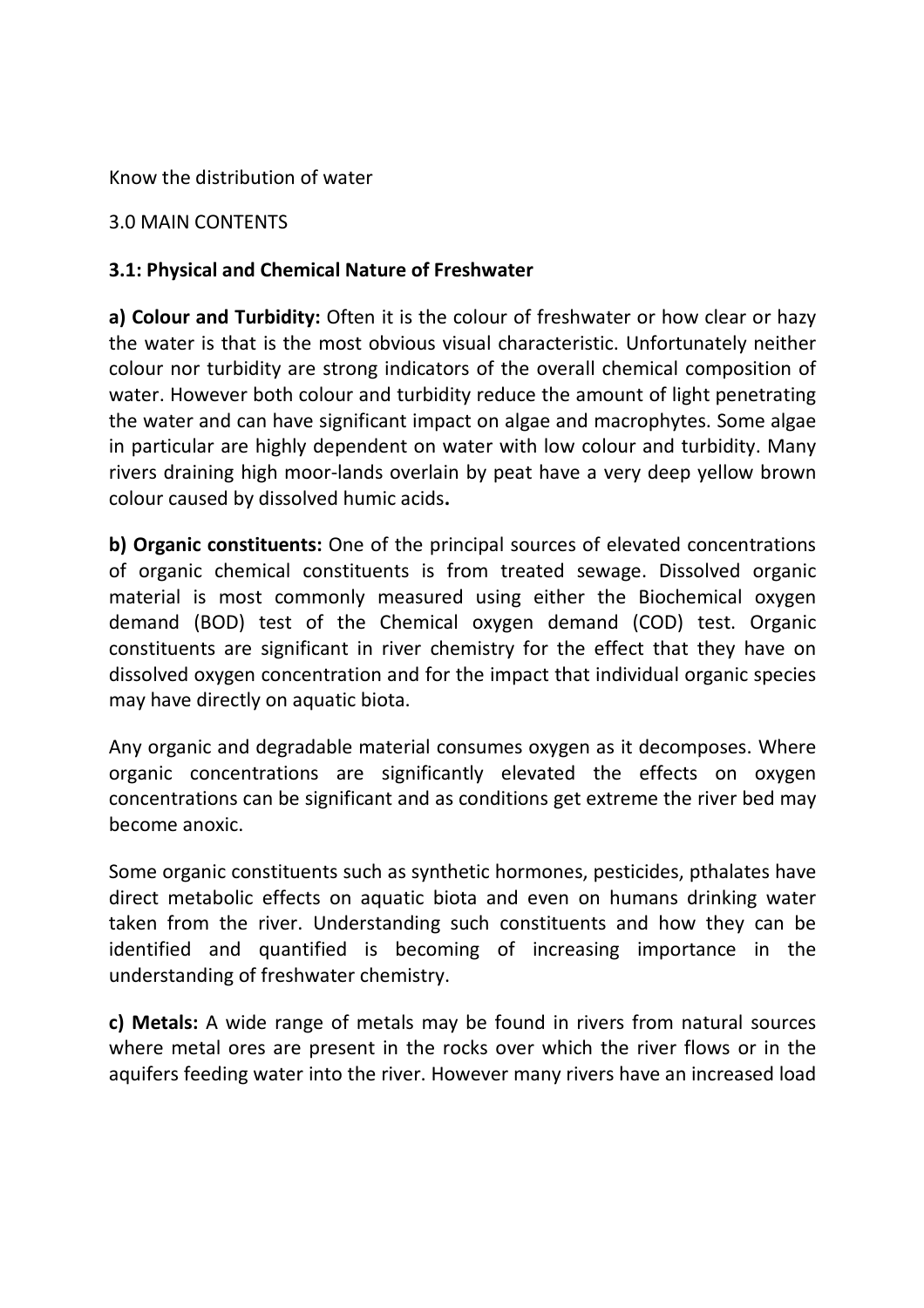of metals because of industrial activities which include mining and quarrying and the processing and use of metals.

Iron

Iron, usually as Fe<sup>+++</sup> is a common constituent of river waters at very low levels. Higher iron concentrations in acidic springs or an anoxic hyporheic zone may cause visible orange/brown staining or semi-gelatinous precipitates of dense orange iron bacterial floc carpeting the river bed. Such conditions are very deleterious to most organisms and can cause serious damage in a river system.

Coal mining is also a very significant source of Iron both in mine-waters and from stocking yards of coal and from coal processing. Long abandoned mines can be a highly intractable source of high concentrations of Iron. Low levels of iron are common in spring waters emanating from deep-seated aquifers and maybe regarding as health giving springs. Such springs are commonly called Chalybeate springs and have given rise to a number of Spa towns in Europe and the United States.

# *Zinc*

Zinc is normally associated with metal mining, especially Lead and Silver mining but is also a component pollutant associated with a variety of other metal mining activities and with Coal mining. Zinc is toxic at relatively low concentrations to many aquatic organisms. *Microregma* starts to show a toxic reaction at concentrations as low as 0.33 mg/l  $^{31}$ 

# *Heavy metals*

Lead and silver in river waters are commonly found together and associated with lead mining. Impacts from very old mines can be very long-lived. In the River Ystwyth in Wales for example, the effects of silver and lead mining in the 17th and 18th centuries in the headwaters still causes unacceptably high levels of Zinc and Lead in the river water right down to its confluence with the sea. Silver is very toxic even at very low concentrations but leaves no visible evidence of its contamination.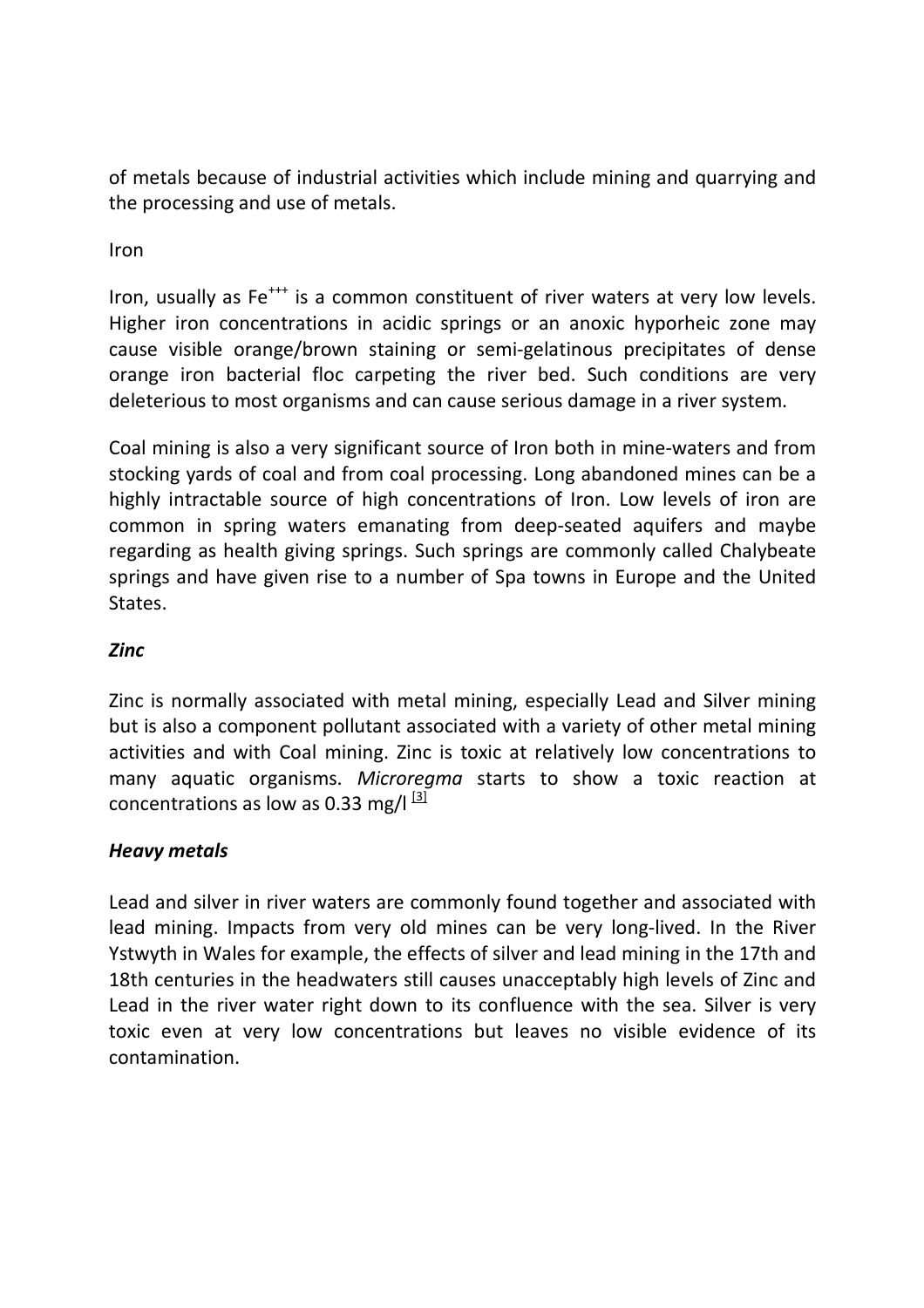Lead is also highly toxic to freshwater organisms and to humans if the water is used as drinking water. As with Silver, Lead pollution is not visible to the naked eye.

Coal mining is also a very significant source of metals , especially Iron, Zinc and Nickel particularly where the coal is rich if pyrites which oxidises on contact with the air producing a very acidic leachate which is able to dissolve metals from the coal.

Significant levels of copper are unusual in rivers and where it does it occur the source is most likely to be mining activities, coal stocking, or pig farming. Rarely elevated levels may be of geological origin. Copper is acutely toxic to many freshwater organisms, especially algae, at very low concentrations and significant concentration in river water may have serious adverse effects on the local ecology.

**d) Nitrogen:** Nitrogenous compounds have a variety of sources including washout of oxides of nitrogen from the atmosphere, some geological inputs and some from macrophyte and algal nitrogen fixation. However for many rivers in the proximity of humans, the largest input is from sewage whether treated or untreated. The nitrogen derives from breakdown products of proteins found in urine and faeces. These products, being very soluble, often pass through sewage treatment process and are discharged into rivers as a component of sewage treatment effluent. Nitrogen may be in the form of nitrate, nitrite, ammonia or ammonium salts or what is termed albuminoid nitrogen or nitrogen still within an organic proteinoid molecule.

The differing forms of nitrogen are relatively stable in most river systems with nitrite slowly transforming into nitrate in well oxygenated rivers and ammonia transforming into nitrite/ nitrate. However, the process are slow in cool rivers and reduction in concentration may more often be attributed to simple dilution. All forms of nitrogen are taken up by macrophytes and algae and elevated levels of nitrogen are often associated with overgrowths of plants or eutrophication. These can have the effect of blocking channels and inhibiting navigation. However, ecologically, the more significant effect is on dissolved oxygen concentrations which may become super-saturated during daylight due to plant photosynthesis but then drop to very low levels during darkness as plant respiration uses up the dissolved oxygen. Coupled with the release of oxygen in photosynthesis is the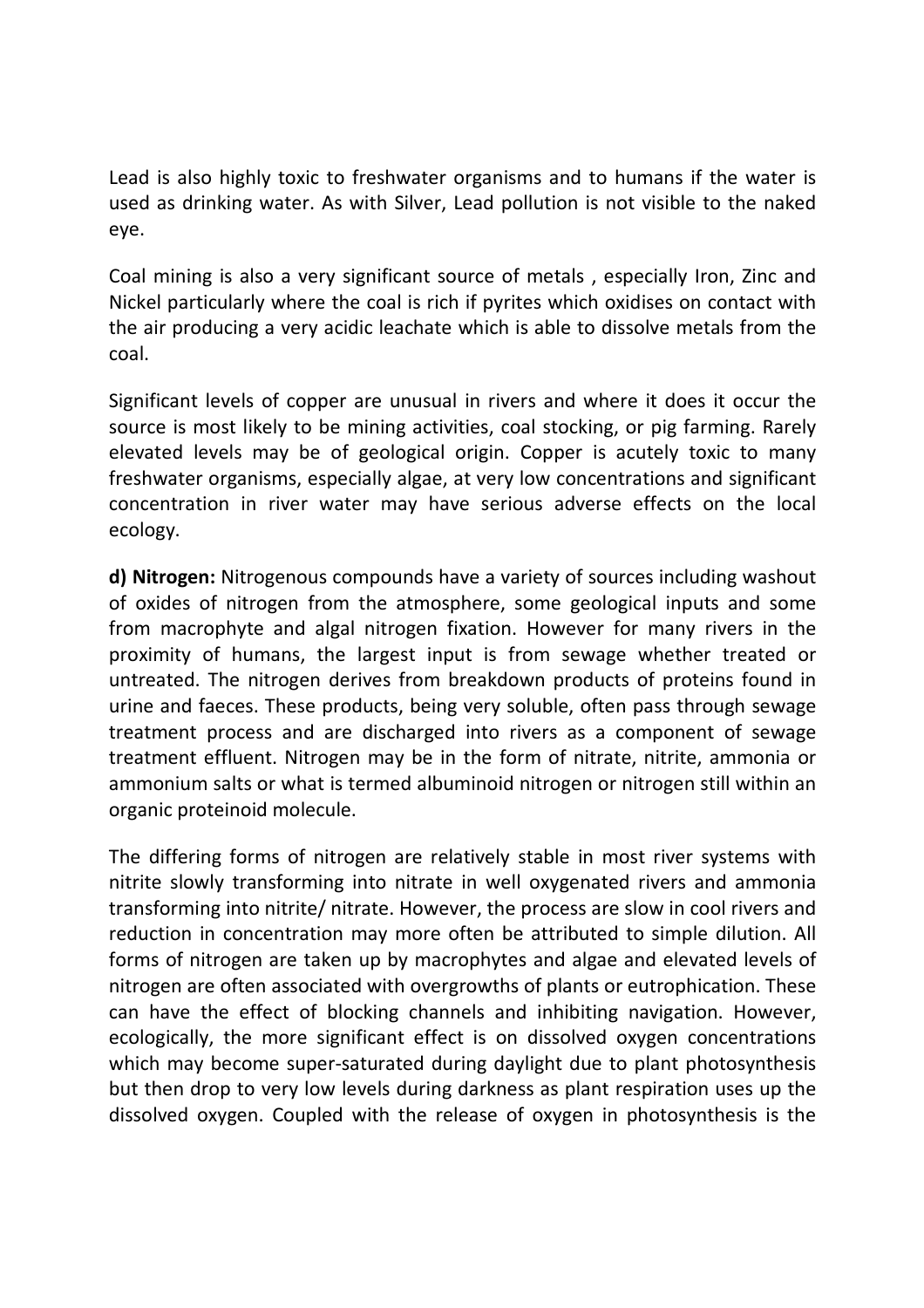creation of bi-carbonate ions which cause a steep rise in pH and this is matched in darkness as carbon dioxide is released through respiration which substantially lowers the pH. Thus high levels of nitrogenous compounds tend to lead to eutrophication with extreme variations in parameters which in turn can substantially degrade the ecological worth of the watercourse.

Ammonium ions also have a toxic effect, especially on fish. The toxicity of ammonia is dependent on both pH and temperature and an added complexity is the buffering effect of the blood/water interface across the gill membrane which masks any additional toxicity over about pH 8.0. The management of river chemistry to avoid ecological damage is particularly difficult in the case of ammonia as a wide range of potential scenarios of concentration, pH and temperature have to be considered and the diurnal pH fluctuation caused by photosynthesis considered. On warm summer days with high-bi-carbonate concentrations unexpectedly toxic conditions can be created.

**e) Phosphorus:** Phosphorus compounds are usually found as relatively insoluble phosphates in river water and, except in some exceptional circumstances, their origin is agriculture or human sewage. Phosphorus can encourage excessive growths of plants and algae and contribute to eutrophication. If a river discharges into a lake or reservoir phosphate can be mobilised year after year by natural processes. In the summer time, lakes stratify so that warm oxygen rich water floats on top of cold oxygen poor water. In the warm upper layers - the epilimnion- plants consume the available phosphate. As the plants die in the late summer they fall into the cool water layers underneath - the hypolimnion - and decompose. During winter turn-over , when a lake becomes fully mixed through the action of winds on a cooling body of water - the phosphates are spread throughout the lake again to feed a new generation of plants. This process is one of the principal causes of persistent algal blooms at some lakes.

 **f) Arsenic:** Geological deposits of arsenic may be released into rivers where deep ground-waters are exploited as in parts of Pakistan. Many metalloid ores such as lead, gold and copper contain traces of arsenic and poorly stored tailings may result in arsenic entering the hydrological cycle.

**g) Solids :** Inert solids are produced in all montane rivers as the energy of the water helps grind away rocks into gravel, sand and finer material. Much of this settles very quickly and provides an important substrate for many aquatic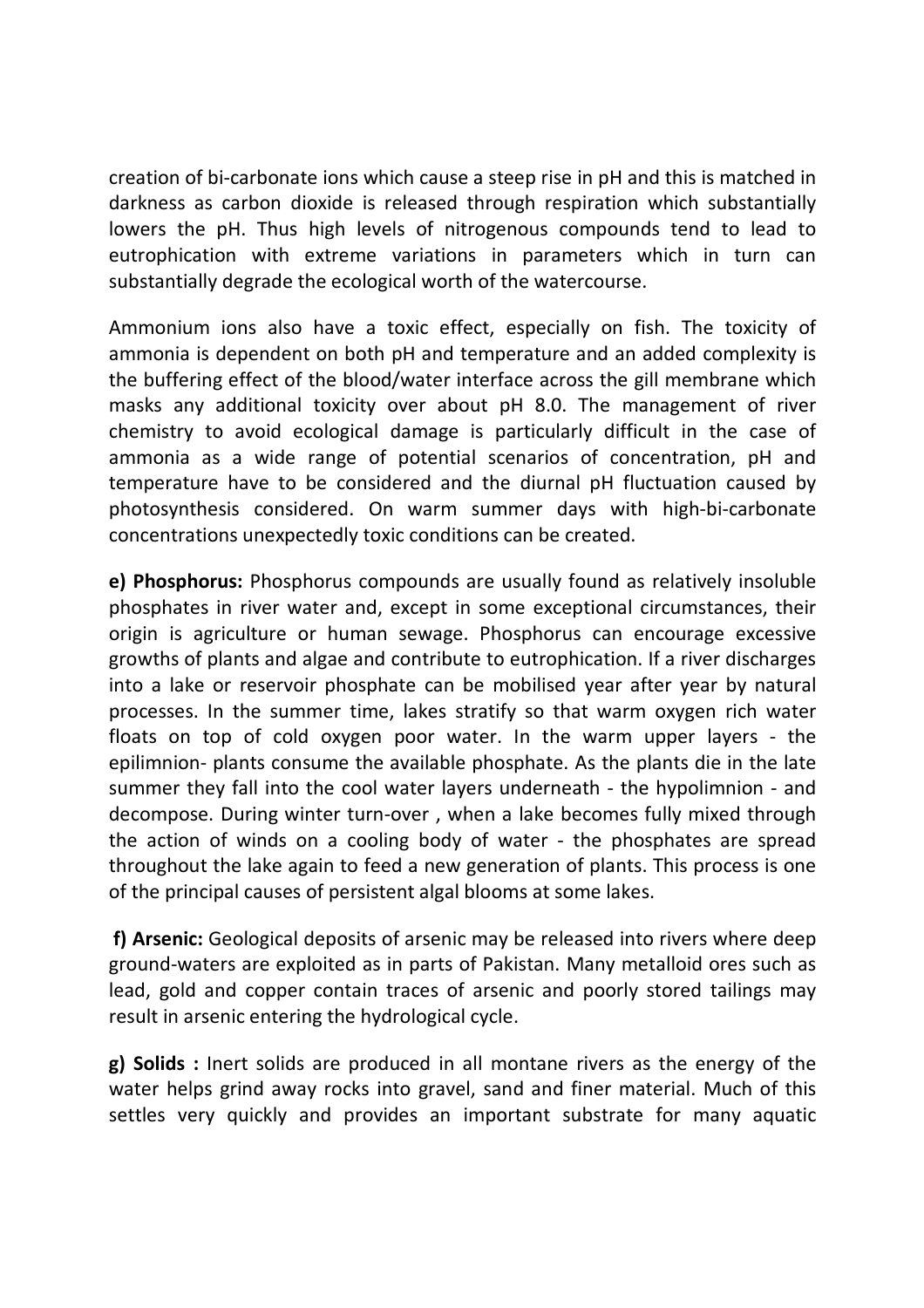organisms. Many salmonid fish require beds of gravel and sand in which to lay their eggs. Many other types of solids from agriculture, mining, quarrying, urban run-off and sewage may block-out sunlight from the river and may block interstices in gravel beds making them useless for spawning and supporting insect life.

## **pH**

pH in rivers is affected by the geology of the water source, atmospheric inputs and a range of other chemical contaminants. pH is only likely to become an issue on very poorly buffered upland rivers where atmospheric sulphur and nitrogen oxides may very significantly depress the pH as low as pH4 or in eutrophic alkaline rivers where photosynthetic bi-carbonate ion production in photosynthesis may drive the pH up above pH10

## **Pressure, Density and Buoyancy -**

- The pressure on a lake dwelling organism is the weight of water column above it and also the weight of atmosphere.
- The absence of animal life from deep water is ordinarily a consequence of low oxygen supply or low temperature rather than pressure.
- Water is most dense at 4 degree centigrade
- dissolved salts increase the water density. Few algae and protozoa are capable of living in salty lakes.
- Buoyancy varies with density of water and is influenced by factors affecting density.

# **Temperature**

- Thermal properties of water are best demonstrated by freshwater environment.
- Seasonal and diurnal temperature variations are evident in these environments than in marine environments.
- Difference in day and night temperatures remain more conspicuous in the shallow waters.
- Thermal stratification is observed more frequently in the lakes of tropical countries. Hence, lakes are classified into 3 types- Tropical lakes, Temperate lakes and Polar lakes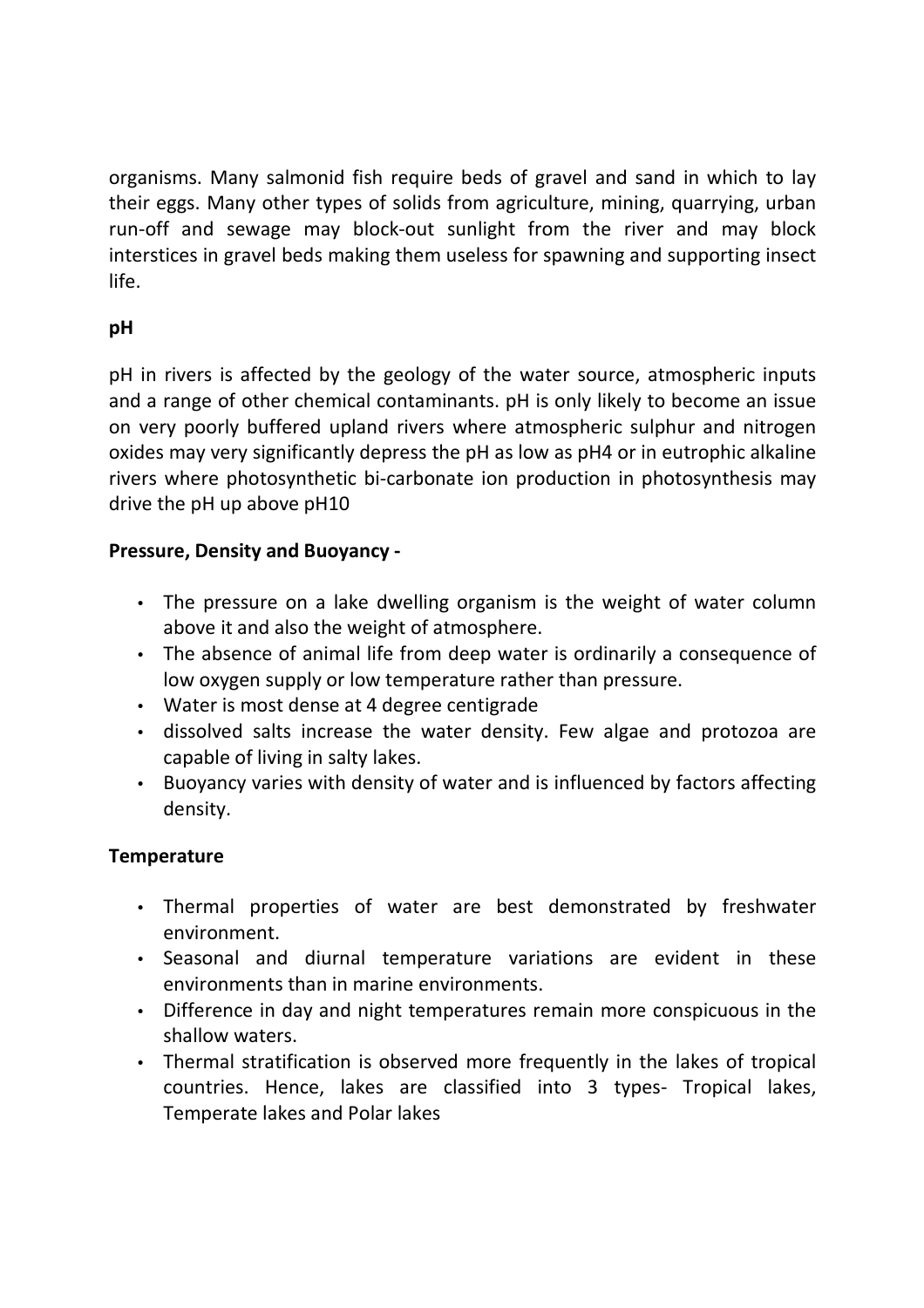## **Light**

- Light affects freshwater ecosystem greatly.
- Freshwater have a lot of suspended particles which affect the light to reach to the bottom and hence affects productivity.
- Shallow lake receives light greatly to the depth and hence more abundant growth than deep lakes.
- Light also controls the orientation and changes in position of attached species and their nature of growth and it also causes diurnal planktonic species migration.

## **Oxygen**

- Chemically pure water is biologically inhabitable. Hence, oxygen is the essential chemical component that remain dissolved in water.
- The aquatic environment which remain in contact with the atmosphere is abundant in oxygen concentration.
- The atmospheric oxygen reaches to the water either by diffusion or by water movements.
- Aquatic plants supply water with oxygen.
- Oxygen is utilised in respiration by aquatic animals and in dead organisms decomposition.

## **Carbon dioxide-**

- Aquatic vegetation and phytoplankton requires carbon dioxide for photosynthesis.
- It is produced as a result of respiration and decomposition.
- It gets dissolved in water and forms bicarbonic acid that affects water pH.
- Photosynthesis is the major cause for drain of carbon dioxide.

## **3.2: Water distribution**

Out of all the water on Earth, only 2.75 percent is fresh water, including 2.05 percent frozen in glaciers, 0.68 percent as groundwater and 0.011 percent of it as surface water in lakes and rivers. Freshwater lakes, most notably Lake Baikal in Russia and the Great Lakes in North America, contain seven-eighths of this fresh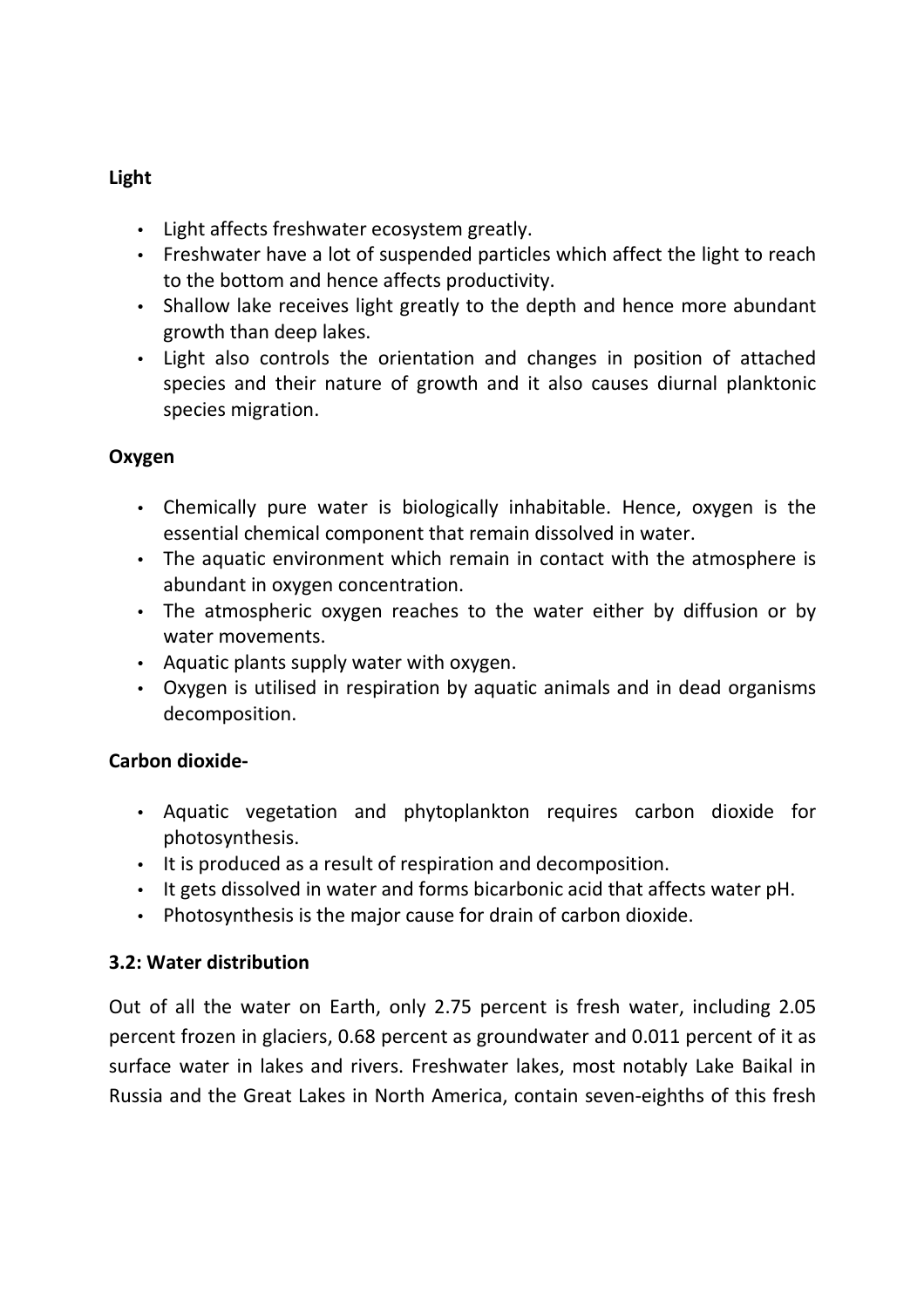surface water. Swamps have most of the balance with only a small amount in rivers, most notably the Amazon River. The atmosphere contains 0.04% water. In areas with no fresh water on the ground surface, fresh water derived from precipitation may, because of its lower density, overlie saline ground water in lenses or layers. Most of the world's fresh water is frozen in ice sheets.

## 4.0 CONCLUSION

Water quality is affected by several physical and chemical factors. The suitability of water for different purposes depends on such factors. As a habitat, the well being of aquatic organisms depend on such factors. Such factors have been highlighted in this unit.

## 5.0 SUMMARY

In this unit, you have learnt;

The physical and chemical nature of water The distribution of water

## 6.0 TUTOR-MARKED ASSIGNMENT

Explain how heavy metals, phosphorus, oxygen, and carbon dioxide affect the quality of water

7.0 References/Further Readings

## UNIT 2: FRESHWATER ENVIRONMENT

## **CONTENTS**

- 1.0 Introduction
- 2.0 Objectives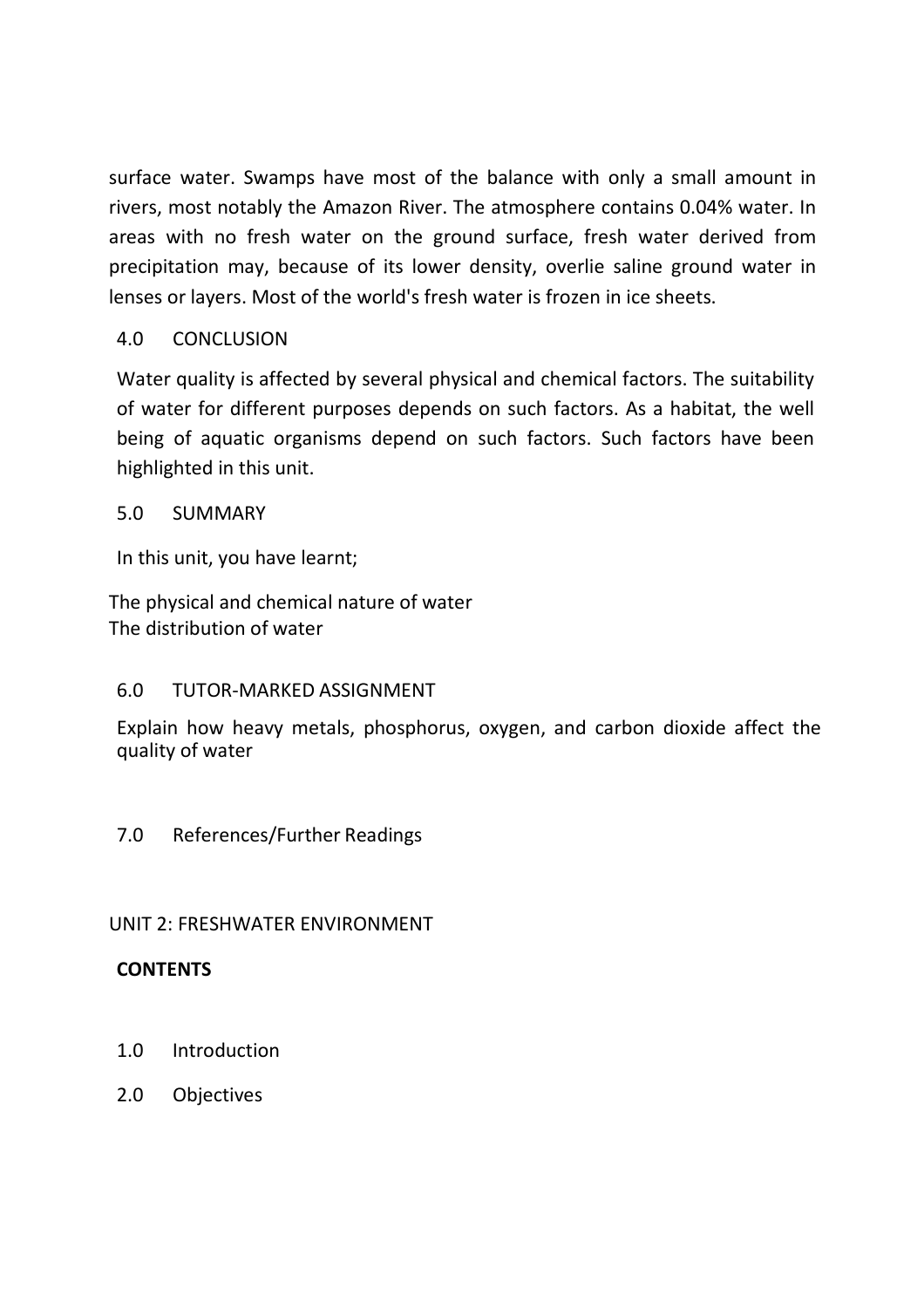- 3.0 Main Content
	- 3.1 Fresh water Ecosystem
	- 3.2 Types of Freshwater
	- 3.3 Freshwater habitat
	- 3.4 Sources of Fresh Water
- 4.0 Conclusion
- 5.0 Summary
- 6.0 Tutor-Marked Assignment
- 7.0 References/Further Readings

### **1.0: INTRODUCTION**

Freshwater is generally described as water with low salinity. It is naturally occurring water and covers about 0.8% of the earth. It is divided into lentic and lotic waters and serves as habitat to different organisms. This unit looks at the general nature of fresh water, the types, the habitats and the sources.

## **2.0 OBJECTIVES:**

At the end of this unit you should be able to;

Know what freshwater ecosystem is Describe the types of freshwater ecosystem Understand the various freshwater habitats Describes the sources and distribution of freshwater

#### **3.0 MAIN CONTENT**

#### **3.1: FRESH WATER ECOSYSTEM**

Fresh water is naturally occurring water on the Earth's surface in ice sheets, ice caps, glaciers, bogs, ponds, lakes, rivers and streams, and underground as groundwater in aquifers and underground streams. Fresh water is generally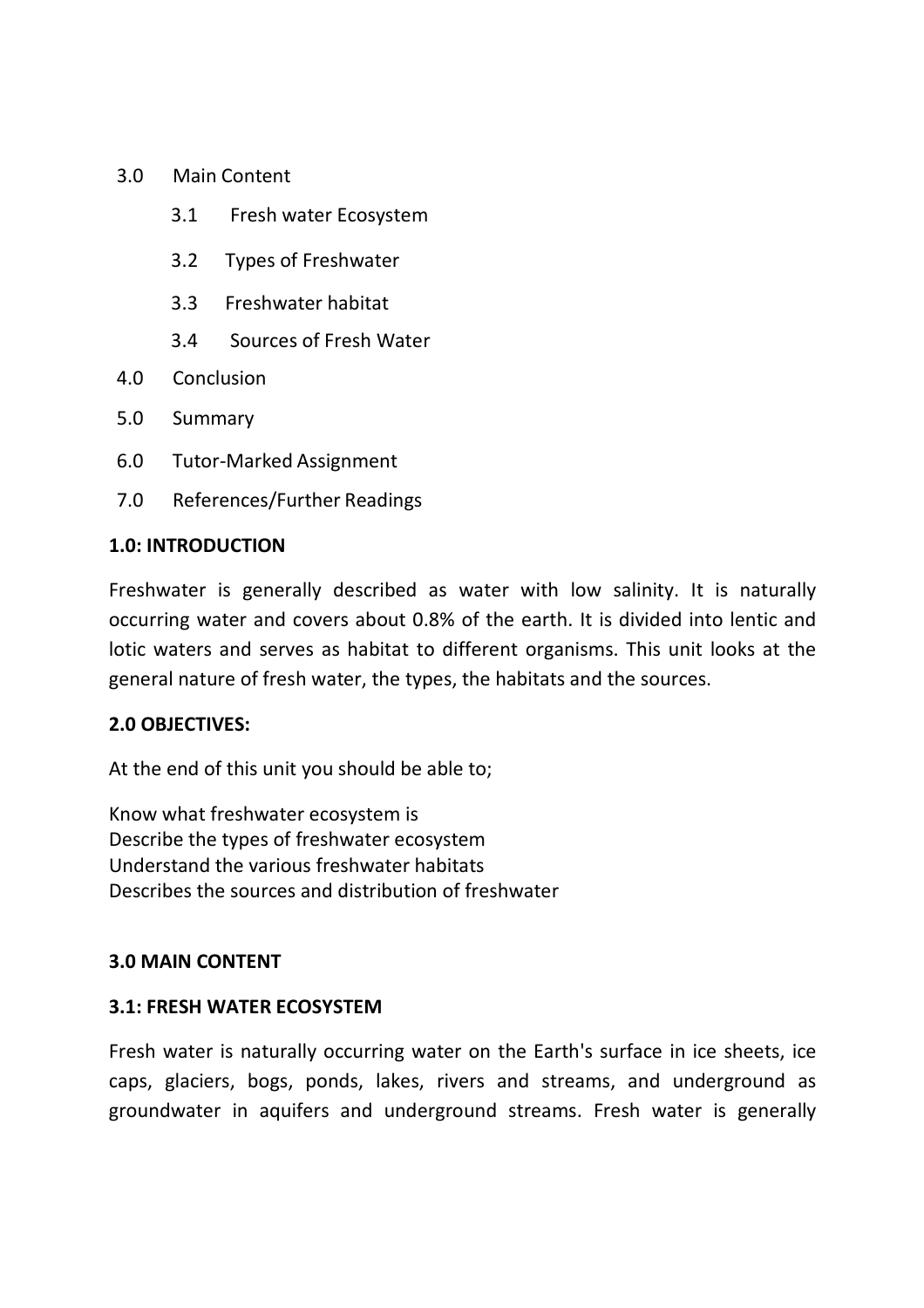characterized by having low concentrations of dissolved salts and other total dissolved solids. The term specifically excludes seawater and brackish water although it does include mineral rich waters such as chalybeate springs. The term "sweet water" has been used to describe fresh water in contrast to salt water.

Freshwater ecosystems cover 0.80% of the Earth's surface and inhabit 0.009% of its total water. They generate nearly 3% of its net primary production. Freshwater ecosystems contain 41% of the world's known fish species.

The major zones in river ecosystems are determined by the river bed's gradient or by the velocity of the current. Faster moving turbulent water typically contains greater concentrations of dissolved oxygen, which supports greater biodiversity than the slow moving water of pools. These distinctions forms the basis for the division of rivers into upland and lowland rivers. The food base of streams within riparian forests is mostly derived from the trees, but wider streams and those that lack a canopy derive the majority of their food base from algae. Anadromous fish are also an important source of nutrients. Environmental threats to rivers include loss of water, dams, chemical pollution and introduced species.

## **3.2: Types of Freshwater**

There are three basic types of freshwater ecosystems:

Lentic: slow-moving water, including pools, ponds, and lakes.

Lotic: rapidly-moving water, for example streams and rivers.

Wetlands: areas where the soil is saturated or inundated for at least part of the time

## **3.3: Freshwater Habitats**

Scientifically, freshwater habitats are divided into lentic systems, which are the stillwaters including ponds, lakes, swamps and mires; lotic systems, which are running water; and groundwater which flows in rocks and aquifers. There is, in addition, a zone which bridges between groundwater and lotic systems, which is the hyporheic zone, which underlies many larger rivers and can contain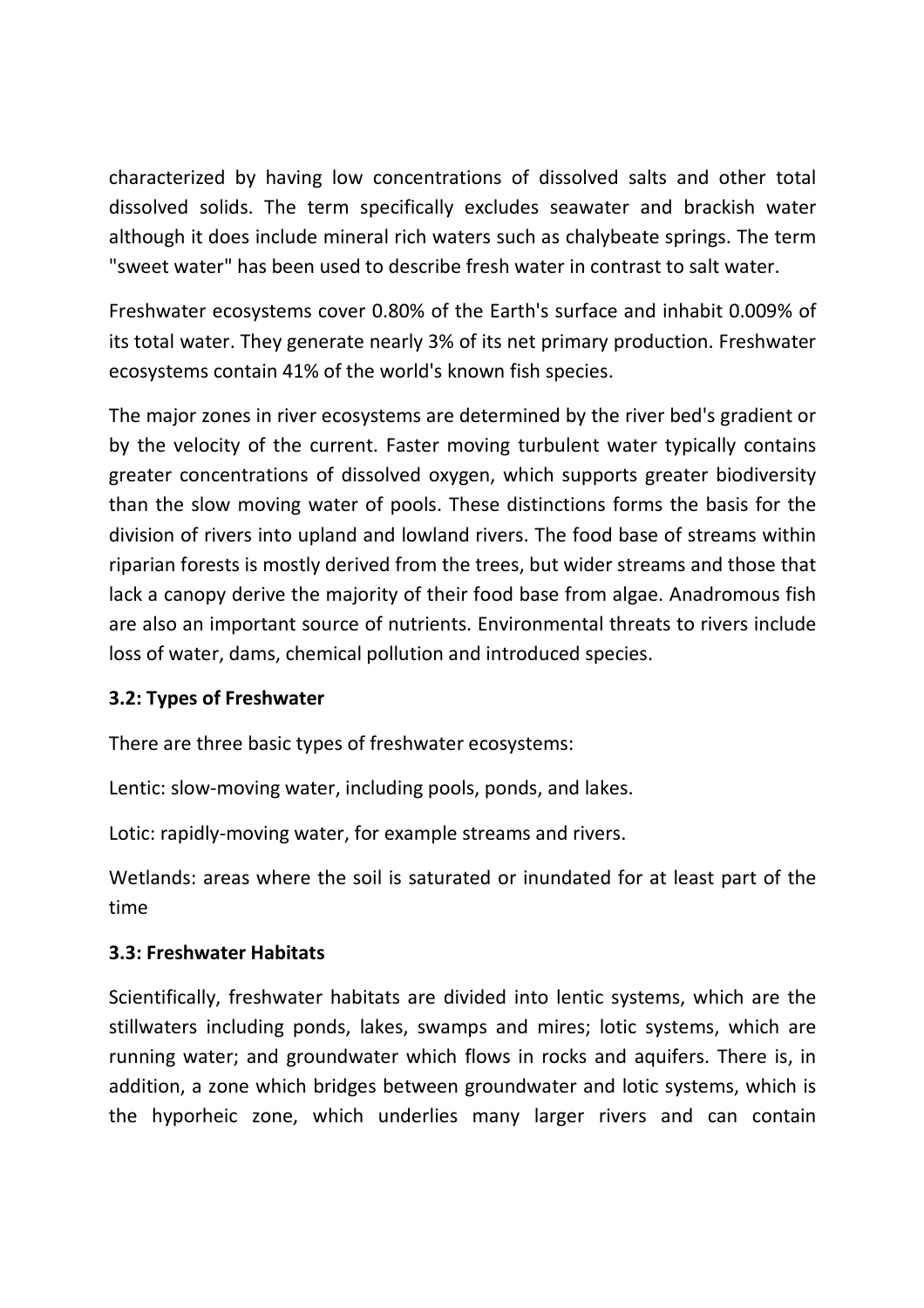substantially more water than is seen in the open channel. It may also be in direct contact with the underlying underground water.

The freshwater Major Habitat Types (MHTs) reflect groupings of ecoregions with similar biological, chemical, and physical characteristics and are roughly equivalent to biomes for terrestrial systems. The MHTs refer to the dynamics of ecological systems and the broad habitat structures that define them, and these groupings can provide a structured framework for examining and comparing the diversity of life in freshwater systems. Because of the large scale of ecoregions, all contain patches of multiple habitat types. For instance, ecoregions in the large lakes habitat type can contain swamps, floodplains, and grassy savannas in addition to the dominant lake habitat. Smaller habitats cannot be mapped at the scale of the ecoregion map, but such habitat diversity contributes to species and ecosysem process diversity within ecoregions. For instance, globally 99% of lakes and ponds are less than 10 hectares in area.

*Large Lakes* are freshwater ecoregions that are dominated and defined by large lentic systems. Freshwater ecosystems in these ecoregions may include in-flowing and out-flowing rivers and various peripheral wetlands in addition to the lakes themselves. This MHT includes large tropical, temperate, and polar lakes, as well as Inland Seas included in this analysis (Aral and Caspian). Examples include Lake Baikal in Siberia, Lake Malawi in Africa, or Michigan-Huron in North America.

*Large River Deltas* are freshwater ecoregions that are dominated and defined by deltaic features (e.g., tidal influences) and their associated fish faunas, which are distinctive from those occurring upstream. Examples include the Niger River Delta ecoregion and the Mekong River Delta ecoregion. Ecoregions containing deltas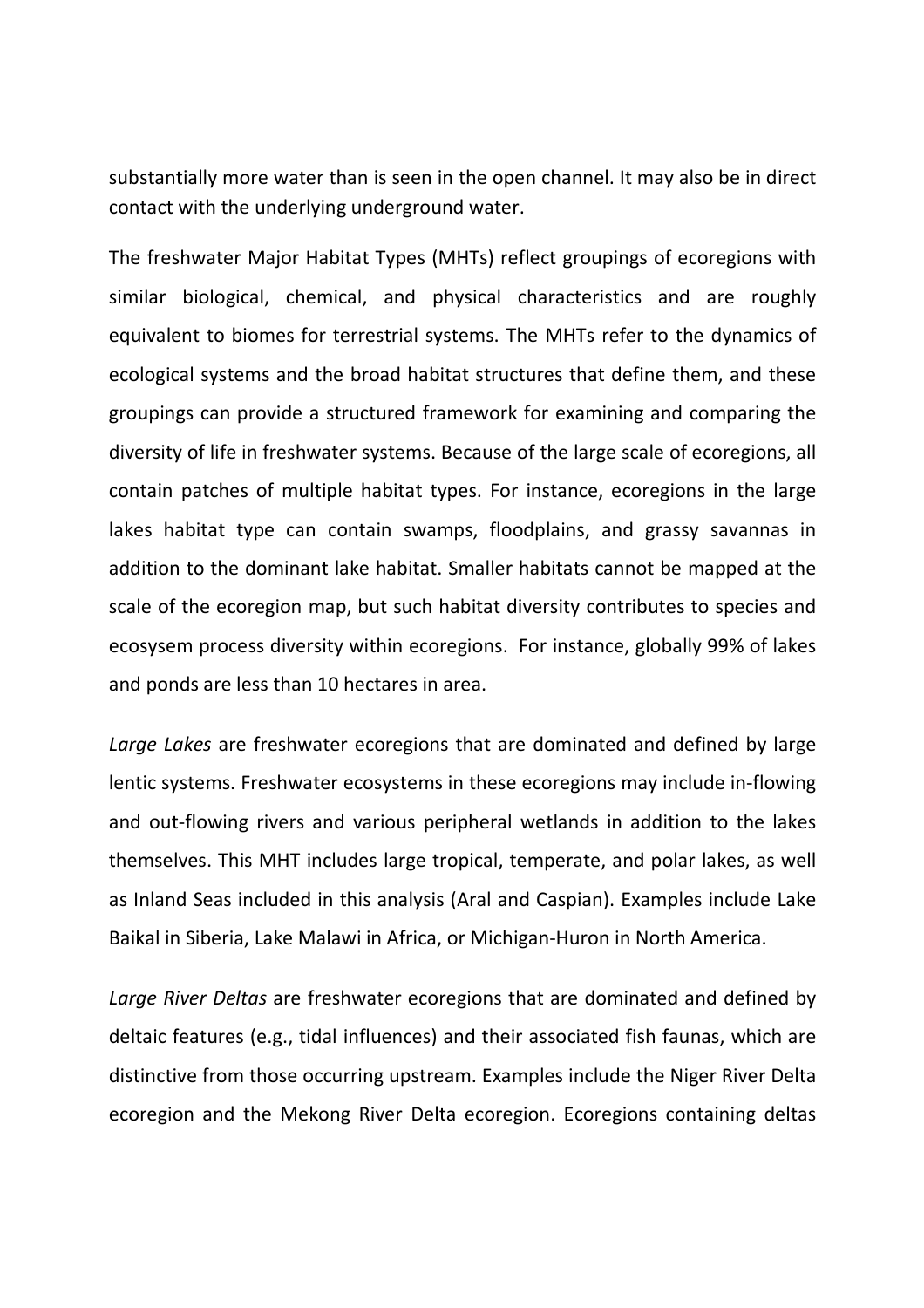but not defined by specific deltaic fauna, such as the Lower Mississippi ecoregion, are not considered Large River Delta ecoregions.

*Montane Freshwaters* are freshwater ecoregions comprised of small streams, rivers, lakes or wetlands at higher elevations, regardless of latitude. These ecoregions include either high gradient, relatively shallow, fast-flowing streams, with rapids or complexes of high-altitude wetlands and lakes, and montane climatic conditions. Examples include Mount Nimba and Western Equatorial Crater Lakes in Africa and Orinoco Piedmont and Andes Mountains in South America.

*Xeric Freshwaters and Endorheic (Closed) Basins* are freshwater ecoregions dominated by endorheic aquatic systems or freshwaters that are found in arid, semi-arid, or dry sub-humid environments. These ecosystems tend to have specific fauna adapted to ephemeral and intermittent flooding regimes or lower waters levels during certain times of the year. Examples include the lower Nile River, or the Death Valley ecoregion in the US.

*Temperate Coastal Rivers* are freshwater ecoregions dominated by several small to medium coastal basins in mid-latitudes (temperate). These ecoregions are characterized by riverine ecosystems, but may also contain small lakes, coastal lagoons, and other wetlands. Migratory species that spend part of their life cycles within marine environments may inhabit these ecoregions. Although floodplains may occur along rivers within this MHT, the dominant features are numerous, small to medium-sized basins that drain to the ocean,, instead of one large river predominating with an extensive fringing floodplain.. This MHT also encompasses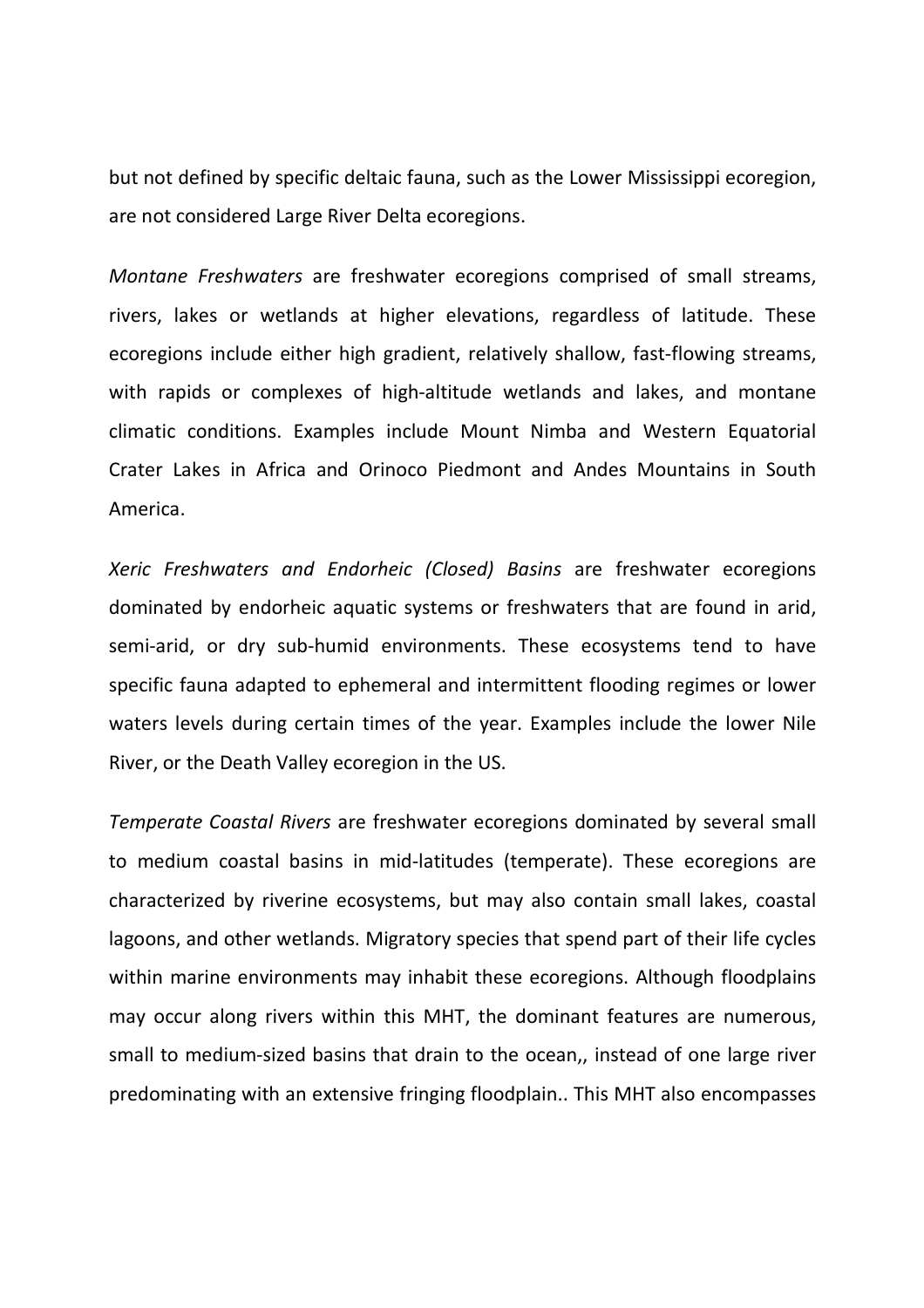island ecoregions with these characteristics. Examples include the North Pacific Coastal and South Atlantic ecoregions in North America.

*Temperate Upland Rivers* are freshwater ecoregions that are dominated and defined by mid-latitude non-floodplain rivers, including headwater drainages and tributaries of large river systems. These rivers are characterized by moderate gradients and the absence of a cyclically flooded, fringing floodplain. Examples include the Ozark Highlands and Ouachita Highlands in North America.

*Temperate Floodplain Rivers and Wetland Complexes* are freshwater ecoregions that are dominated by a single mid-latitude large river system, including the main stem river drainage and associated sub-basins, which are either currently or were historically characterized by a cyclically flooded, fringing floodplain. These ecoregions may also contain wetland complexes composed of internal deltas, marshes, and/or swamps, associated with the main river system. Examples include the Mississippi and Middle Missouri Rivers.

*Tropical and Subtropical Coastal Rivers* are freshwater ecoregions dominated by several small to medium coastal basins at low-latitudes (tropics). These ecoregions are characterized by riverine ecosystems but may also contain small lakes, coastal lagoons, and other wetlands. Although floodplains may occur along rivers within this MHT, the dominant features are numerous, small to mediumsized basins that drain to the ocean, instead of one large river predominating with an extensive fringing floodplain. This MHT also encompasses island ecoregions with these characteristics. Examples include Kenyan Coastal Rivers and Mata Atlantica.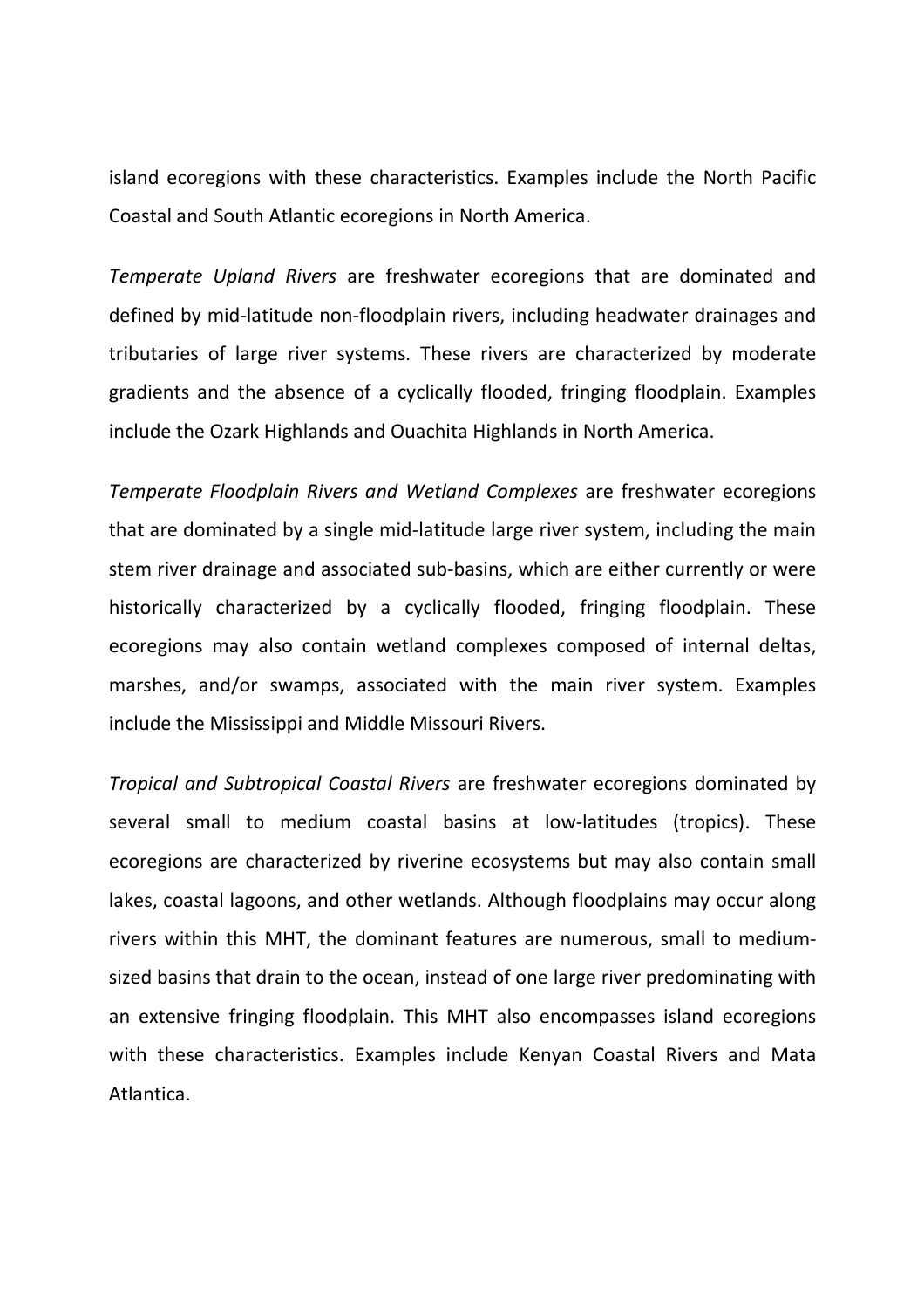*Tropical and Subtropical Upland Rivers* are freshwater ecoregions that are dominated and defined by low-latitude non-floodplain rivers, including headwater drainages and tributaries of large river systems. These rivers are characterized by moderate gradients and absence of a cyclically flooded, fringing floodplain. Examples include the Zambezian Headwaters, Upper Niger, and the Brazilian Shield.

*Tropical and Subtropical Floodplain Rivers and Wetland Complexes* are freshwater ecoregions that are dominated by a single low-latitude large river system, including the main stem river drainage and associated sub-basins, which are either currently or were historically characterized by a cyclically flooded, fringing floodplain. These ecoregions may also contain wetland complexes composed of internal deltas, marshes, and/or swamps, associated with the main river system. Examples include the Lower Congo, Cuvette Central, Lower Niger-Benue, Amazonas Lowland, and Orinoco-Llanos.

*Polar Freshwaters* are freshwater ecoregions comprising entire drainages; from the headwaters to mouth, and found in high latitudes. Examples include the Lena River in Siberia and the Yukon in Alaska.

*Oceanic Islands* are freshwater ecoregions comprised of one or more islands completely surrounded by water, above high tide, and isolated from other significant landmasses. These ecoregions are characterized by freshwater biotas derived from marine ancestors. Examples include Fiji and the Hawaiian Islands.

The major freshwater habitats are shown in the figure below.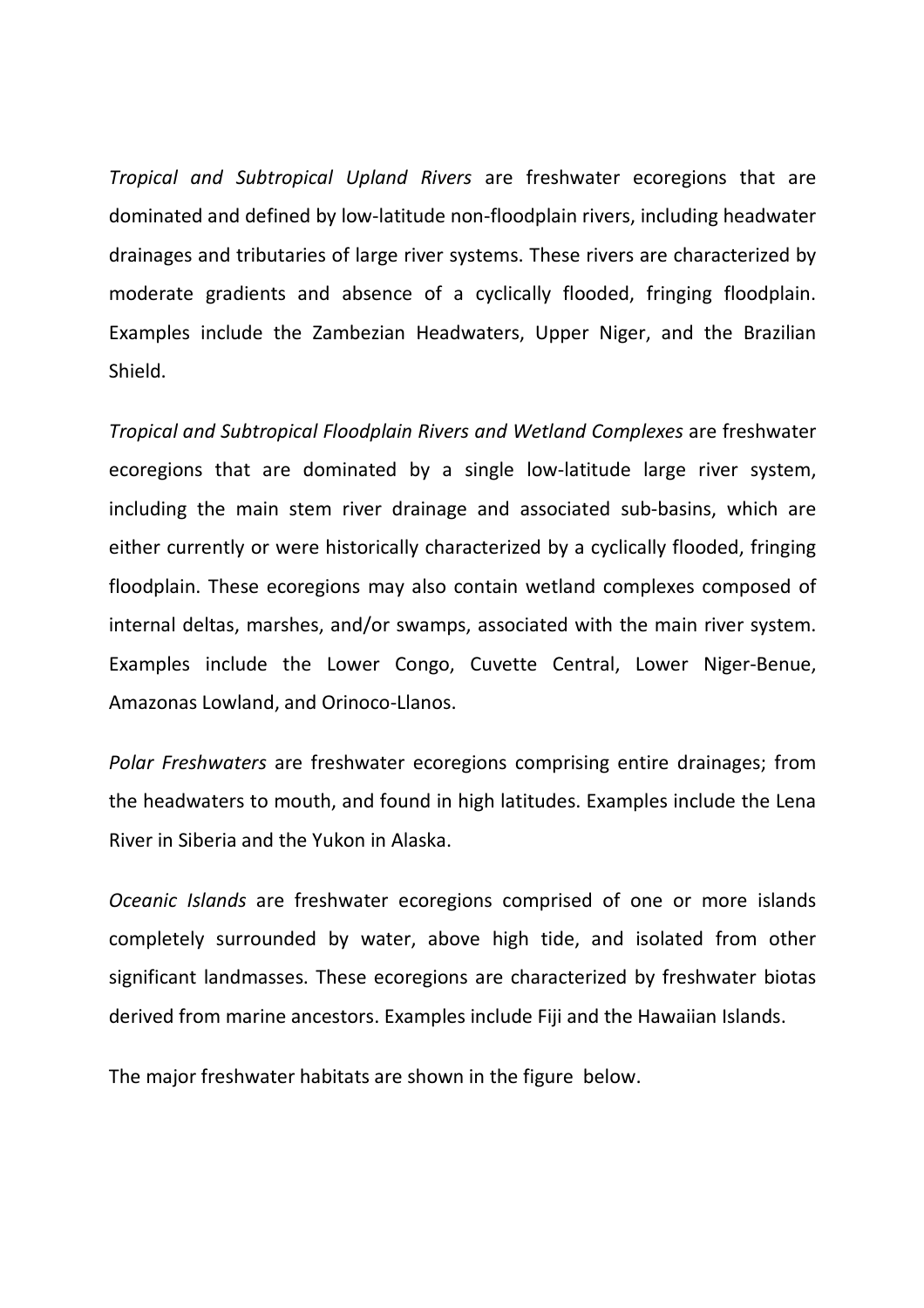

## **3.4: SOURCES OF FRESH WATER**

The source of almost all fresh water is precipitation from the atmosphere, in the form of mist, rain and snow. Fresh water falling as mist, rain or snow contains materials dissolved from the atmosphere and material from the sea and land over which the rain bearing clouds have traveled. In industrialized areas rain is typically acidic because of dissolved oxides of sulfur and nitrogen formed from burning of fossil fuels in cars, factories, trains and aircraft and from the atmospheric emissions of industry. In extreme cases this acid rain results in pollution of lakes and rivers in parts of Scandinavia, Scotland, Wales and the United States.

In coastal areas fresh water may contain significant concentrations of salts derived from the sea if windy conditions have lifted drops of seawater into the rain-bearing clouds. This can give rise to elevated concentrations of sodium,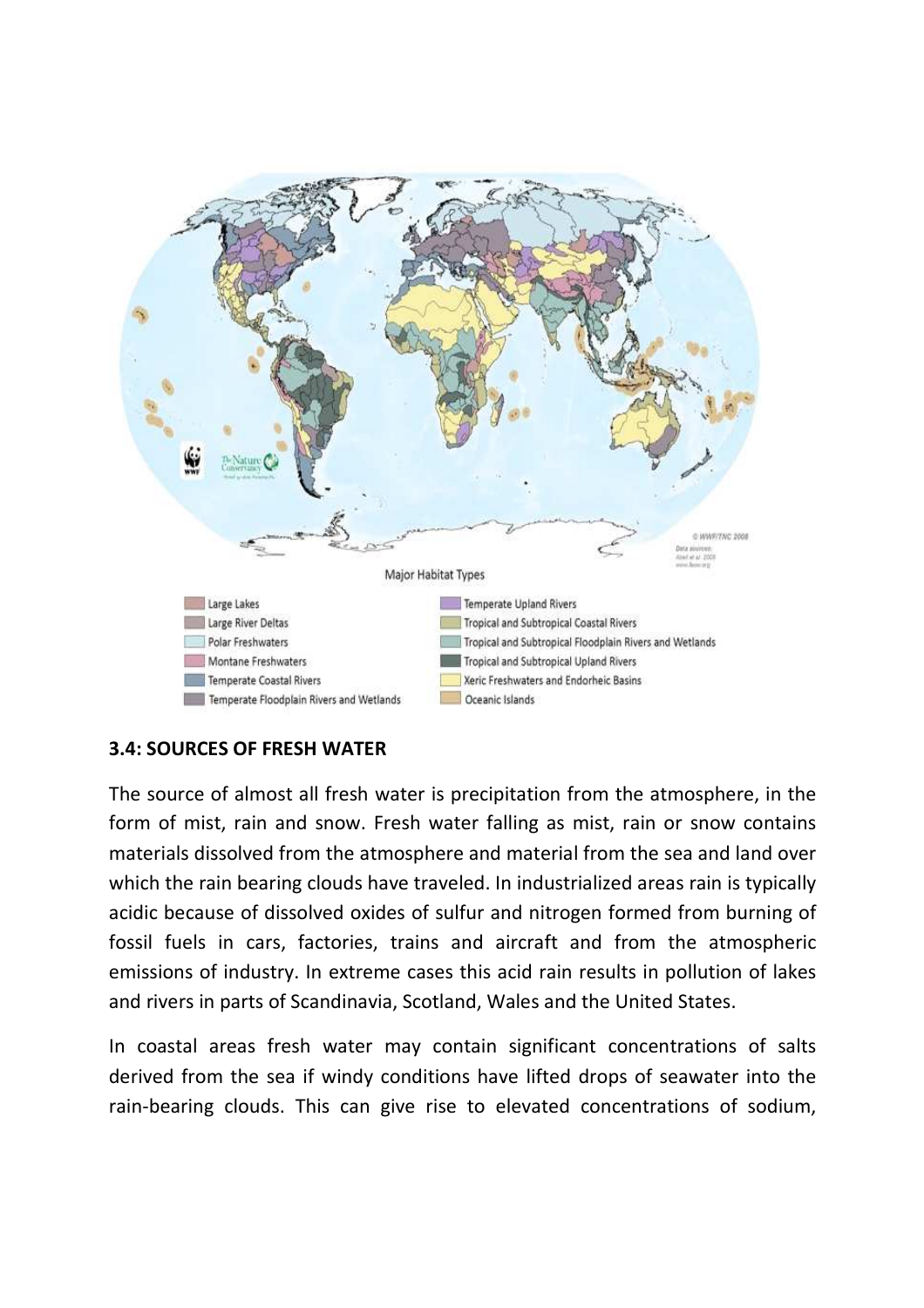chloride, magnesium and sulfate as well as many other compounds in smaller concentrations.

In desert areas, or areas with impoverished or dusty soils, rain-bearing winds can pick up sand and dust and this can be deposited elsewhere in precipitation and causing the freshwater flow to be measurably contaminated both by insoluble solids but also by the soluble components of those soils. Significant quantities of iron may be transported in this way including the well-documented transfer of iron-rich rainfall falling in Brazil derived from sand-storms in the Sahara in north Africa

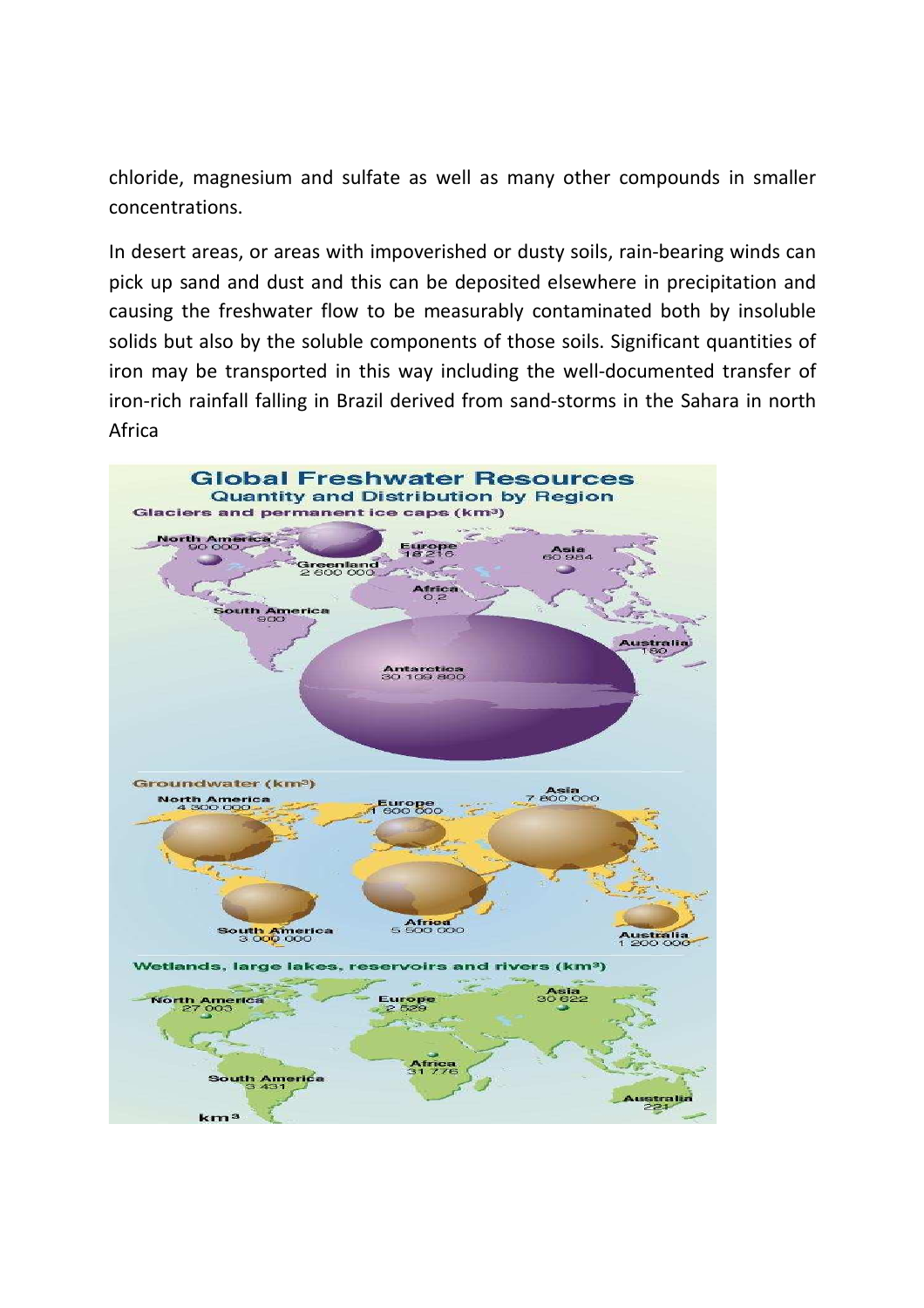- 4.0 Conclusion
- 5.0 Summary

In this unit, you have learnt;

The nature of freshwater ecosystem The types of freshwater ecosystem, The types of freshwater habitats The sources of freshwater

6.0 Tutor-Marked Assignment

List and give the features of freshwater habitats Distinguish between lotic and lentic freshwater ecosytems

7.0 References/Further Readings

#### UNIT 3: FRESHWATER FLORA AND FAUNA

#### **CONTENTS**

- 1.0 Introduction
- 2.0 Objectives
- 3.0 Main Content
	- 3.1 Autotrophic Organisms
	- 3.2: Heterotrophic organisms
	- 3.3 Bacteria
- 4.0 Conclusion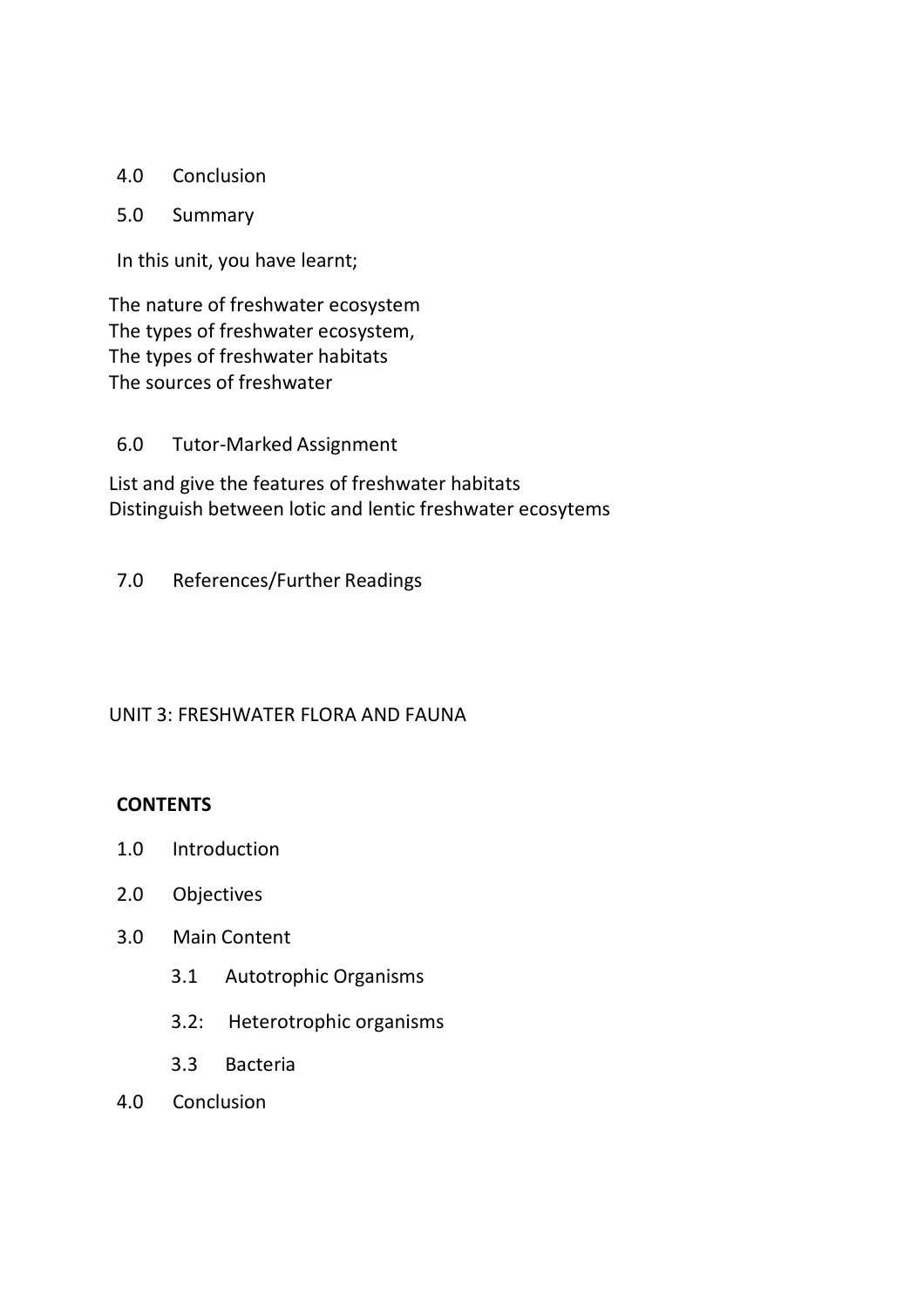- 5.0 Summary
- 6.0 Tutor-Marked Assignment
- 7.0 References/Further Readings

#### **1.0: INTRODUCTION**

The freshwater habitat is filled with different types of plants and animals that make the flora and fauna of the system. These organisms interact and are found in the different parts of the freshwater ecosystem. The freshwater has been described in unit 1 of this module. Some organisms peculiar to each habitat have also been mentioned in that unit. In this unit the freshwater flora and fauna are considered as autotrophs, heterotrophs and bacteria.

### **2.0: OBJECTIVES**

At the end of this unit, you should be able to know the different types of plants and animals found in freshwater ecosystem

#### **3.0: MAIN CONTENTS**

#### **3.1: Autotrophic organisms**

Autotrophic organisms are producers that generate organic compounds from inorganic material. Algae use solar energy to generate biomass from carbon dioxide and are the most important autotrophic organisms in aquatic environments [Mann and Lazier 2006]. Chemosynthetic bacteria are found in benthic marine ecosystems. These organisms are able to feed on hydrogen sulfide in water that comes from volcanic vents. Great concentrations of animals that feed on these bacteria are found around volcanic vents. For example, there are giant tube worms (*Riftia pachyptila*) 1.5m in length and clams (Calyptogena magnifica) 30cm long. [Moustakas and Karakassis 2005]

Algae, including both phytoplankton and periphyton are the principle photosynthesizers in ponds and lakes. Phytoplankton are found drifting in the water column of the pelagic zone. Many species have a higher density than water which should making them sink and end up in the benthos. To combat this,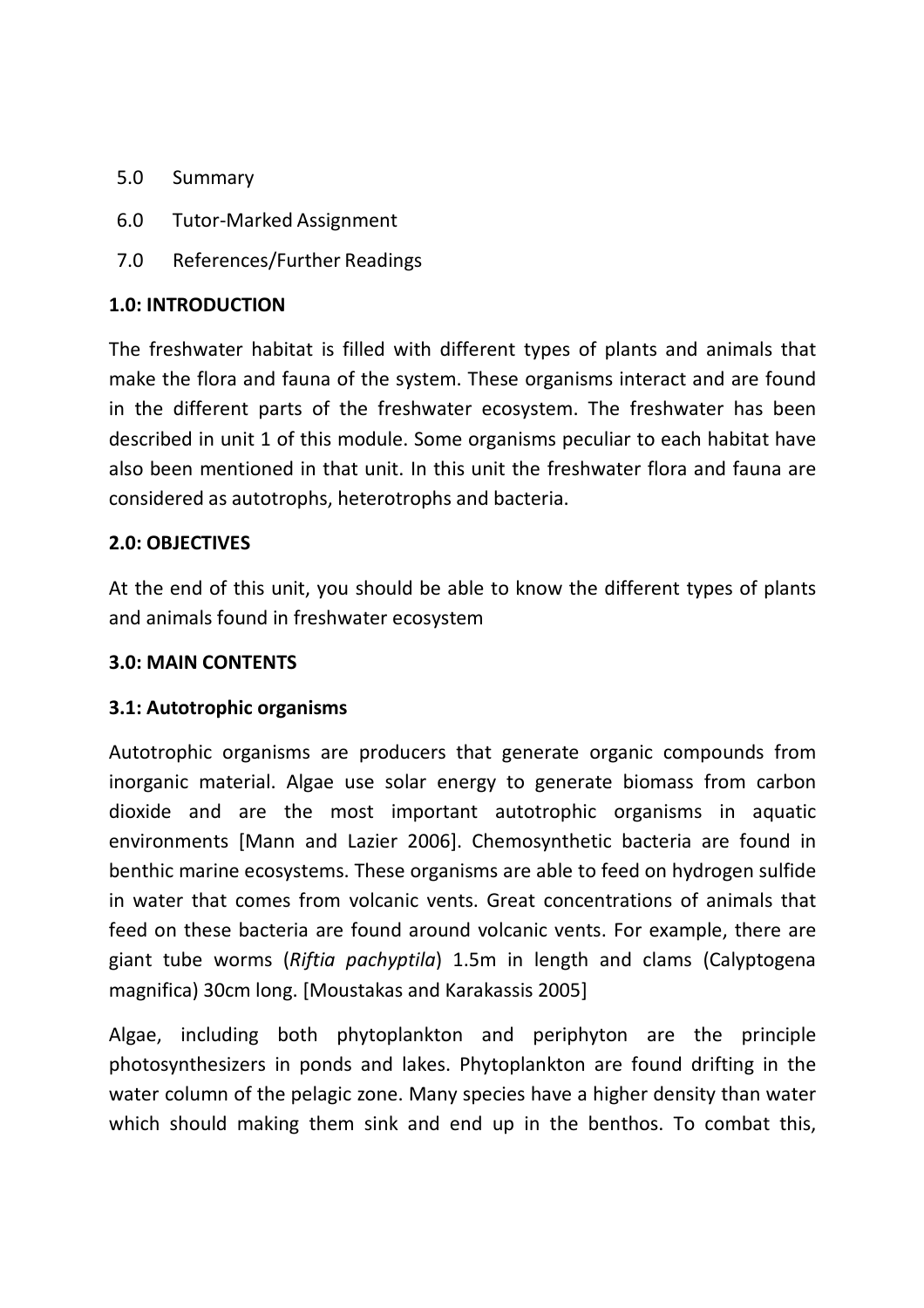phytoplankton have developed density changing mechanisms, by forming vacuoles and gas vesicles or by changing their shapes to induce drag, slowing their descent. A very sophisticated adaptation utilized by a small number of species is a tail-like flagella that can adjust vertical position and allow movement in any direction. Phytoplankton can also maintain their presence in the water column by being circulated in Langmuir rotations. Periphytic algae, on the other hand, are attached to a substrate. In lakes and ponds, they can cover all benthic surfaces. Both types of plankton are important as food sources and as oxygen providers.

Plants, or macrophytes, in freshwater systems live in both the benthic and pelagic zones and can be grouped according to their manner of growth:

1) emergent macrophytes = rooted in the substrate but with leaves and flowers extending into the air,

2) floating-leaved macrophytes = rooted in the substrate but with floating leaves,

3) submerged macrophytes = not rooted in the substrate and floating beneath the surface and

4) free-floating macrophytes = not rooted in the substrate and floating on the surface.

These various forms of macrophytes generally occur in different areas of the benthic zone, with emergent vegetation nearest the shoreline, then floatingleaved macrophytes, followed by submersed vegetation. Free-floating macrophytes can occur anywhere on the system's surface.

Aquatic plants are more buoyant than their terrestrial counterparts because freshwater has a higher density than air. This makes structural rigidity unimportant in lakes and ponds (except in the aerial stems and leaves). Thus, the leaves and stems of most aquatic plants use less energy to construct and maintain woody tissue, investing that energy into fast growth instead. In order to contend with stresses induced by wind and waves, plants must be both flexible and tough. Light is the most important factor controlling the distribution of submerged aquatic plants. Macrophytes are sources of food, oxygen, and habitat structure in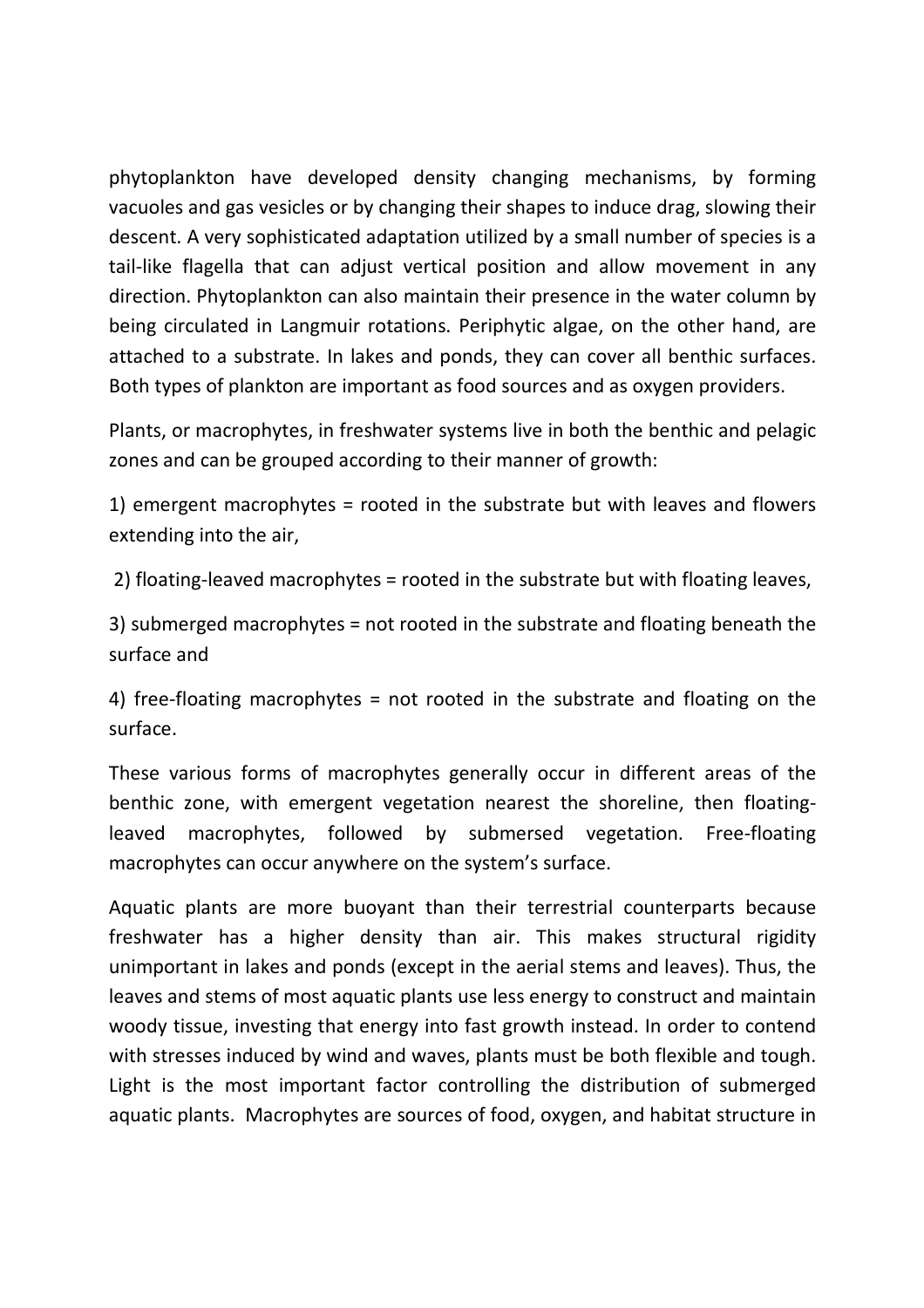the benthic zone, but cannot penetrate the depths of the euphotic zone and hence are not found there.

## **3.2: Heterotrophic organisms**

Heterotrophic organisms consume autotrophic organisms and use the organic compounds in their bodies as energy sources and as raw materials to create their own biomass. Euryhaline organisms are salt tolerant and can survive in marine ecosystems, while stenohaline or salt intolerant species can only live in freshwater environments.

Water striders are predatory insects which rely on surface tension to walk on top of water. They live on the surface of ponds, marshes, and other quiet waters. They can move very quickly, up to 1.5 m/s.

Zooplankton are tiny animals suspended in the water column. Like phytoplankton, these species have developed mechanisms that keep them from sinking to deeper waters, including drag-inducing body forms and the active flicking of appendages such as antennae or spines. Remaining in the water column may have its advantages in terms of feeding, but this zone's lack of refugia leaves zooplankton vulnerable to predation. In response, some species, especially Daphnia sp., make daily vertical migrations in the water column by passively sinking to the darker lower depths during the day and actively moving towards the surface during the night

Very few invertebrates are able to inhabit the cold, dark, and oxygen poor profundal zone. Those that can are often red in color due to the presence of large amounts of hemoglobin, which greatly increases the amount of oxygen carried to cells. Because the concentration of oxygen within this zone is low, most species construct tunnels or borrows in which they can hide and make the minimum movements necessary to circulate water through, drawing oxygen to them without expending much energy.

Vertebrate taxa inhabit freshwater systems as well. These include amphibians (e.g. salamanders and frogs), reptiles (e.g. snakes, turtles, and alligators), and a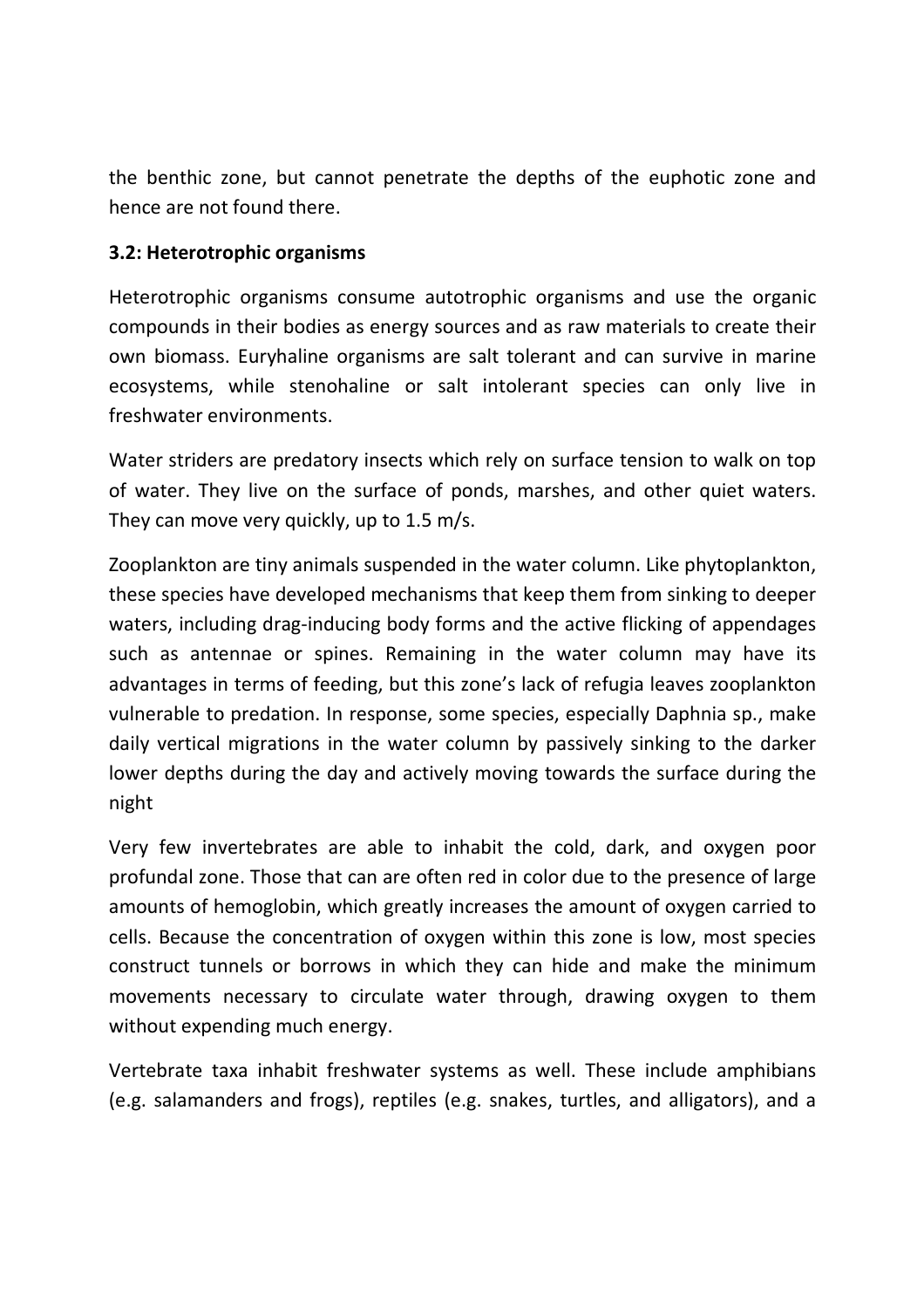large number of waterfowl species. Most of these vertebrates spend part of their time in terrestrial habitats and thus are not directly affected by abiotic factors in the lake or pond. Many fish species are important as consumers and as prey species to the larger vertebrates.

Fishes have a range of physiological tolerances that are dependent upon which species they belong to. They have different lethal temperatures, dissolved oxygen requirements, and spawning needs that are based on their activity levels and behaviors. Because fishes are highly mobile, they are able to deal with unsuitable abiotic factors in one zone by simply moving to another. A detrital feeder in the profundal zone, for example, that finds the oxygen concentration has dropped too low may feed closer to the benthic zone. A fish might also alter its residence during different parts of its life history: hatching in a sediment nest, then moving to the weedy benthic zone to develop in a protected environment with food resources, and finally into the pelagic zone as an adult

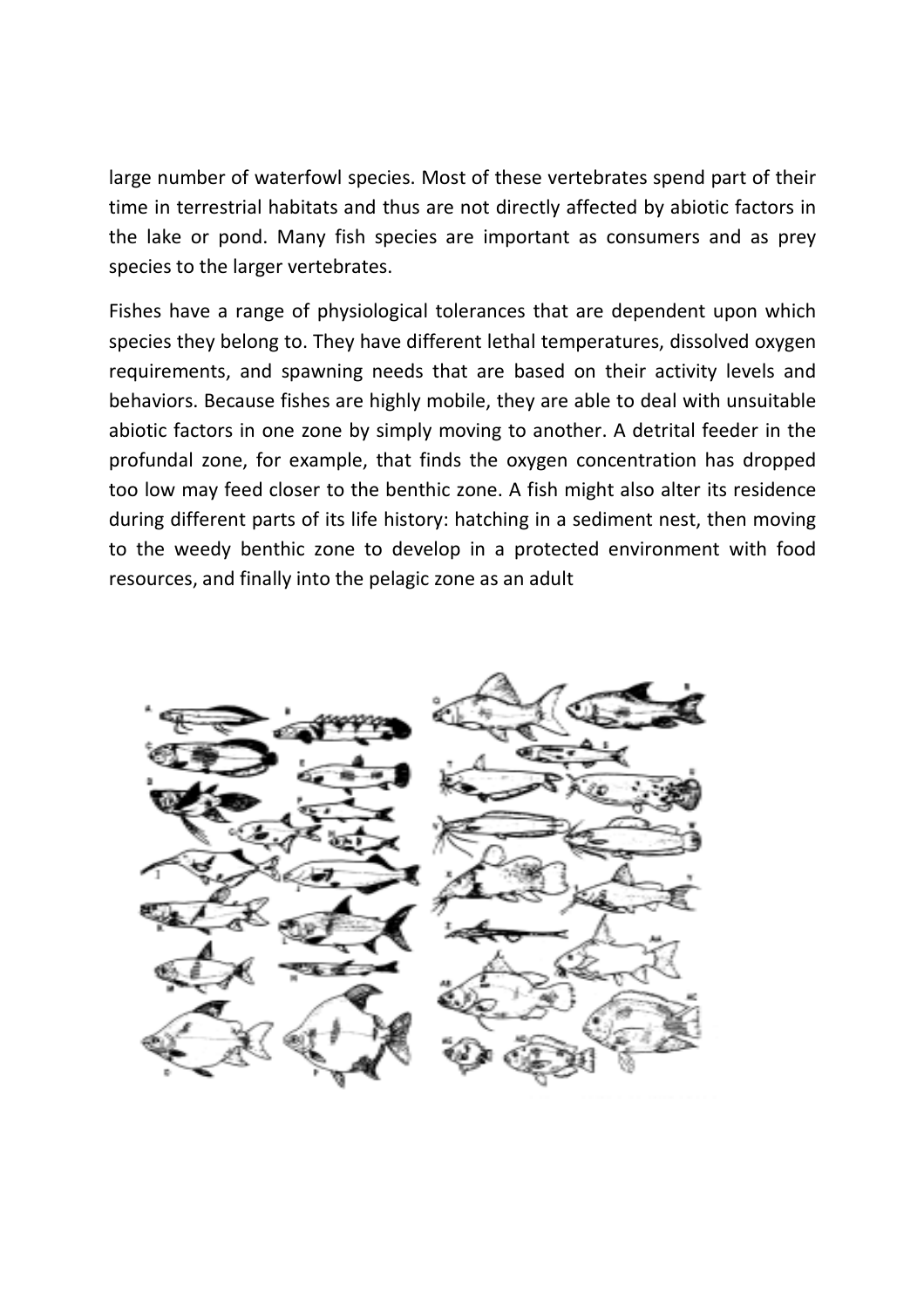*Figure 1. Representative African freshwater fishes. From R. Lowe-McConnell, 1987b. Reprinted with the permission of Cambridge University Press.*

## **3.3: Bacteria**

Under certain conditions bacteria can colonise freshwaters occasionally making large rafts of filamentous mats known as *sewage fungus* – usually *Sphaerotilus natans*. The presence of such organisms is almost always an indicator of extreme organic pollution and would be expected to be matched with low dissolved oxygen concentrations and high BOD vales.

E. coli bacteria have been commonly found in recreational waters and their presence is used to indicate the presence of recent fecal contamination, but E. coli presence may not be indicative of human waste. *E. coli* are harbored in all warm-blooded animals: birds and mammals alike. E. coli bacteria have also been found in fish and turtles. Sand also harbors *E. coli* bacteria and some strains of E. coli have become naturalized. Some geographic areas may support unique populations of E. coli and conversely, some E. coli strains are cosmopolitan (Liken et al 1987).

Bacteria are present in all regions of the freshwaters may be free-living or commensals. Free-living forms are associated with decomposing organic material, biofilm on the surfaces of rocks and plants, suspended in the water column, and in the sediments of the benthic and profundal zones. Other forms are also associated with the guts of lentic animals as parasites or in commensal relationships. Bacteria play an important role in system metabolism through nutrient recycling

#### 4.0 Conclusion

The freshwater flora and fauna occur as autotrophs, heterotrophs and decomposers (bacteria). These organisms are found in different regions of freshwater ecosystem and perform different function.

#### 5.0 Summary

In this unit, you have learnt the different types of organisms found in the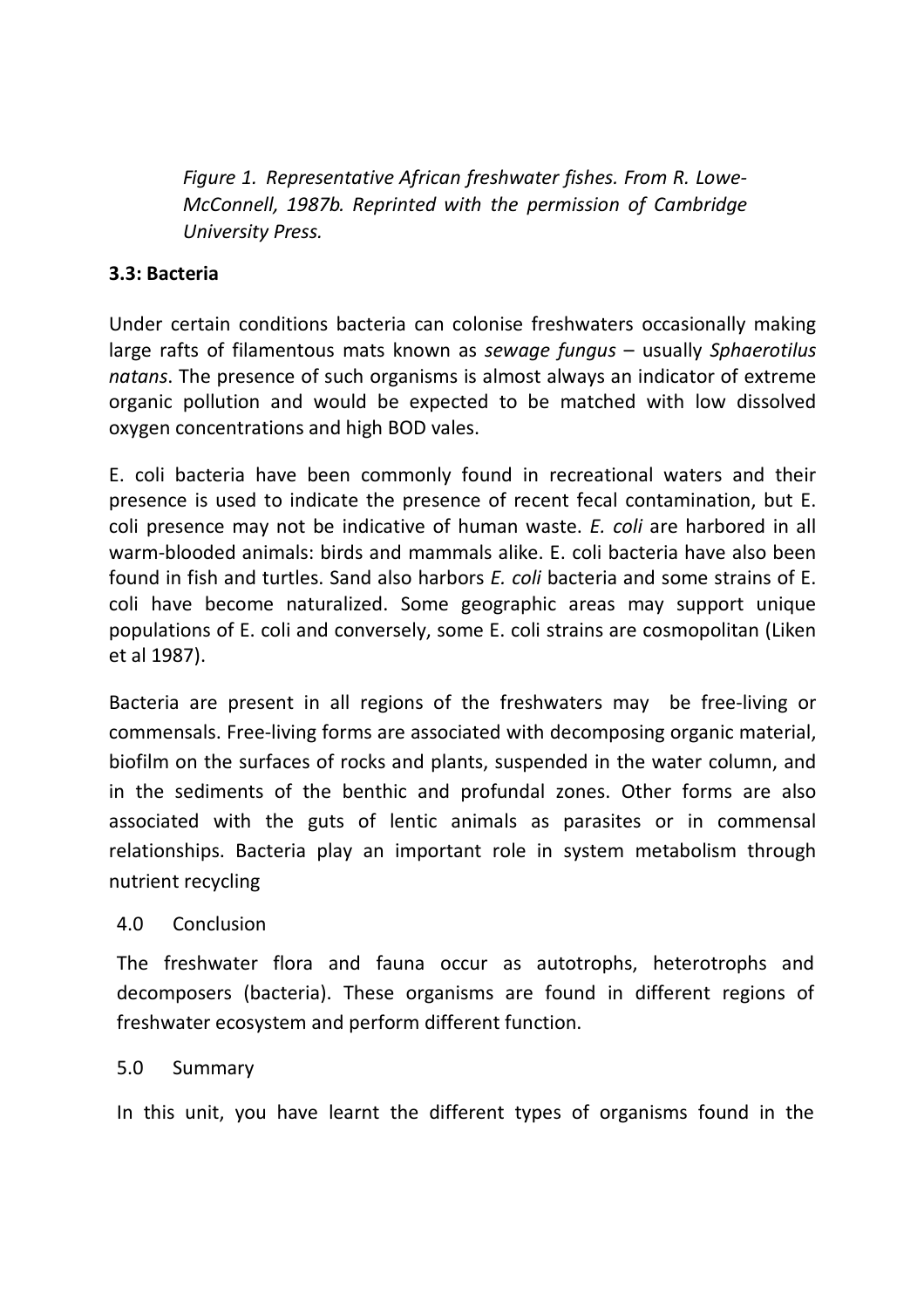freshwater ecosystem.

6.0 Tutor-Marked Assignment

Describe the type heterorophs found in the freshwater ecosystem.

7.0 References/Further Readings

### UNIT 4: PLANKTONIC BENTHIC INVERTEBRATES

- 1.0 Introduction
- 2.0 Objectives
- 3.0 Main Content
	- 3.1 Benthic Organisms
	- 3.2: General Nature of Benthic Invertebrates
	- 3.3 Importance of Benthic Invertebrates
	- 3.4:
- 4.0 Conclusion
- 5.0 Summary
- 6.0 Tutor-Marked Assignment
- 7.0 References/Further Readings

#### 3.0: MAIN CONTENT

#### 3.1: **Benthic Organisms**

Benthic organisms can be divided into three distinct communities:

- **Infauna:** Plants, animals and bacteria of any size that live in the sediment.
- **Epifauna:** Plants, animals and bacteria that are attached to the hard bottom or substrate (for example, to rocks or debris); are capable of movement; or that live on the sediment surface.
- **Demersal:** Bottom-feeding or bottom-dwelling fish that feed on the benthic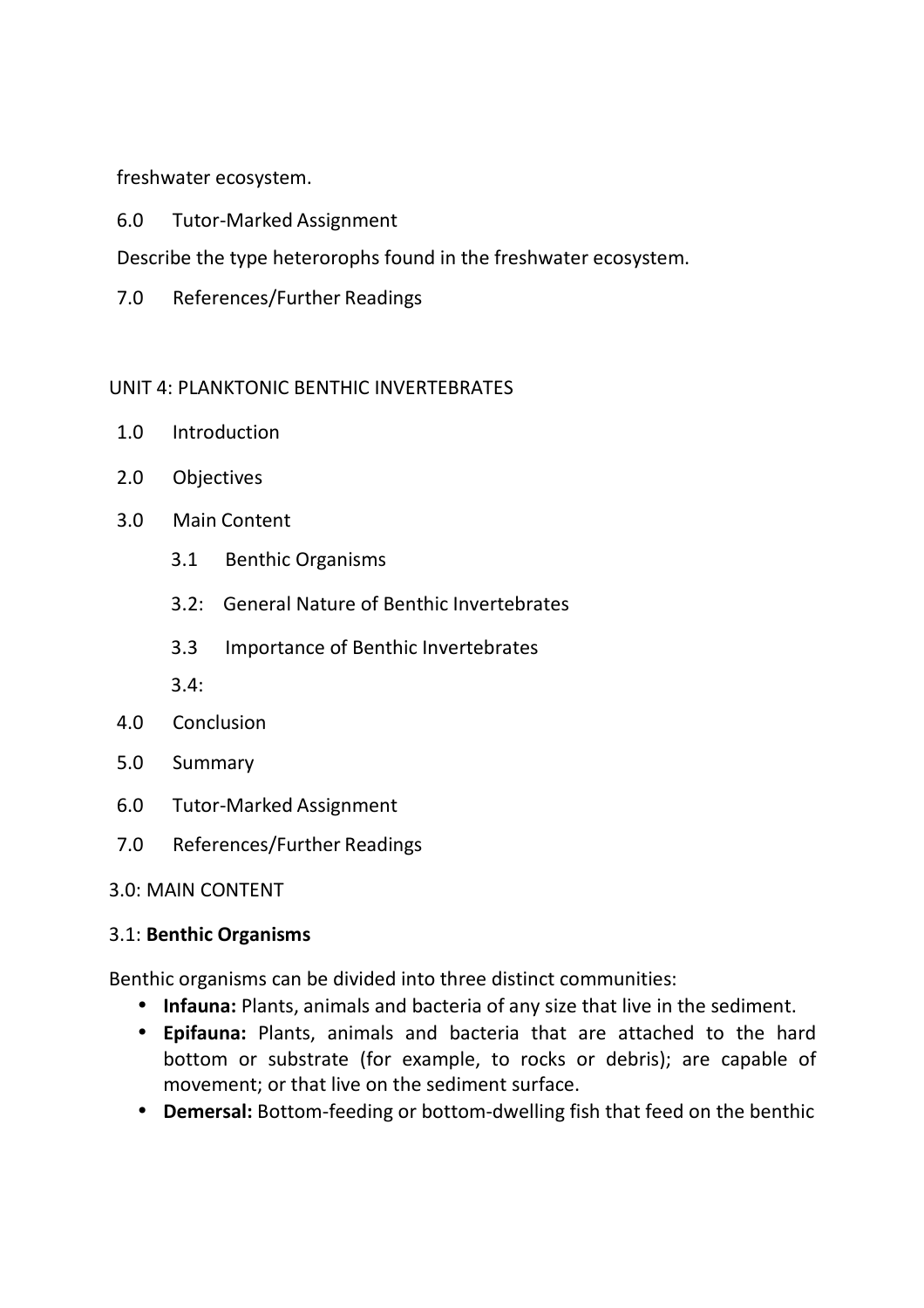infauna and epifauna.

Benthic organisms link the primary producers, such as phytoplankton, with the higher trophic levels, such as finfish, by consuming phytoplankton and then being consumed by larger organisms. They also play a major role in breaking down organic material. Benthic algae and submerged aquatic vegetation (SAV) provide ideal habitat for juvenile fish.

Infaunal benthic communities often are considered to be "just worms." In reality, however, these groups that inhabit the sediment include animals from all trophic levels–the primary producers, such as diatoms, and primary consumers, such as mollusks and worms; secondary consumers, such as worms and crustaceans; and "decomposers," such as bacteria and flagellates.

**Epifaunal Benthos:** Epifauna are the most familiar of all the benthic organisms. They include the plants and animals one sees while wading in tidal pools or among pilings or rocks. These communities include seaweeds, oysters, mussels and barnacles; and snails, starfish and crabs. They also include animals that span a wide evolutionary range, from primitive sponges to early vertebrates (for example, tunicates, such as sea squirts). These varied organisms share an important characteristic: they live either attached to the hard substrate or move on the sediment surface.

The demersal community includes some of the most economically valuable fish. In order to adapt to life on the bottom, benthic fish have developed some of the most diverse physical characteristics found in any fish community. Soft-bottom fish include the flounders, puffers, searobins and cownose rays. Hard-bottom fish include those found near reefs, such as the oyster toadfish and the goby, which, when stationary, resemble rocks.

## **3.2: General Nature of Benthic Invertebrates**

The invertebrates that inhabit the benthic zone are numerically dominated by small species and are species rich compared to the zooplankton of the open water. They include Crustaceans (e.g. crabs, crayfish, and shrimp), molluscs (e.g. clams and snails), and numerous types of insects. These organisms are mostly found in the areas of macrophyte growth, where the richest resources, highly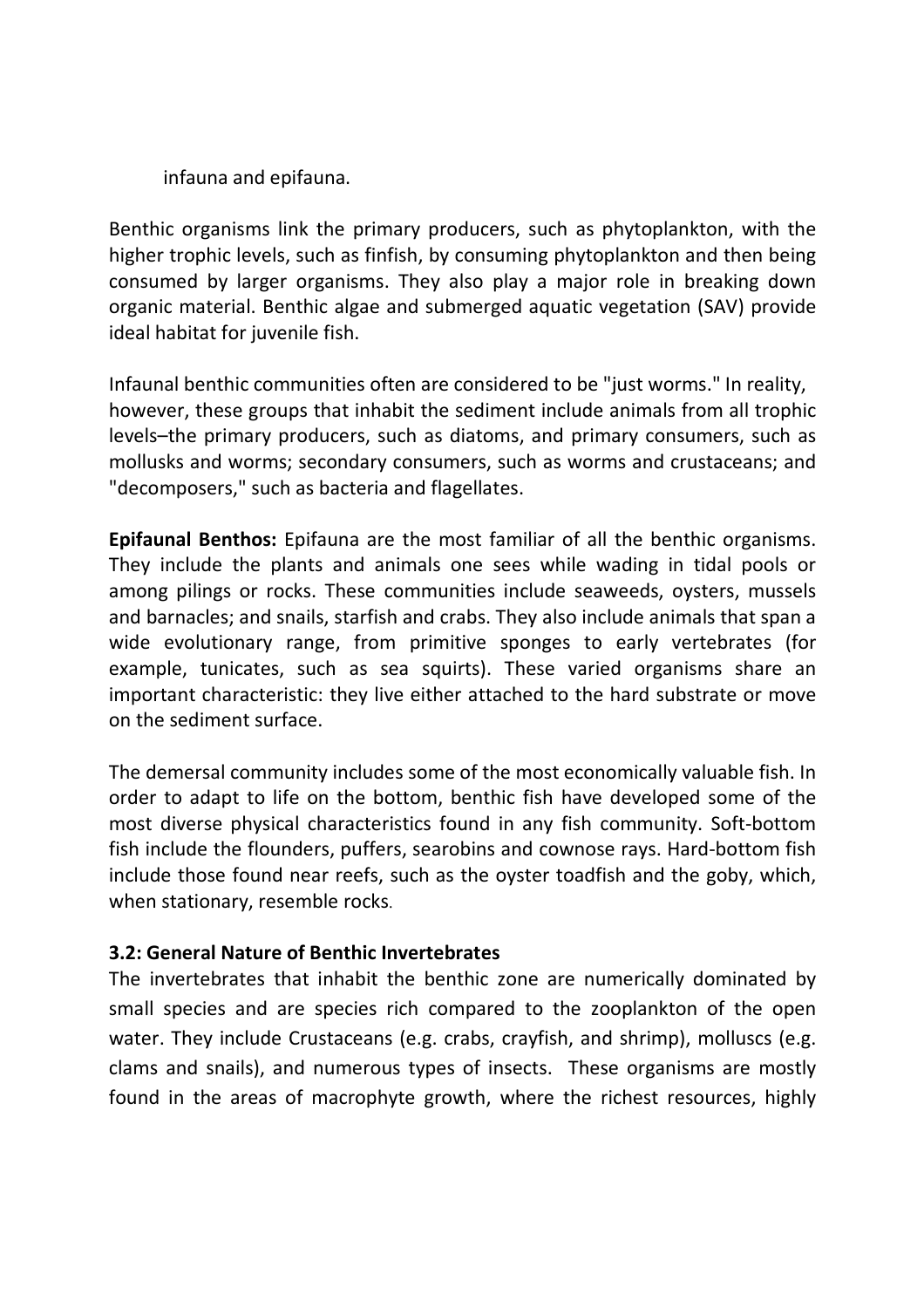oxygenated water, and warmest portion of the ecosystem are found. The structurally diverse macrophyte beds are important sites for the accumulation of organic matter, and provide an ideal area for colonization. The sediments and plants also offer a great deal of protection from predatory fishes.

Benthic invertebrates, due to their high level of species richness, have many methods of prey capture. Filter feeders create currents via siphons or beating cilia, to pull water and its nutritional contents, towards themselves for straining. Grazers use scraping, rasping, and shredding adaptations to feed on periphytic algae and macrophytes. Members of the collector guild browse the sediments, picking out specific particles with raptorial appendages. Deposit feeding invertebrates indiscriminately consume sediment, digesting any organic material it contains. Finally, some invertebrates belong to the predator guild, capturing and consuming living animals. The profundal zone is home to a unique group of filter feeders that use small body movements to draw a current through burrows that they have created in the sediment. This mode of feeding requires the least amount of motion, allowing these species to conserve energy. A small number of invertebrate taxa are predators in the profundal zone. These species are likely from other regions and only come to these depths to feed. The vast majority of invertebrates in this zone are deposit feeders, getting their energy from the surrounding sediments.

Benthic invertebrates are among the most important components of estuarine ecosystems and may represent the largest standing stock of organic carbon in the sea. Many benthic organisms, such as hard clams, softshell clams and bottomdwelling fish, are the basis of commercial fisheries. Other bottom-dwelling organisms, such as polychaete worms and crustaceans, contribute significantly to the diets of economically important fish.

## 3.3: **Importance of Benthic Invertebrates**

Benthic invertebrate communities are used as prime indicators of environmental conditions because:

- they have limited mobility and thus are unable to avoid adverse conditions;
- they live in sediments where they are exposed to environmental stressors, such as chemical contaminants and low dissolved oxygen levels;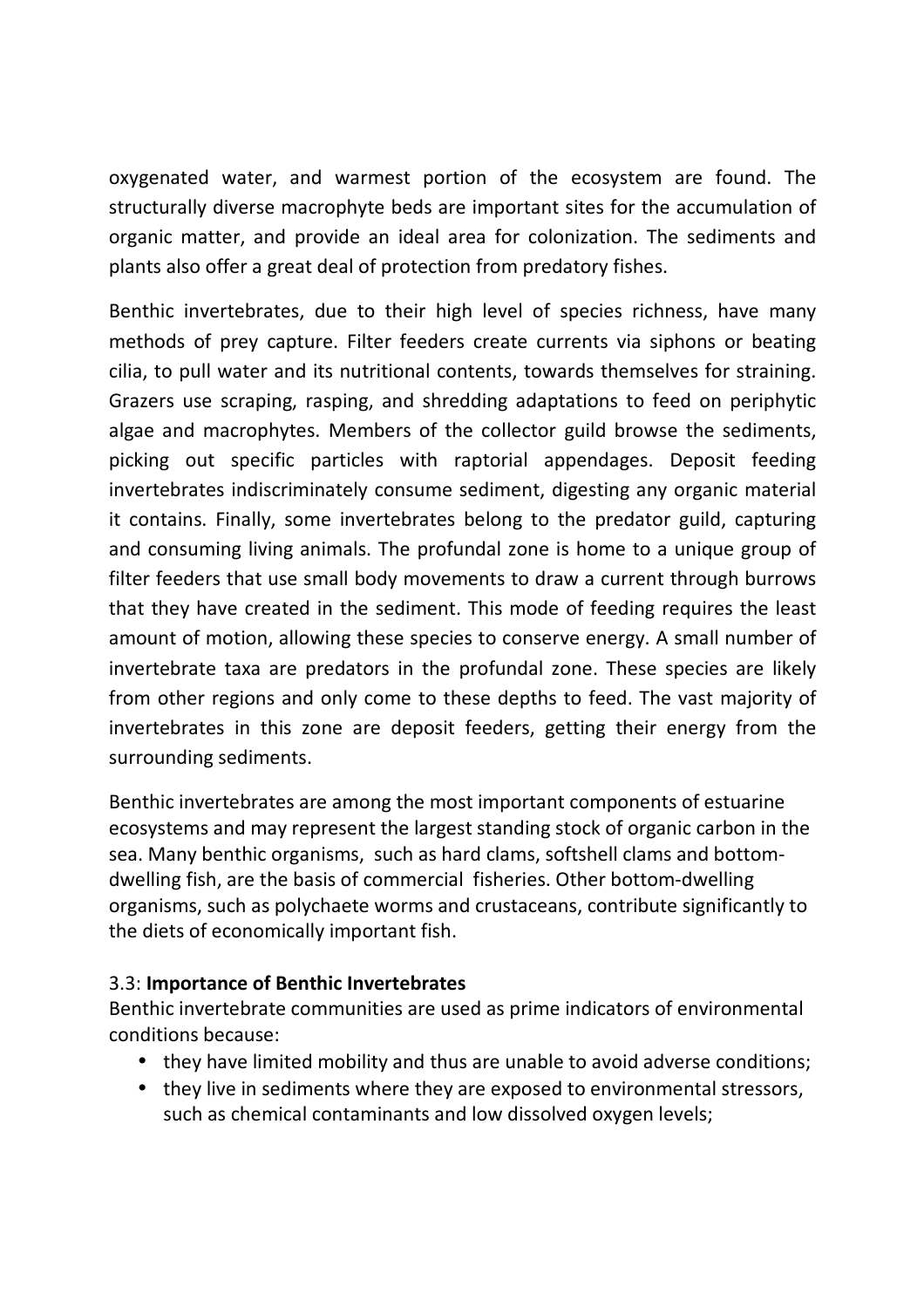- their life spans are long enough to reflect the effects of environmental stressors; and
- their communities are taxonomically diverse enough to respond to multiple types of stress.

## 4.0 CONCLUSION

Invertebrates that are found in the benthic zone comprise different types of organisms. They also exhibit different types of life forms. Some are grazers, some are filter feeders, while some are predators.

### 5.0 SUMMARY

In this unit, you have learnt the general nature of the invertebrates found in the benthic zone.

#### 6.0 TUTOR-MARKED ASSIGNMENT

With the knowledge gained in this unit, show the classes of benthic invertebrates and at least two species of organism in each class.

7.0 References/Further Readings

Rumohr, H. (1990) Soft bottom macrofauna: Collection and treatment of samples. International council for the exploration of the sea, Copenhagen

#### UNIT 5: PRODUCTION AND ENERGY FLOW

## **CONTENTS**

- 1.0 Introduction
- 2.0 Objectives
- 3.0 Main Content
	- 3.1 General Concept of Production
	- 3.2: Production in Freshwater Ecosystem
	- 3.3 Measurement of production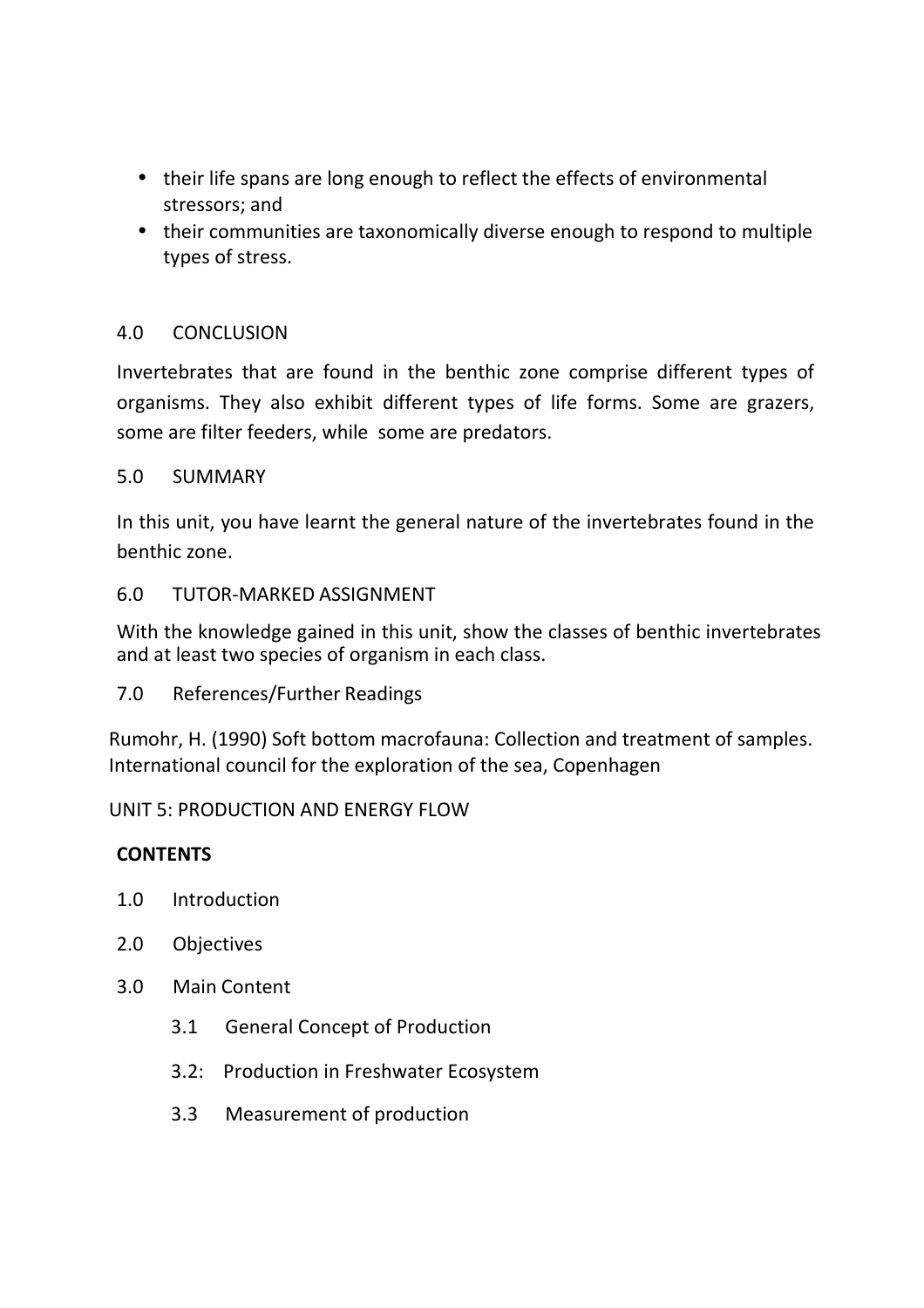## 3.4: Factors affecting production in freshwater

- 4.0 Conclusion
- 5.0 Summary
- 6.0 Tutor-Marked Assignment
- 7.0 References/Further Readings

#### 1.0: INTRODUCTION

The energy that is used in every ecosystem ultimately comes from the sun in form solar energy. Such energy is usually trapped and converted to chemical energy through the process of photosynthesis by photoautotrophic organisms. It is such energy that is converted to other forms of energy available in such ecosystems and is transferred from one organism to another through energy flow. The process of converting the solar energy and storing the chemical energy (in form of food) by green plants is called primary production while such process in heterotrophs is called secondary production.

#### 2.0: OBJECTIVES:

In this unit you will learn:

The processes of production in freshwater ecosystem How energy flows in freshwater ecosystem

#### 3.0 MAIN CONTENT

In ecology, productivity or production refers to the rate of generation of biomass in an ecosystem. It is usually expressed in units of mass per unit surface (or volume) per unit time, for instance grams per square metre per day. The mass unit may relate to dry matter or to the mass of carbon generated. Productivity of autotrophs such as plants is called primary productivity, while that of heterotrophs such as animals is called secondary productivity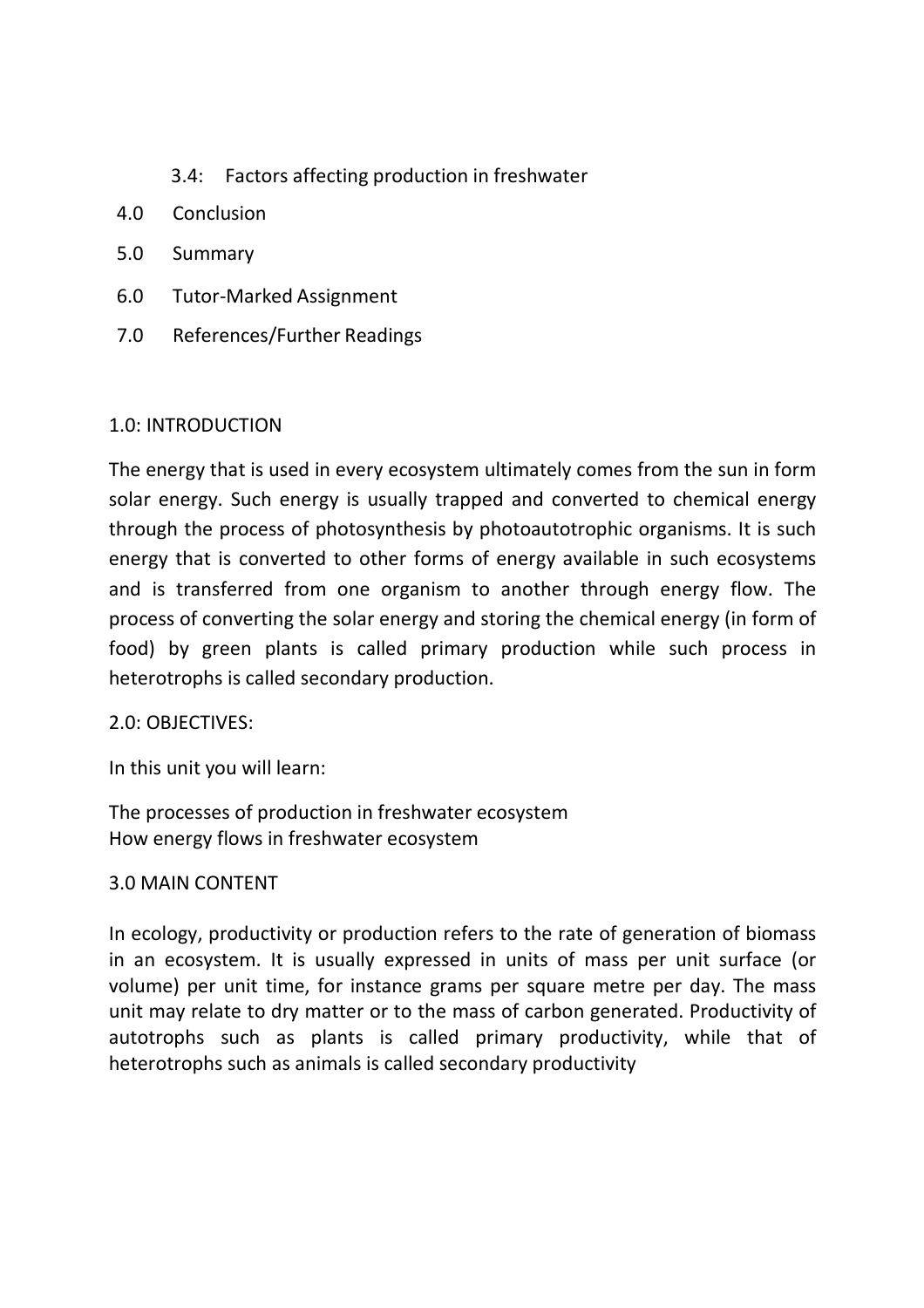Freshwater systems gain most of their energy from photosynthesis performed by aquatic plants and algae. This autochthonous process involves the combination of carbon dioxide, water, and solar energy to produce carbohydrates and dissolved oxygen. Within a lake or pond, the potential rate of photosynthesis generally decreases with depth due to light attenuation. Photosynthesis, however, is often low at the top few millimeters of the surface, likely due to inhibition by ultraviolet light. The exact depth and photosynthetic rate measurements depend upon: 1) the total biomass of photosynthesizing cells, 2) the amount of light attenuating materials and 3) the abundance and frequency range of light absorbing pigments (i.e. chlorophylls) inside of photosynthesizing cells. The energy created by these primary producers is important for the community because it is transferred to higher trophic levels via consumption.

Algae, including both phytoplankton and periphyton are the principle photosynthesizers in ponds and lakes. Phytoplankton are found drifting in the water column of the pelagic zone. Many species have a higher density than water which should making them sink and end up in the benthos. To combat this, phytoplankton have developed density changing mechanisms, by forming vacuoles and gas vesicles or by changing their shapes to induce drag, slowing their descent. A very sophisticated adaptation utilized by a small number of species is a tail-like flagella that can adjust vertical position and allow movement in any direction. Phytoplankton can also maintain their presence in the water column by being circulated in Langmuir rotations. Periphytic algae, on the other hand, are attached to a substrate. In lakes and ponds, they can cover all benthic surfaces. Both types of plankton are important as food sources and as oxygen providers.

The freshwater biota are linked in complex web of trophic relationships. These organisms can be considered to loosely be associated with specific trophic groups (e.g. primary producers, herbivores, primary carnivores, secondary carnivores, etc.). Scientists have developed several theories in order to understand the mechanisms that control the abundance and diversity within these groups. Very generally, top-down processes dictate that the abundance of prey taxa is dependent upon the actions of consumers from higher trophic levels. Typically,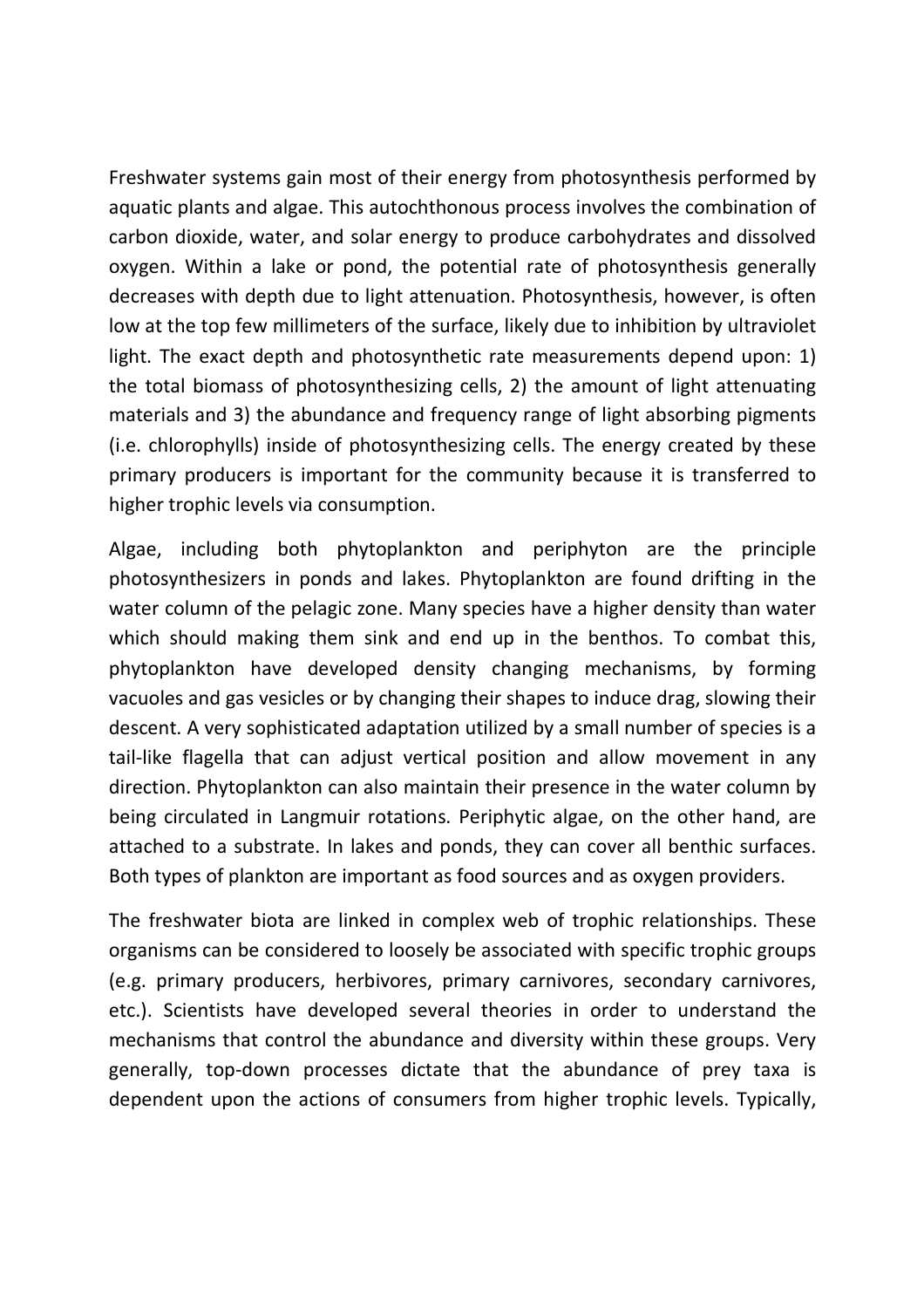these processes operate only between two trophic levels, with no effect on the others. In some cases, however, aquatic systems experience a trophic cascade; for example, this might occur if primary producers experience less grazing by herbivores because these herbivores are suppressed by carnivores. Bottom-up processes are functioning when the abundance or diversity of members of higher trophic levels is dependent upon the availability or quality of resources from lower levels. Finally, a combined regulating theory, bottom-up:top-down, combines the predicted influences of consumers and resource availability. It predicts that trophic levels close to the lowest trophic levels will be most influenced by bottom-up forces, while top-down effects should be strongest at top levels

The vast majority of bacteria in lakes and ponds obtain their energy by decomposing vegetation and animal matter. In the pelagic zone, dead fish and the occasional allochthonous input of litterfall are examples of coarse particulate organic matter (CPOM>1 mm). Bacteria degrade these into fine particulate organic matter (FPOM<1 mm) and then further into usable nutrients. Small organisms such as plankton are also characterized as FPOM. Very low concentrations of nutrients are released during decomposition because the bacteria are utilizing them to build their own biomass. Bacteria, however, are consumed by protozoa, which are in turn consumed by zooplankton, and then further up the trophic levels. Nutrients, including those that contain carbon and phosphorus, are reintroduced into the water column at any number of points along this food chain via excretion or organism death, making them available again for bacteria.

The decomposition of organic materials can continue in the benthic and profundal zones if the matter falls through the water column before being completely digested by the pelagic bacteria. Bacteria are found in the greatest abundance here in sediments, where they are typically 2-1000 times more prevalent than in the water column.

MEASUREMENT OF PRODUCTIVITY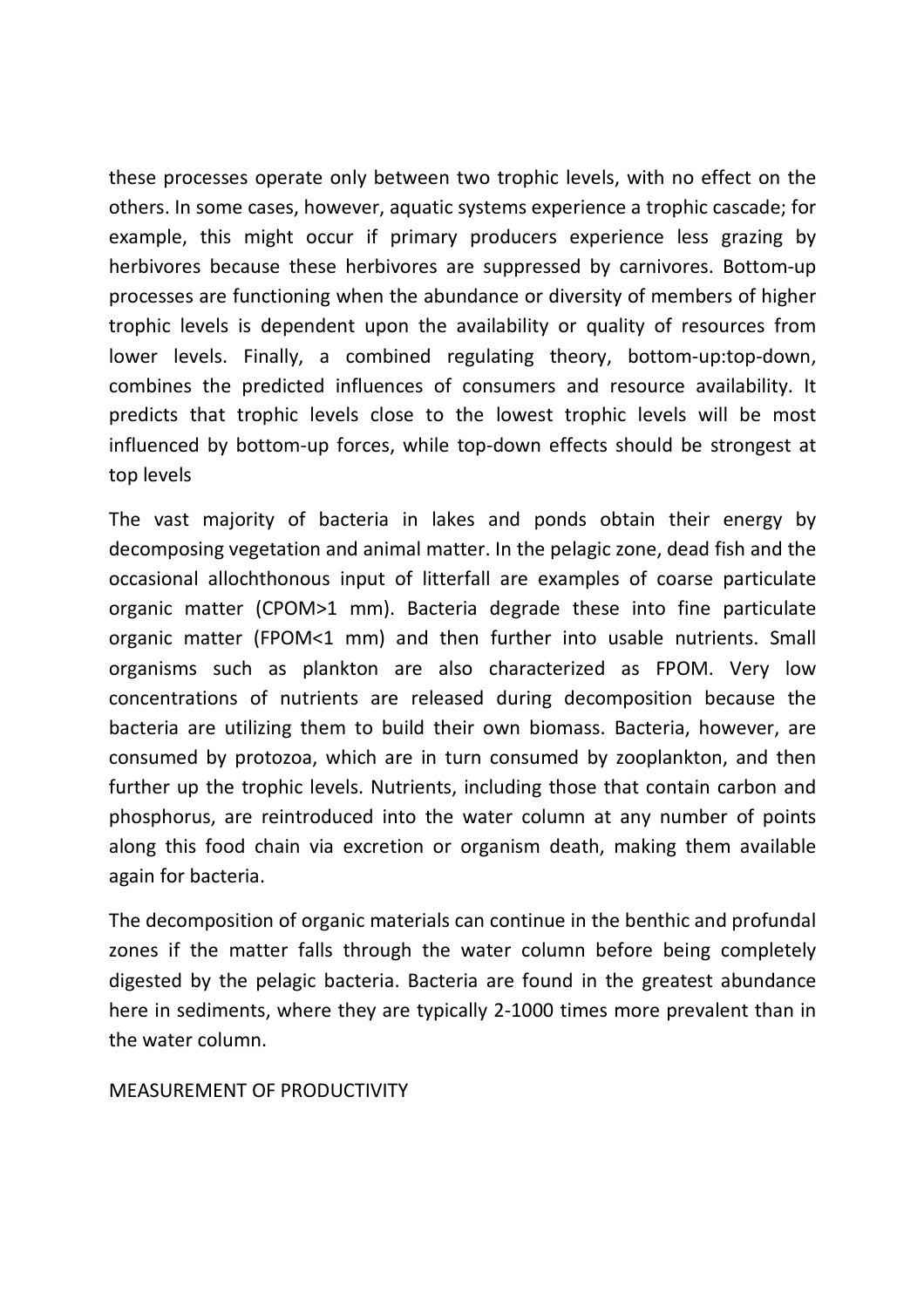In aquatic systems, primary production is typically measured using one of four main techniques:

- 1. variations in oxygen concentration within a sealed bottle (developed by Gaarder and Gran in 1927)
- 2. incorporation of inorganic carbon<sup>-14</sup> ( $^{14}$ C in the form of sodium bicarbonate) into organic matter.
- 3. Stable isotopes of Oxygen  $(^{16}O, ^{18}O$  and  $^{17}O)$
- 4. fluorescence kinetics

The technique developed by Gaarder and Gran uses variations in the concentration of oxygen under different experimental conditions to infer gross primary production. Typically, three identical transparent vessels are filled with sample water and stoppered. The first is analysed immediately and used to determine the initial oxygen concentration; usually this is done by performing a Winkler titration. The other two vessels are incubated, one each in under light and darkened. After a fixed period of time, the experiment ends, and the oxygen concentration in both vessels is measured. As photosynthesis has not taken place in the dark vessel, it provides a measure of ecosystem respiration. The light vessel permits both photosynthesis and respiration, so provides a measure of net photosynthesis (i.e. oxygen production via photosynthesis subtract oxygen consumption by respiration). Gross primary production is then obtained by adding oxygen consumption in the dark vessel to net oxygen production in the light vessel.

The technique of using  $14C$  incorporation (added as labelled Na<sub>2</sub>CO<sub>3</sub>) to infer primary production is most commonly used today because it is sensitive, and can be used in all ocean environments. As  $^{14}$ C is radioactive (via beta decay), it is relatively straightforward to measure its incorporation in organic material using devices such as scintillation counters.

Depending upon the incubation time chosen, net or gross primary production can be estimated. Gross primary production is best estimated using relatively short incubation times (1 hour or less), since the loss of incorporated  $^{14}$ C (by respiration and organic material excretion / exudation) will be more limited. Net primary production is the fraction of gross production remaining after these loss processes have consumed some of the fixed carbon.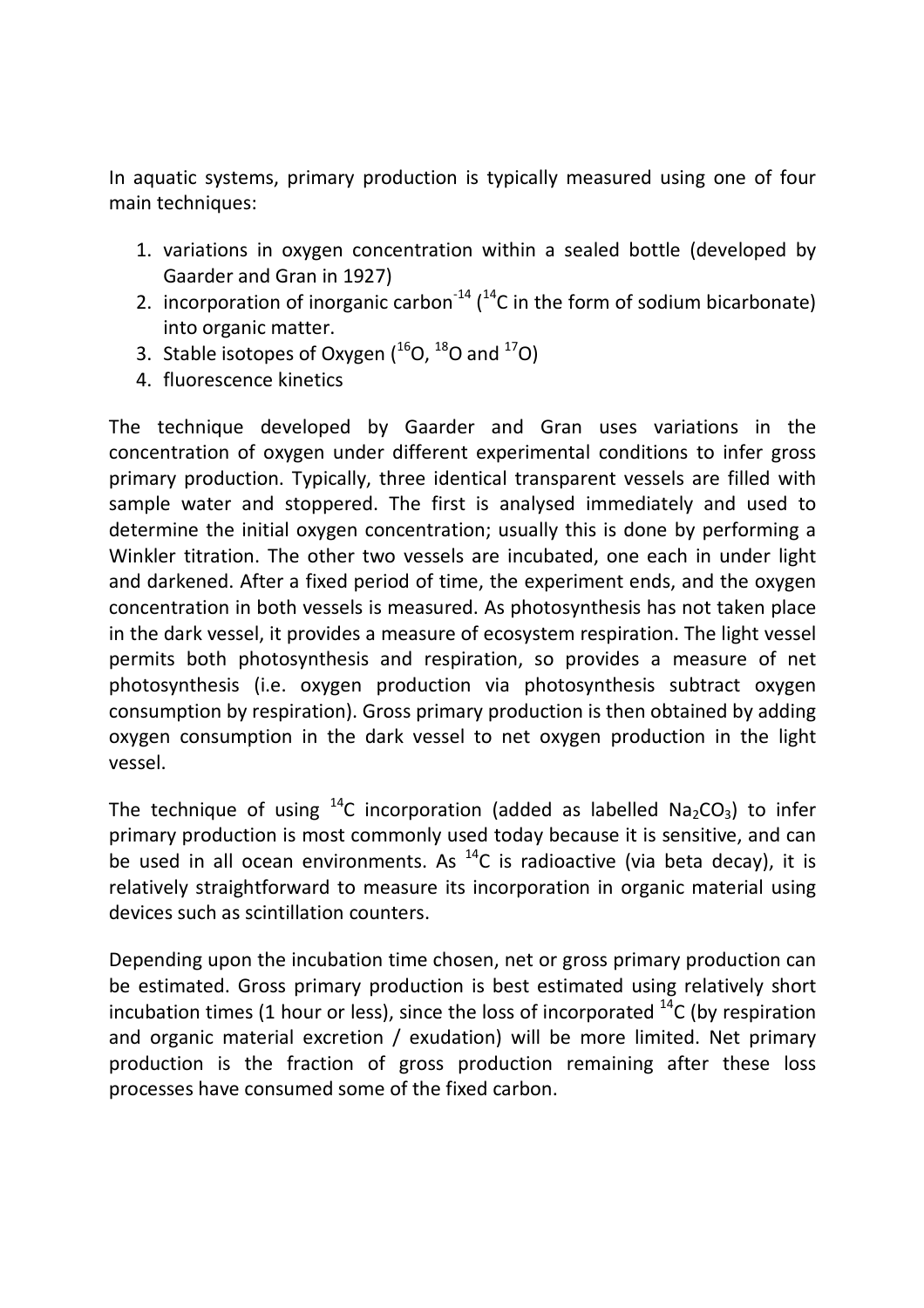Loss processes can range between 10-60% of incorporated  $^{14}$ C according to the incubation period, ambient environmental conditions (especially temperature) and the experimental species used. Aside from those caused by the physiology of the experimental subject itself, potential losses due to the activity of consumers also need to be considered. This is particularly true in experiments making use of natural assemblages of microscopic autotrophs, where it is not possible to isolate them from their consumers.



Generally, Wetlands are the most productive natural ecosystems because of the proximity of water and soil. Due to their productivity, wetlands are often converted into dry land with dykes and drains and used for agricultural purposes. Their closeness to lakes and rivers means that they are often developed for human settlement

# 4.0 Conclusion

The continuous sustenance of the freshwater ecosystem depends on the amount of how long the organisms can be sustained. The energy availability and transfer depend on the productivity of the ecosystem. Nutrient availability determines the rate of production (productivity in the freshwater ecosystem)

# 5.0 SUMMARY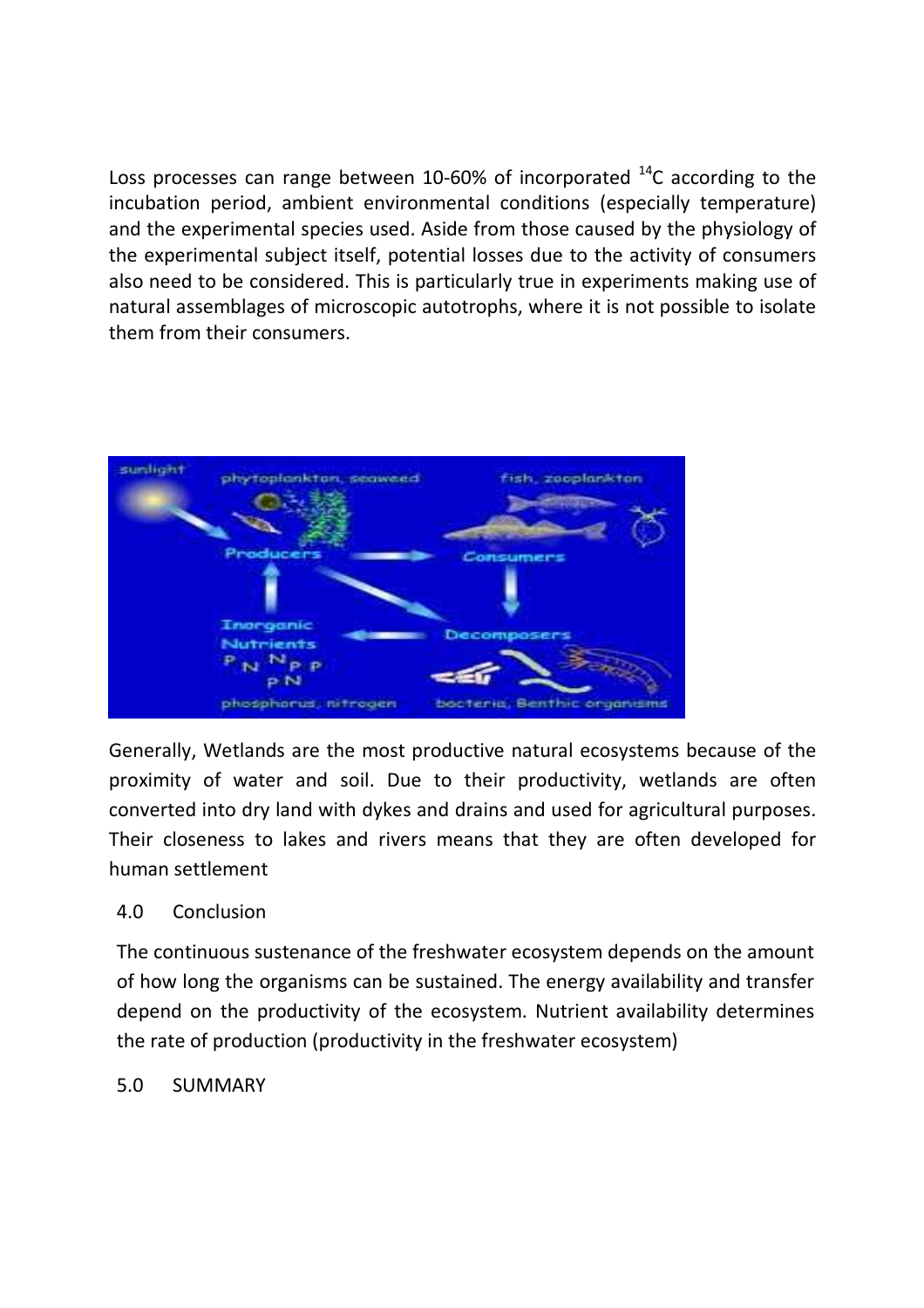In this unit you have learnt,

The processes of productivity in the freshwater ecosystem The methods of measuring the rate of production in the freshwater ecosystem The factors that affect freshwater productivity.

# 6.0 TUTOR-MARKED ASSIGNMENT

Describe the methods of measuring primary productivity in freshwater ecosystem What accounts for the difference between primary productivity and secondary productivity

# 7.0 References/Further Readings

Williams, P. J. leB., Thomas, D. N., Reynolds, C. S. (Eds.), Phytoplankton Productivity: Carbon Assimilation in Marine and Freshwater Ecosystems. Blackwell, Oxford, UK, (2002), pp. 78-108

### MODULE 2: AFRICAN FRESHWATER

# UNIT 1: CHARACTERISTICS OF AFRICAN FRESHWATER

#### **CONTENTS**

- 1.0 Introduction
- 2.0 Objectives
- 3.0 Main Content
	- 3.1
	- 3.2:
	- 3.3
	- 3.4:
	- 3.5
	- 3.6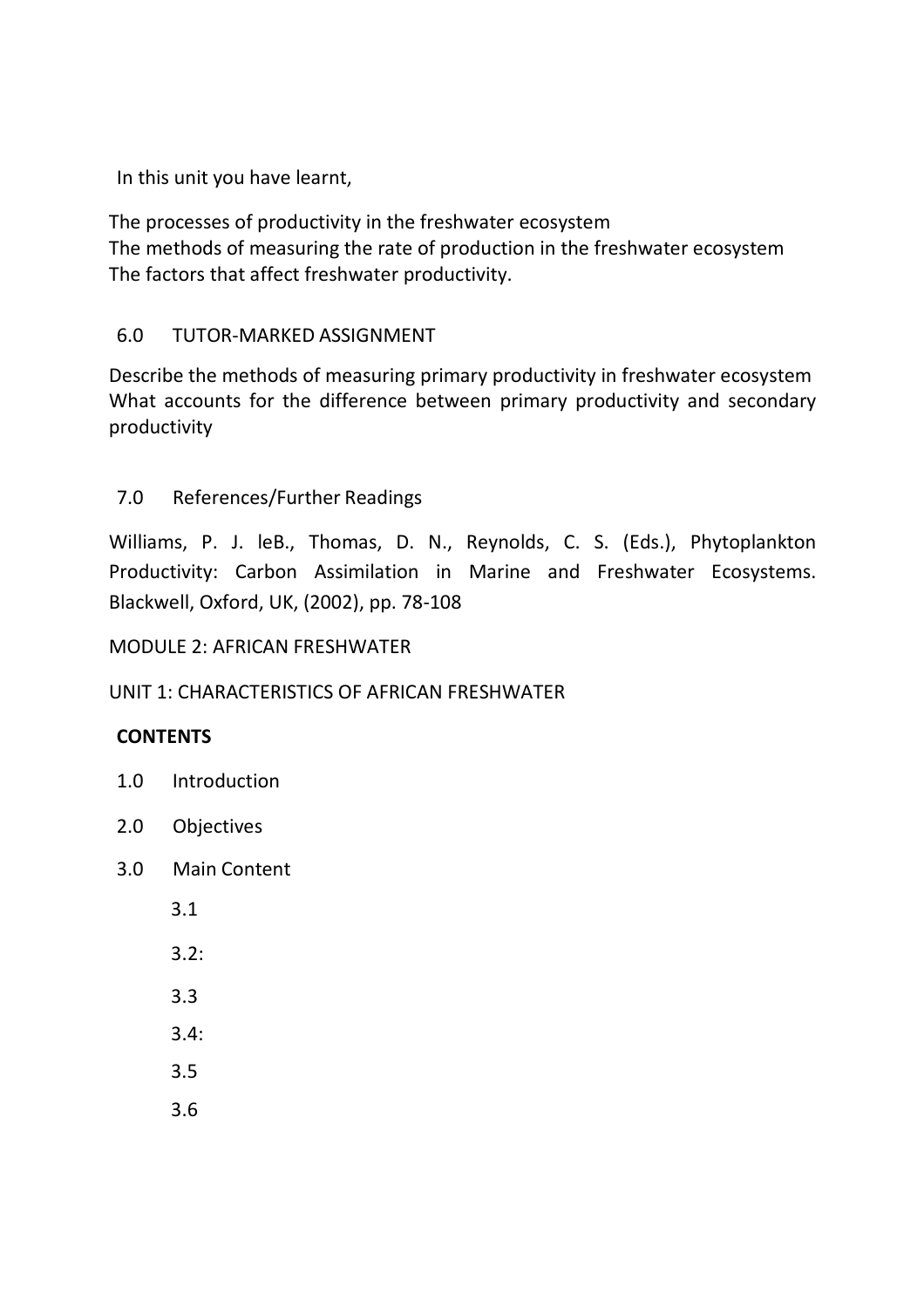- 4.0 Conclusion
- 5.0 Summary
- 6.0 Tutor-Marked Assignment
- 7.0 References/Further Readings

**Characteristics of Freshwater Ecosystem:** This can be considered as abiotic characteristics and biotic characteristics

**Abiotic characteristics:** Abiotic environmental factors of aquatic ecosystems include temperature, salinity, and flow [Levner et al 2005].

The amount of dissolved oxygen in a water body is frequently the key substance in determining the extent and kinds of organic life in the water body. Fish need dissolved oxygen to survive. Conversely, oxygen is fatal to many kinds of anaerobic bacteria [Mann and Lazier 2006].

The salinity of the water body is also a determining factor in the kinds of species found in the water body. Organisms in marine ecosystems tolerate salinity, while many freshwater organisms are intolerant of salt. Freshwater used for irrigation purposes often absorb levels of salt that are harmful to freshwater organisms [Mann and Lazier 2006]. Though some salt can be good for organisms.

- 4.0 Conclusion
- 5.0 Summary
- 6.0 Tutor-Marked Assignment
- 7.0 References/Further Readings
- UNIT 2: LAKE CHILWA

### **CONTENTS**

1.0 Introduction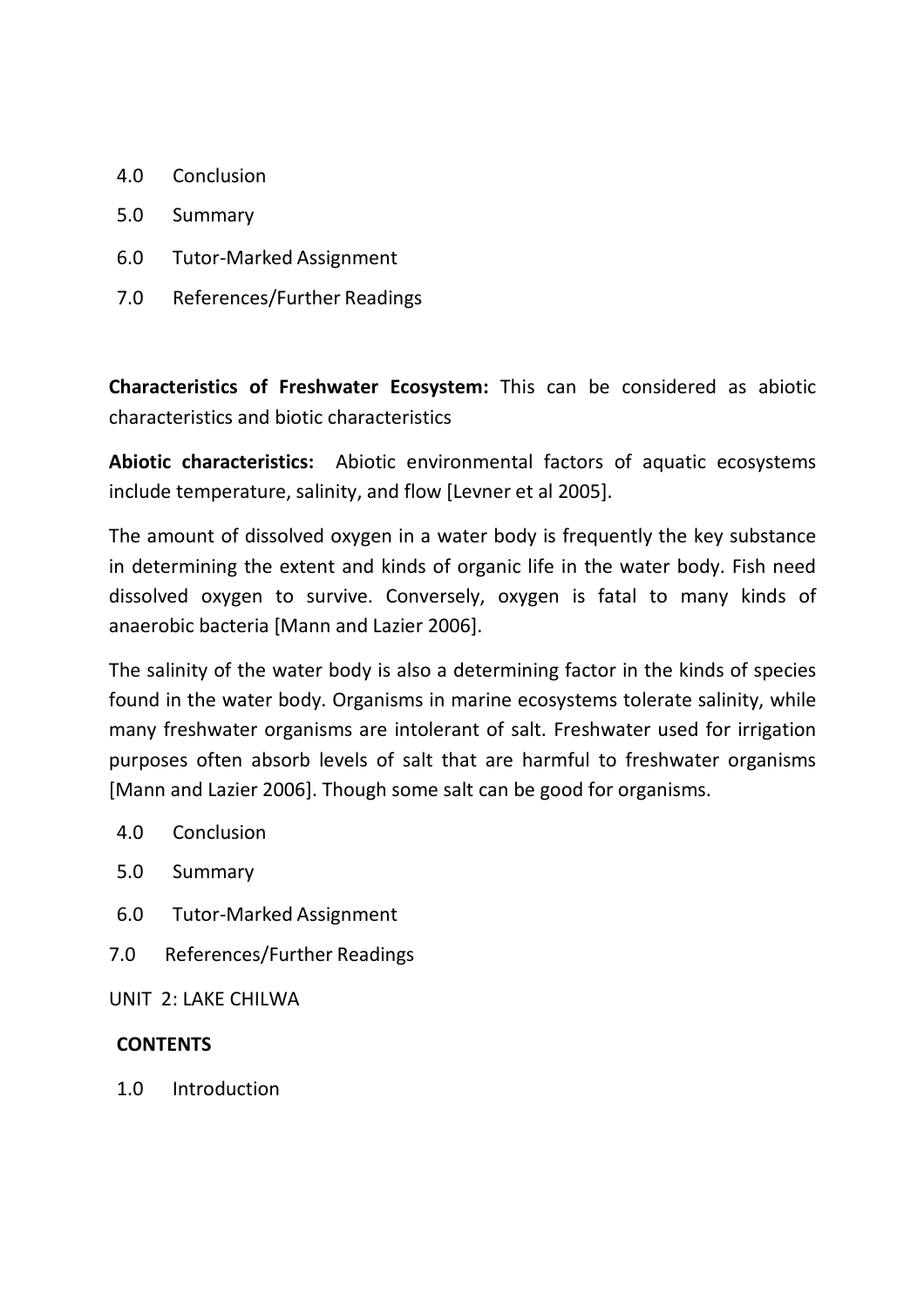- 2.0 Objectives
- 3.0 Main Content
	- 3.1 General of Lake Chilwa
	- 3.2: Vegetation
	- 3.3 Organisms in Lake Chilwa
- 4.0 Conclusion
- 5.0 Summary
- 6.0 Tutor-Marked Assignment
- 7.0 References/Further Readings

#### **3.0: MAIN CONTENTS**

### **3.1: General Description of Lake Chilwa**

This is located in the Southern, Malawi; and Niassa, Mozambique. It is on latitude 15:20S, longitude 35:40E; with altitude of 622 m above sea level. It is situated in the southern part of a NE-SW trending tectonic depression east of the main Rift Valley in Southern Malawi. It has an open water area of about 678 km<sup>2</sup>, which is surrounded by about 600 km<sup>2</sup> of *Typha* swamps, 390 km2 of marshes and 580 km2 of seasonally inundated grassland floodplain. The area varies with the level of the lake in any year. Lake Chilwa has islands such as Njalo, Nsatu and Chenjerani in the south, Chisi in the Centre and Thongwe in the north. The total area of the Lake Chilwa ecosystem, including islands, is about  $2248 \text{ km}^2$ 

Lake Chilwa (sometimes called Shilwa) is a shallow lake (maximum depth 2.7 m) on the border between Malawi and Mozambique in the southeastern part of the African continent. The water surface measures 1,750  $km^2$ . Being in a tectonic epression south of L. Niassa, at the southern end of the Great Rift Valley, it lacks an outflowing stream; thus the water level fluctuates widely due to the balance between rainfall and evaporation. Four steps of lacustrine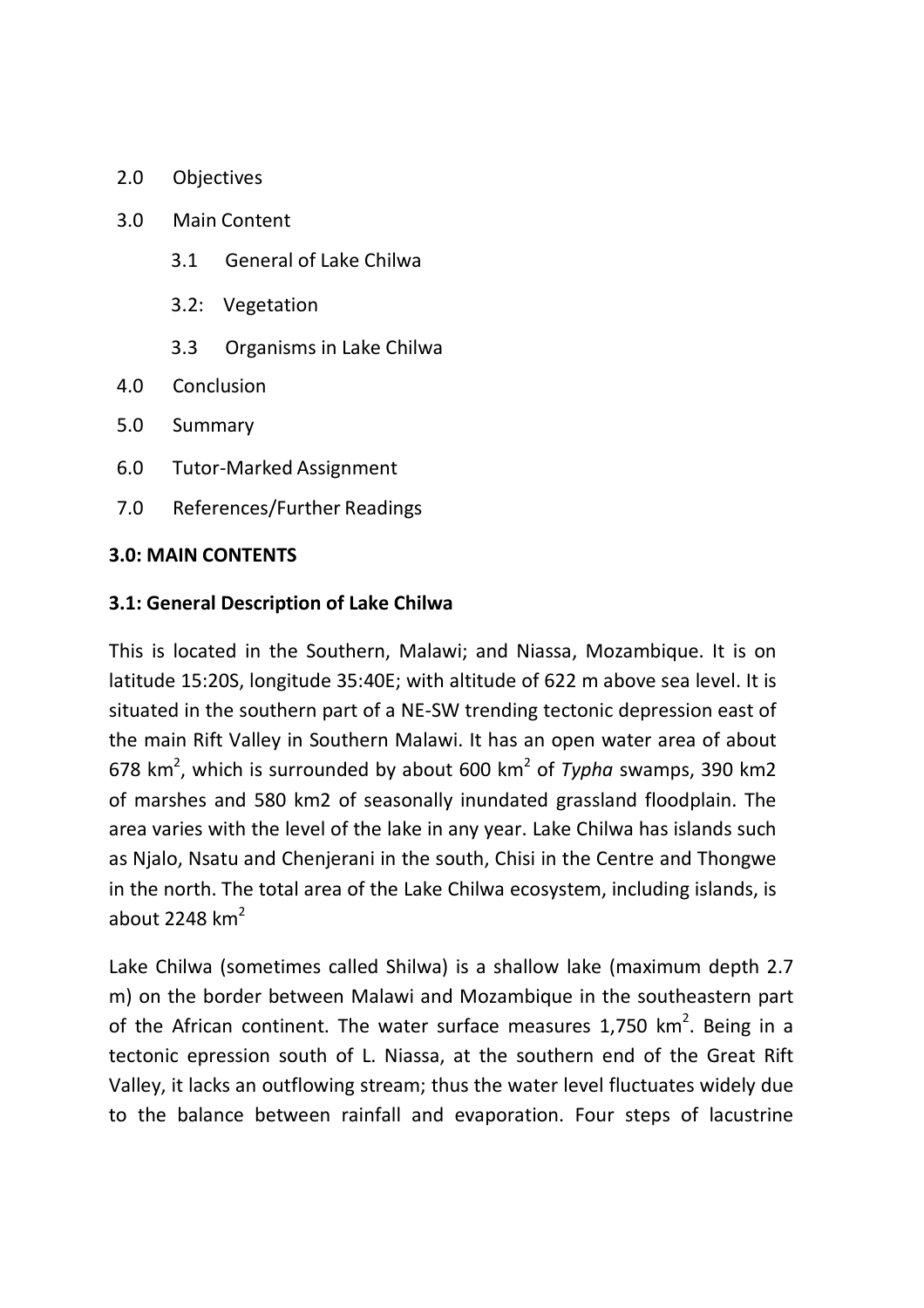terraces encircle the lake and indicate its development history. In the age when the highest terrace, now at an altitude of 650 m, was formed, the lake may have been nearly three times as large its present size, being then connected with the Indian Ocean by an outlet river.

The northern half of the lake is now fringed by a vast area of swampy vegetation dominated by a species of cattail, *Typha domingensis*, while alkaline mud deposits are found along the southernmost part. The drainage basin, with abundant production of rice, tobacco, groundnut and other crops, supports a population of about 400,000 people. Fishery is extensively carried on in the lake with an annual catch of some 20,000 tons.

The lake is greyish and turbid. Its depth is less than 5 meters and seasonally fluctuates by 0.8 – 1 meters. Larger fluctuations of the order of 2 - 3 meters occur in good rainy years. Seven major rivers, namely Domasi, Naisi, Likangala, Thondwe, Namadzi , Phalombe and Sombani drain into Lake Chilwa. Other smaller but equally important inflowing rivers include Sumulu, Lingoni, Mnembo and Nalaua.

# **VEGETATION**

The 5 major natural vegetation types of the Lake Chilwa wetland are: the floodplain grassland, neutral to acid marsh, alkaline marsh, swamp transition and swamp which borders with the open water.

The grassland floodplain located on the periphery of the Chilwa wetland, is a grass dominated habitat. The principal species include: *Hyparrhenia rufa*, *Cynodon dactylon* and *Sporobolus pyrramidalis*. To date, the floodplain is partly under cultivation.

The neutral to acid marshes vegetation occur opposite perennial river mouths where *Cyperus papyrus* (the dominant species) is surrounded by a zone of tall grasses such as *Phragmites maurittianus* and *Vossia cuspidata*.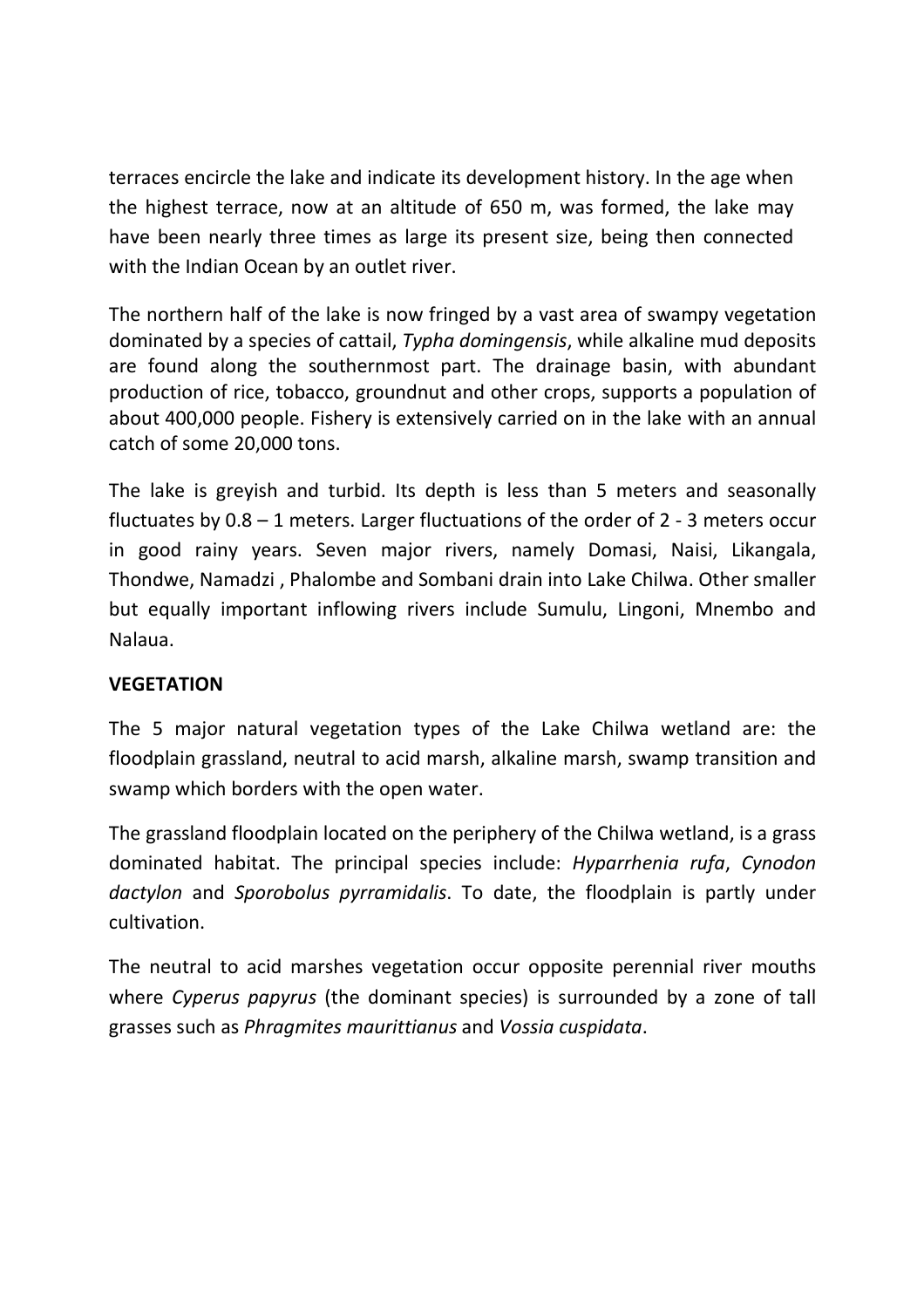On the western side of the lake, between the rivers is the marsh habitat dominated by *Cyperus procerus*, which grows together with marsh grass *Leersia hexandra*.

The alkaline marsh occurs widely at the southern end of Lake Chilwa, where *Vossia cuspidata* and *Cyperus longus* are interspaced with large clumps of *Aeshinomene phundii*.

The grasses *Diplachne fusca* and *Panicum repens* form the bulk of plant biomass of the swamp transition vegetation belt, which occurs in the northern half of Lake Chilwa.

Lake Chilwa open waters are surrounded by the swamp which is uniquely dominated by *Typha domingensis* (rather than *Cyperus papyrus* as is the case in similar lakes elsewhere). Free floating species such as *Pistia stratiotes*, *Ceratophyllum demersum* and *Utricularia* spp. are found on the lake edge of the swamp. The large sedge *Scirpus littoralis* and the aquatic grass *Paspalidium germinatum* commonly occur on open water. The vegetation of Lake Chilwa is greatly influenced by the seasonal fluctuations of water levels which in drier years has seen disappearance of some species and also by human activities such as farming.

#### **ORGANISMS IN LAKE CHILWA**

The flora of lake Chilwa comprises the following**:** 

Emerged macrophytes: *Typha domingensis, Aeschynomene pfundii, Cyperus alopecuroides, Vossia cuspidata*.

Floating macrophytes: *Nymphaea caerulea, Pistia stratiotes*.

Submerged macrophytes: *Ceratophyllum demersum, Utricularia* spp.

Phytoplankton : *Oscillatoria* sp., *Trachelomonas* spp., *Euglena spirogyra, Phacus* sp., *Cyclotella* sp., *Nitzschia* sp., *Anabaena* sp., *Scenedesmus quadricauda, Peridinium* sp.

The animals in lake Chilwa comprise the following**:**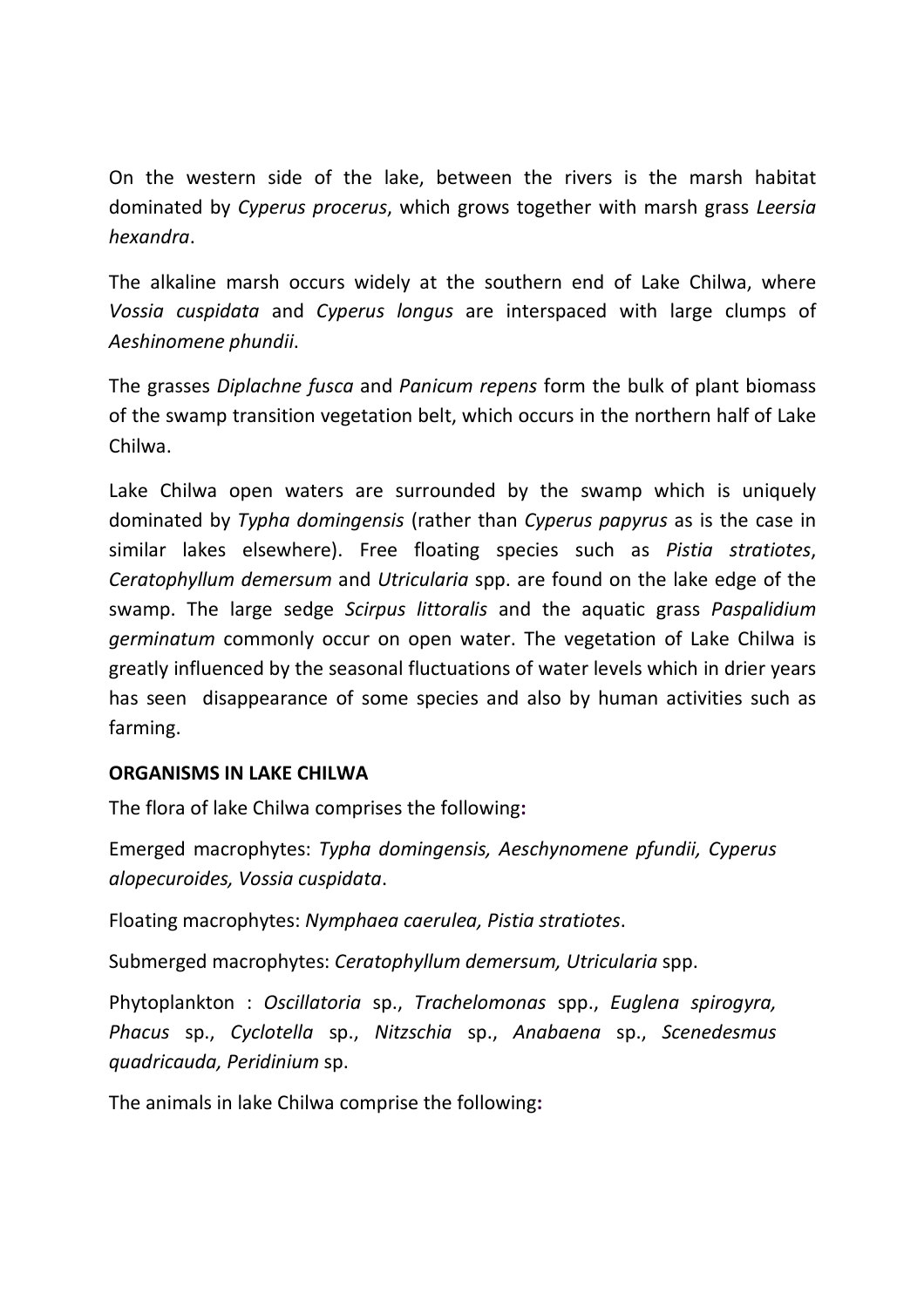**Zooplankton** : *Diaphanosoma excisum, Tropodiatomus kraepelini, Daphnia barbata, Moina micrura, Ceriodaphnia cornuta, Mesocyclops leukarti*.

Benthos : *Nilodrum brevibucca, N. brevipalpis, Ecnomus* sp., *Dipseudopsis* sp., *Lanistes ovum, Bulinus globosus, Biomphalaria* sp.

**Fish**: *Barbus paludinosus, Clarias gariepinus, Sarotherodon shiranus chilwae, Haplochromis callipterus, Hemigrammopetersius barnardi*.

Fish of Lake Chilwa mainly inhabit the open waters of the lake and swamps. The three important fish species are the caprinid *Barbus paludinosus*, the (catfish) clariid *Clarias gariepinus* and the only endemic fish of the lake, a mouth breeding cyclid, *Oreochromis shiranus chilwae*. Every year, an average fishing yield of 160 kg/ha/year is obtained. Lake Chilwa fishery contributes about 20,000 metric tonnes which account for about 25-30% of total annual fish production in Malawi

**Birds** *:* Lake Chilwa has about 153 species of resident and 30 species of palearctic migrant waterbirds respectively. About 22 species of palearctic birds are regular visitors to Lake Chilwa between September and April every year. The lake supports about 23 species which attain the Ramsar criterion of 1% level of individuals per population. These include the African Spoonbill *Platalea alba*, Fulvous Whistling Duck *Dendrocygna bicolor*, Blackheaded Heron *Ardea melanocephala* and secretive marsh birds like Lesser Moorhen *Gallinula angulata*  and Lesser Gallinule *Gallinula alleni*. The total waterfowl population of Lake Chilwa is estimated at a conservative figure of about 354,000. The predators such as the resident Pinkbacked Pelican *Pelecanus rufescens*, the Grey-headed Gull *Larus cirrocephalus* and the migrant White-winged Black Tern *Chlidonias leucoptera* are common in the open water, especially in Kachulu Bay, a major fishing centre. Birds of prey found at the Lake

Chilwa wetland include the African Marsh Harrier *Circus aeruginosa* and the much less common Fish Eagle *Haliaetus ranivorus*. The Yellow-billed Kite *Milvus aegypticus* and the Lesser Kestrel *Falco naumannii* represent the palearctic migrant birds of prey in the Lake Chilwa wetland.

4.0 CONCLUSION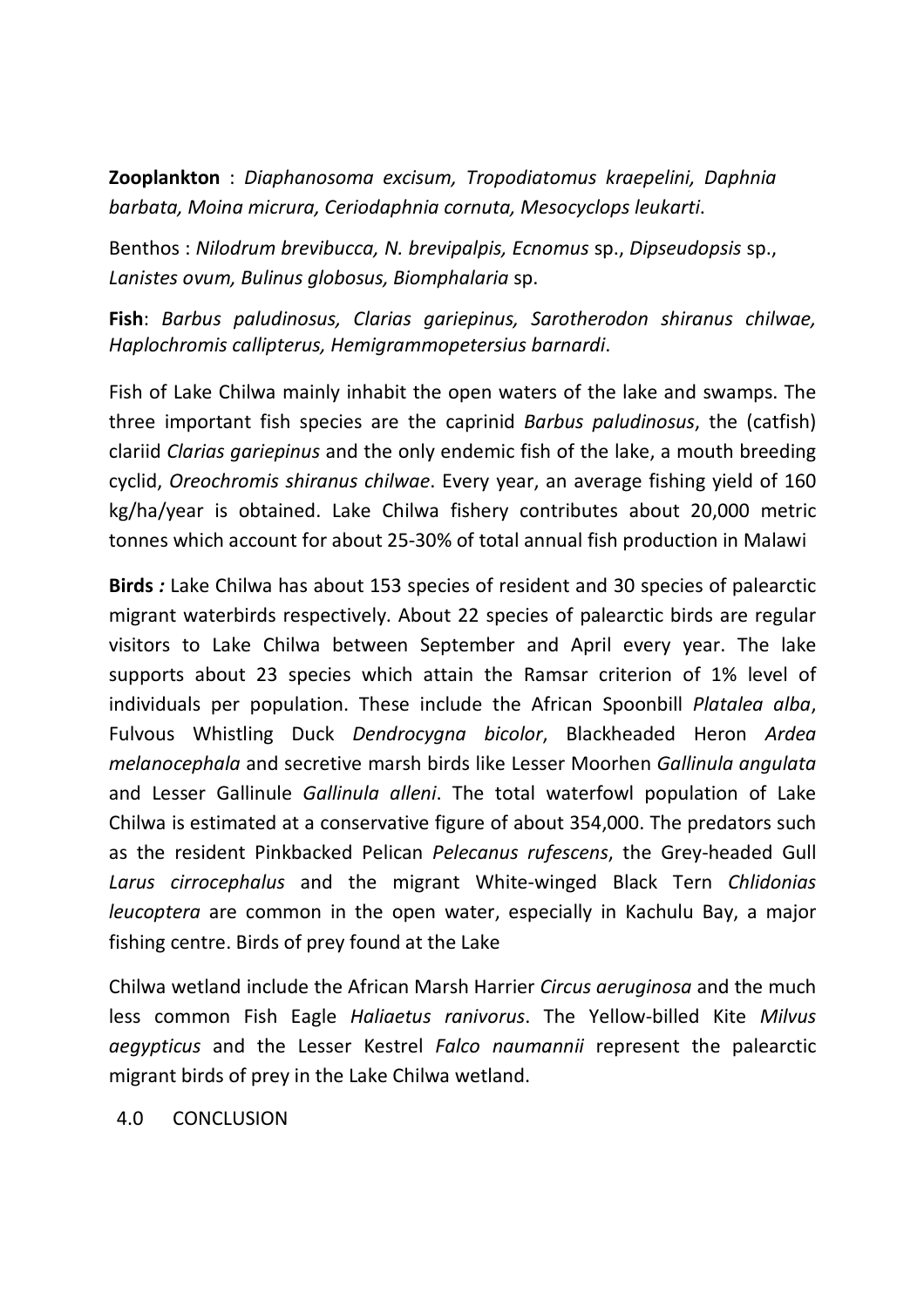Lake Chilwa is located in the Southern, Malawi; and Niassa, Mozambique. It is a shallow lake that has five types of vegetation in its wetland. It is endowed with wide diversity of animals.

5.0 Summary

In this Unit, you have learnt the

General feature of Lake Chilwa biological resources in Lake Chilwa

### 6.0 TUTOR-MARKED ASSIGNMENT

With the information on the organisms in Lake Chilwa, draw a food chain and food in such lake

7.0 References/Further Readings

#### UNIT 3: WIKKI SPRING

# **CONTENTS**

- 1.0 Introduction
- 2.0 Objectives
- 3.0 Main Content
- 4.0 Conclusion
- 5.0 Summary
- 6.0 Tutor-Marked Assignment
- 7.0 References/Further Readings
- 1.0: INTRODUCTION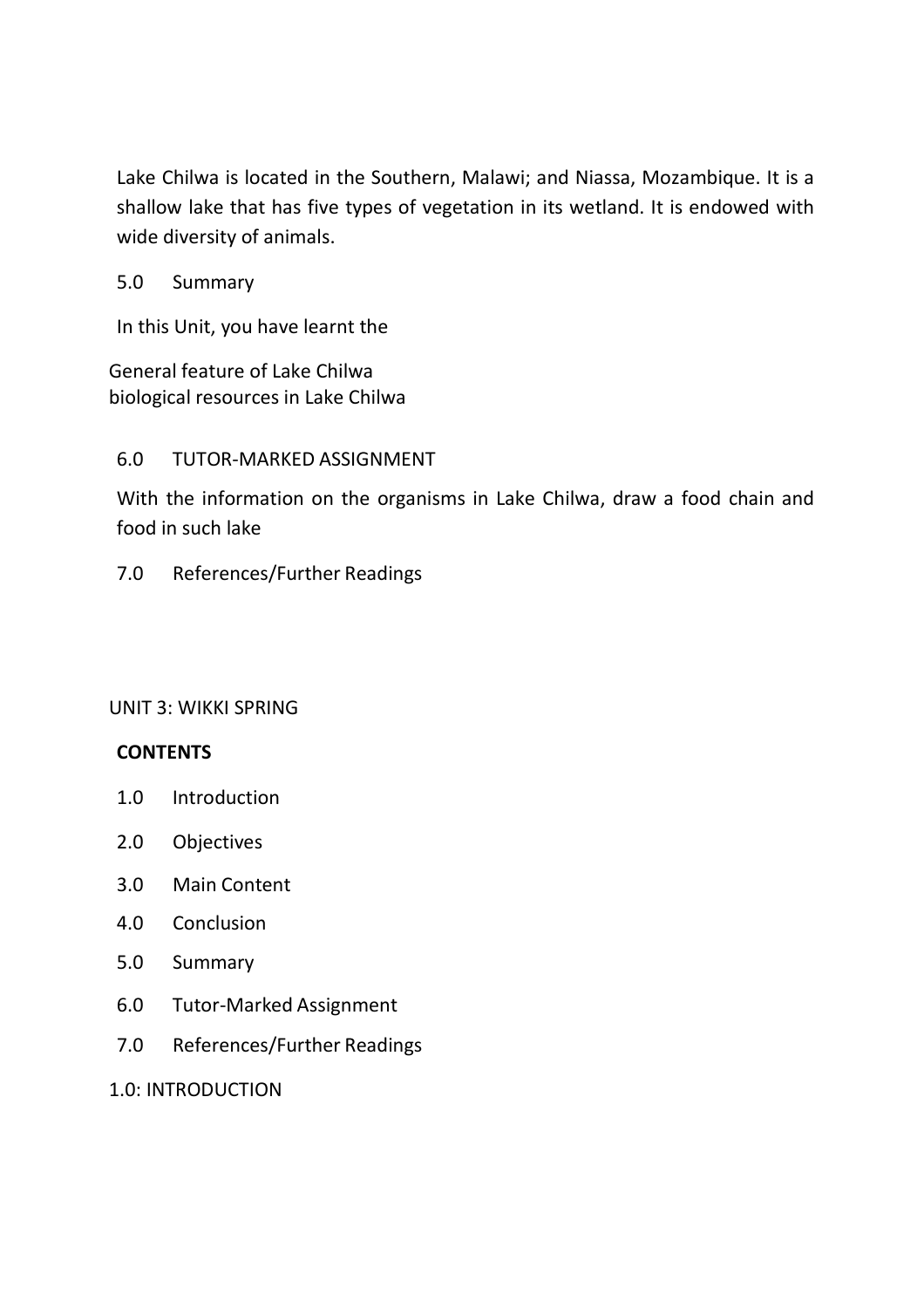### 2.0: OBJECTIVEs

### 3.0: MAIN CONTENT

### WIKKI SPRING

Wikki Warm Springs, in the Yankari Game Reserve in Nigeria, is a veritable *river* flowing out from underneath a sheer rock cliff. The water is so pure that it is bottled and sold, and tens of thousands of gallons flow out every day at a constant 75 degree temperature. It comes from under the cliff into a wide rock basin floored with white sand which varies in depth from one to seven feet. The whole area is shaded from the hot African sun by tall verdant trees. The only thing that kept it from being completely perfect was the baboon threat

There are four different warm water springs in the Yankari National Park that came about due to underground geothermal activity. The area is called Wikki springs because it was named after the largest of the four which is approximately 13 metres wide and 1.9 metres deep. The name Wikki means "where are you?" in the local Duguri language while the other warm water springs are named Dimmil, Nawulgo and Gwan. There is a fifth spring in the park but it only sprouts cool water, named Tungan Naliki.

Wikki spring sprouts out beautiful spa-bath-worthy warm water that has a temperature of 31.1 degrees celsius all year round and amazingly it pushes out 21,000,000 litres of clear spring water out in the Gaji River. Located about 42 kilometres from the main entrance of the park, you can stay in one of the many furnished chalets at the "Wikki Camp" which is the tourist centre of the Park and you can make use of this graceful and elegant natural phenomenon

The Wikki Warm Springs is one of the best features of the game reserves. It is crystal-clear, disease free and naturally warm. For many individuals, the Wikki Springs with white sand resting at the bottom, is the main reason for visiting the Yankari.

#### 4.0 Conclusion

Wikki spring is a warm freshwater which is located in Yankari Game Reserve in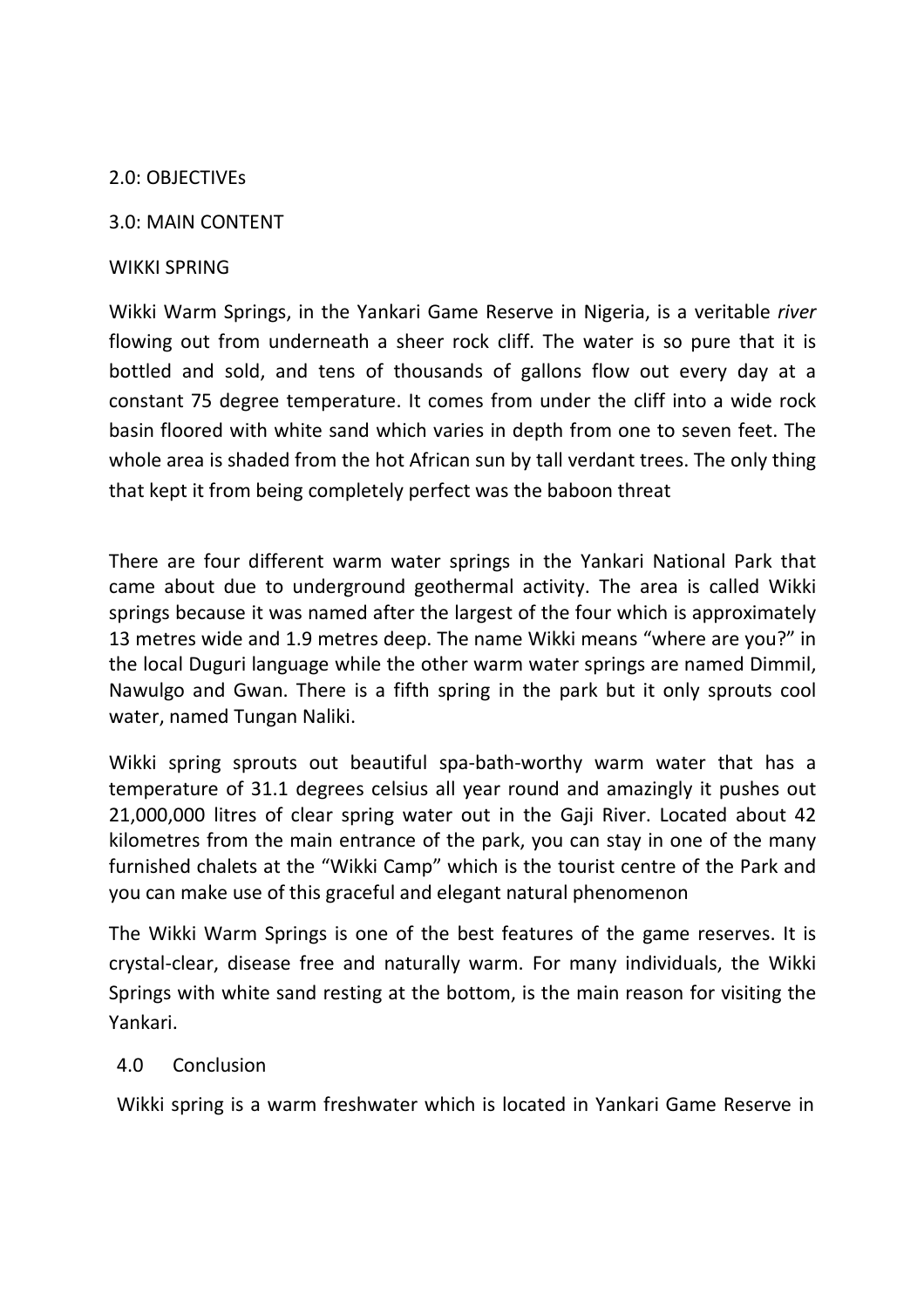Nigeria. It disease free and naturally warm and attracts visitor to the reserve.

5.0 Summary

In this unit, you have learnt the nature of Wikki Spring and its importance

- 6.0 Tutor-Marked Assignment
- 7.0 References/Further Readings

### UNIT 4: LAKE TANGAYIKA

### **CONTENTS**

- 1.0 Introduction
- 2.0 Objectives
- 3.0 Main Content
	- 3.1 General features of Lake Tanganyika
	- 3.2 Chemical Nature of Lake Tanganyika
	- 3.3 Biological Resources in Lake Tanganyika
- 4.0 Conclusion
- 5.0 Summary
- 6.0 Tutor-Marked Assignment
- 7.0 References/Further Readings

# **3.1: General features of Lake Tanganyika**

Lake Tanganyika is the longest lake in the world, boasting a length of 420 miles, and is the second deepest in the world, reaching a depth of 4,710 feet. It is the second largest lake in Africa, after Lake Victoria, covering about 12,700 square miles. At its widest point it is 45 miles wide. It is bordered on the east by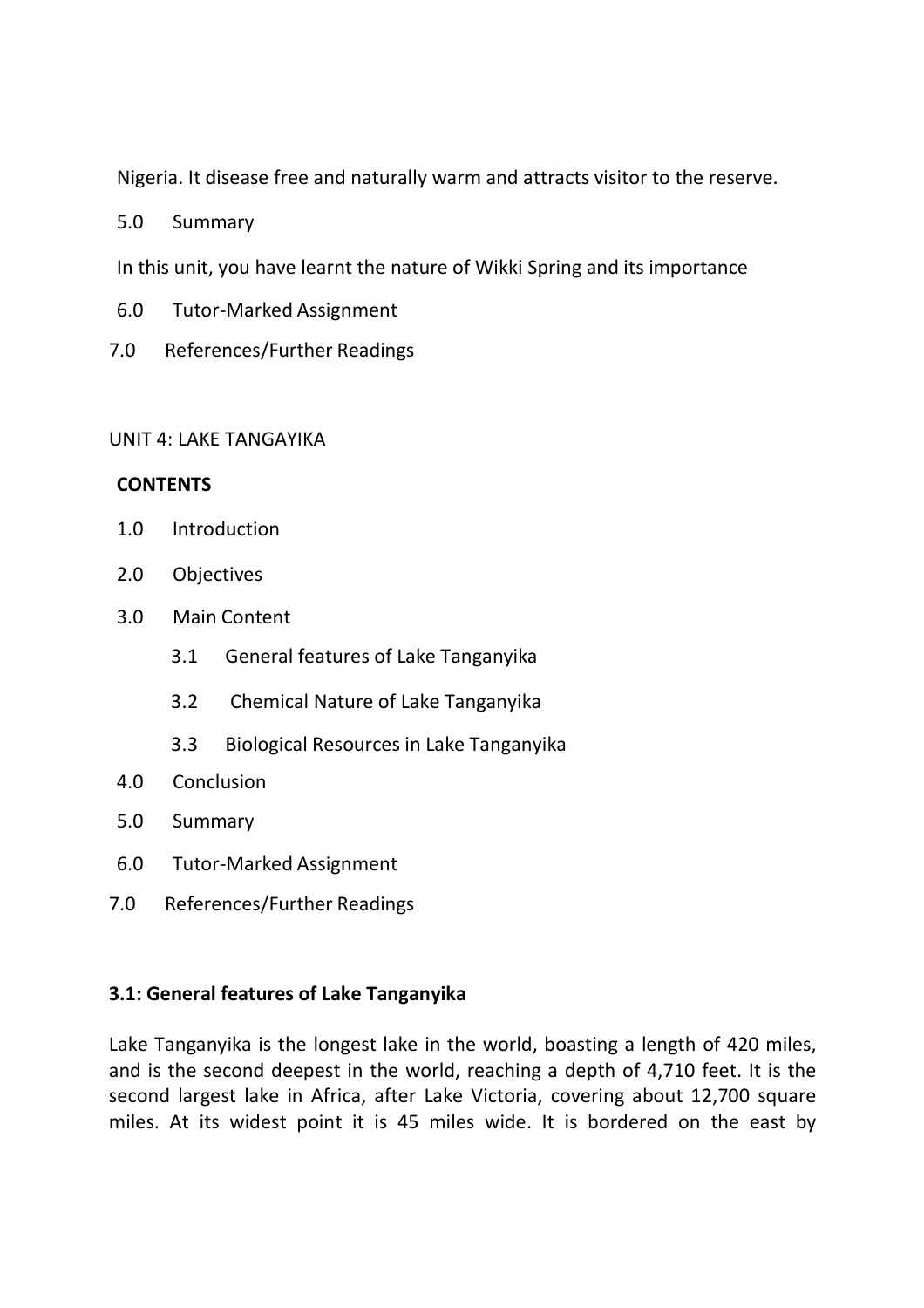Tanzania, on the north by Burundi, on the west by the Democratic Republic of the Congo (formerly Zaire), and on the south by Zambia. Lake Tanganyika's only outlet is the Lukuga River, which flows into the Congo River.

As a result of having just one outlet, this rift lake has a particularly high mineral content. This is because most of the salts that flow into it don't leave, but rather get left behind as the water evaporates.

| Coordinates                   | 6°3025 29°302ECoordinates: 6°3025 29°302E                      |  |  |
|-------------------------------|----------------------------------------------------------------|--|--|
| Lake type                     | <b>Rift Valley Lake</b>                                        |  |  |
|                               | Primary inflows: Ruzizi River, Malagarasi River, Kalambo River |  |  |
| Primary outflows Lukuga River |                                                                |  |  |
| Catchment area :              | 231,000 km2 (89,000 sq mi)                                     |  |  |
| <b>Basin countries:</b>       | Burundi, DR Congo, Tanzania, Zambia                            |  |  |
| Max. length                   | 673 km (418 mi)                                                |  |  |
| Max. width                    | 72 km (45 mi)                                                  |  |  |
| Surface area                  | 32,900 km2 (12,700 sq mi)                                      |  |  |
| Average depth                 | 570 m (1,870 ft)                                               |  |  |
| Max. depth                    | 1,470 m (4,820 ft)                                             |  |  |
| Water volume                  | 18,900 km3 (4,500 cu mi)                                       |  |  |
| Shore length                  | 11,828 km (1,136 mi)                                           |  |  |
|                               | Surface elevation 773 m (2,536 ft)[1]                          |  |  |
| Settlements                   | Kigoma, Tanzania, Kalemie, DRC                                 |  |  |

Lake Tanganyika is an African Great Lake. It is estimated to be the second largest freshwater lake in the world by volume, and the second deepest, after Lake Baikal in Siberia; it is also the world's longest freshwater lake. The lake is divided among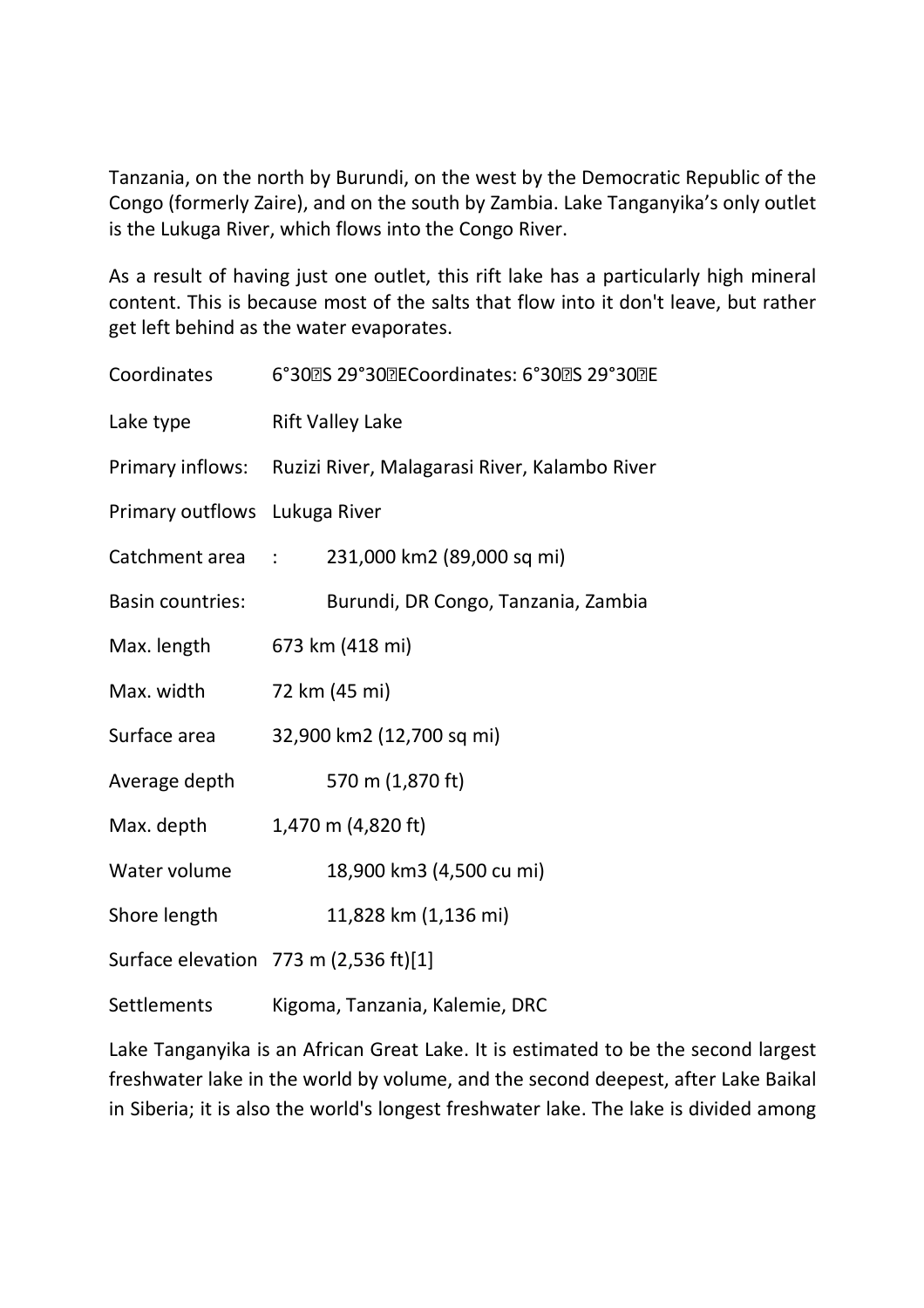four countries – Burundi, Democratic Republic of the Congo (DRC), Tanzania and Zambia, with the DRC (45%) and Tanzania (41%) possessing the majority of the lake. The water flows into the Congo River system and ultimately into the Atlantic Ocean.

The lake is situated within the Western Rift of the geographic feature known as the Great Rift Valley formed by the tectonic East African Rift, and is confined by the mountainous walls of the valley. It is the largest rift lake in Africa and the second largest lake by volume in the world. It is the deepest lake in Africa and holds the greatest volume of fresh water. It extends for 676 km (420 mi) in a general north-south direction and averages 50 km (31 mi) in width. The lake covers 32,900 km2 (12,700 sq mi), with a shoreline of 1,828 km (1,136 mi) and a mean depth of 570 m (1,870 ft) and a maximum depth of 1,470 m (4,820 ft) (in the northern basin) it holds an estimated 18,900 cubic kilometres (4,500 cu mi. It has an average surface temperature of 25 °C and a pH averaging 8.4.

The enormous depth and tropical location of the lake prevent 'turnover' of water masses, which means that much of the lower depths of the lake is so-called 'fossil water' and is anoxic (lacking oxygen). The catchment area of the lake covers 231,000 km<sup>2</sup>, with two main rivers flowing into the lake, numerous smaller rivers and streams (due to the steep mountains that keep drainage areas small), and one major outflow, the Lukuga River, which empties into the Congo River drainage. The major river that flows into this lake, beginning 10.6 ka, is the Ruzizi River, entering the north of the lake from Lake Kivu. The Malagarasi River, which is Tanzania's second largest river, enters the east side of Lake Tanganyika. The Malagarasi is older than Lake Tanganyika and was formerly continuous with the Congo river. Lake Tanganyika is presently the second largest freshwater lake in the world by volume

# 3.2: **Chemical Nature of Lake Tanganyika**

The water chemistry of Lake Tanganyika, is much more alkaline and hard than is the water from Lakes Malawi and Victoria. Its pH levels range from 8.6 to 9.5, with a total hardness of 11-17 dH, and carbonate hardness being between 16 and 19 dH. The water in the lake is very clear, with visibility up to 70 feet. In the upper 130 feet, the water is oxygen-rich. This is an important point to consider when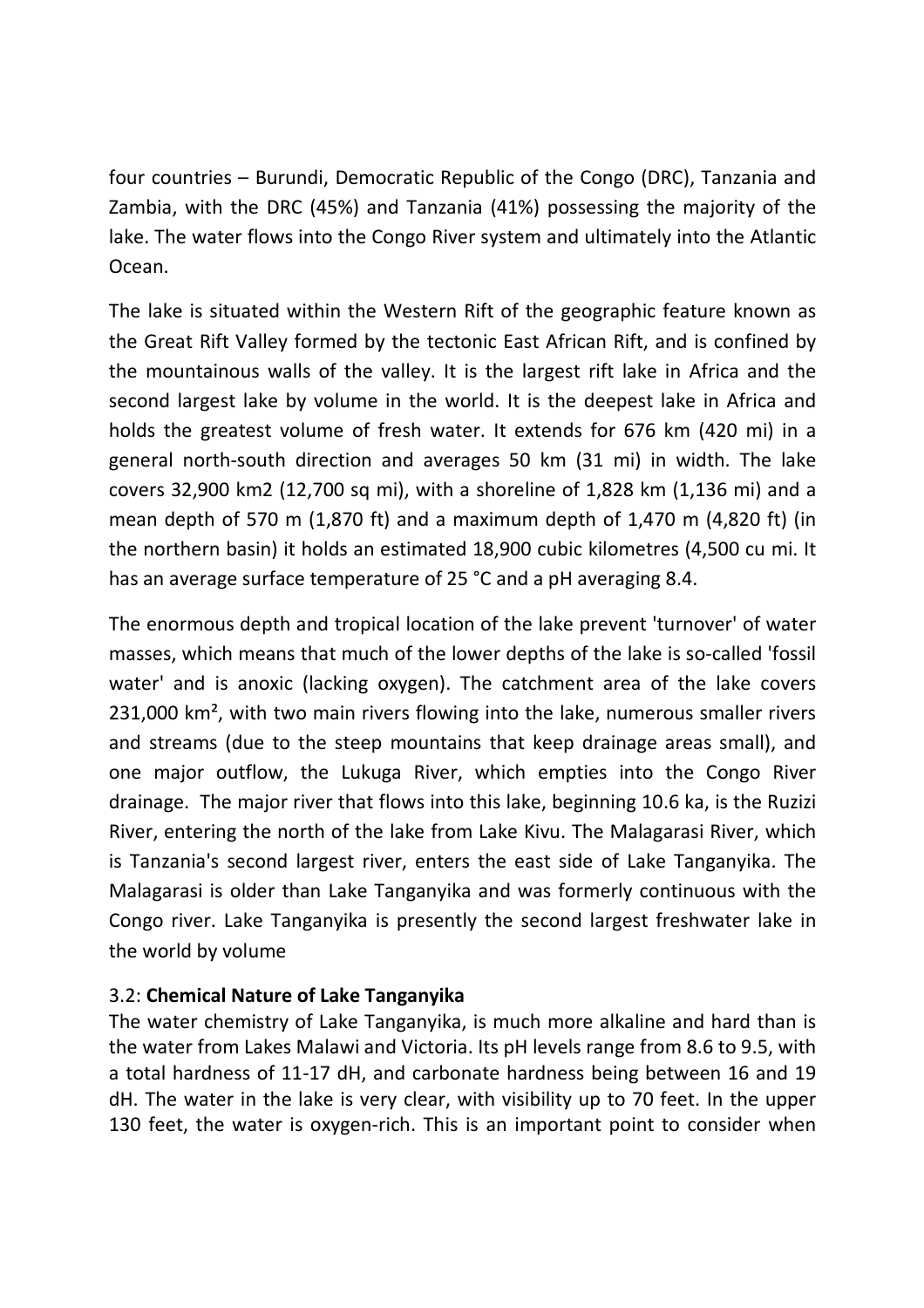caring for Tanganyikans in captivity. Their water should be as close to saturation as possible. Surface temperature ranges from 76 to 82 degrees, while the temperature at lower levels of the lake remain at a constant 70 degrees. It is important to keep the temperature of the water within this range, as water with a temperature higher than 84 degrees can be lethal to Tanganyikans. This is because as the temperature increases, their metabolism speeds up, and their demand for oxygen increases with it. At 85 degrees the oxygen content must be near saturation of they will die of suffocation

# 3.3: **Biological Resources in Lake Tanganyika**

The lake is known for its many varieties of fish, of which are almost 200 unique Cichlid species. Crocodiles and hippopotamuses are often found on the shores of the lake. The biotope of the lake is sandy, and therefore, these fish are best kept in an aquarium with sand, not gravel. This is especially true of the sand-dwelling species. Many of the Tanganyikan species are small and can be housed in 10 and 20-gallon aquariums, such as the shell-dwelling genera *Neolamprologus* and *Lamprologus*.

The lake holds at least 250 species of cichlid fish and 150 non-cichlid species, most of which live along the shoreline down to a depth of approximately 180 metres (590 ft). Many species of cichlids from Lake Tanganyika are popular fish among aquarium owners due to their bright colors. Recreating a Lake Tanganyika biotope to host those cichlids in an habitat similar to their natural environment is also popular in the aquarium hobby.

Lake Tanganyika is thus an important biological resource for the study of speciation in evolution. The largest biomass of fish, however, is in the pelagic zone (open waters) and is dominated by six species: two species of "Tanganyika sardine" and four species of predatory lates (related to, but not the same as, the Nile perch that has devastated Lake Victoria cichlids). Almost all (98%) of the Tanganyikan cichlid species are endemic to the lake and many, such as fish from the brightly coloured Tropheus genus, are prized within the aquarium trade. This kind of elevated endemism also occurs among the numerous invertebrates in the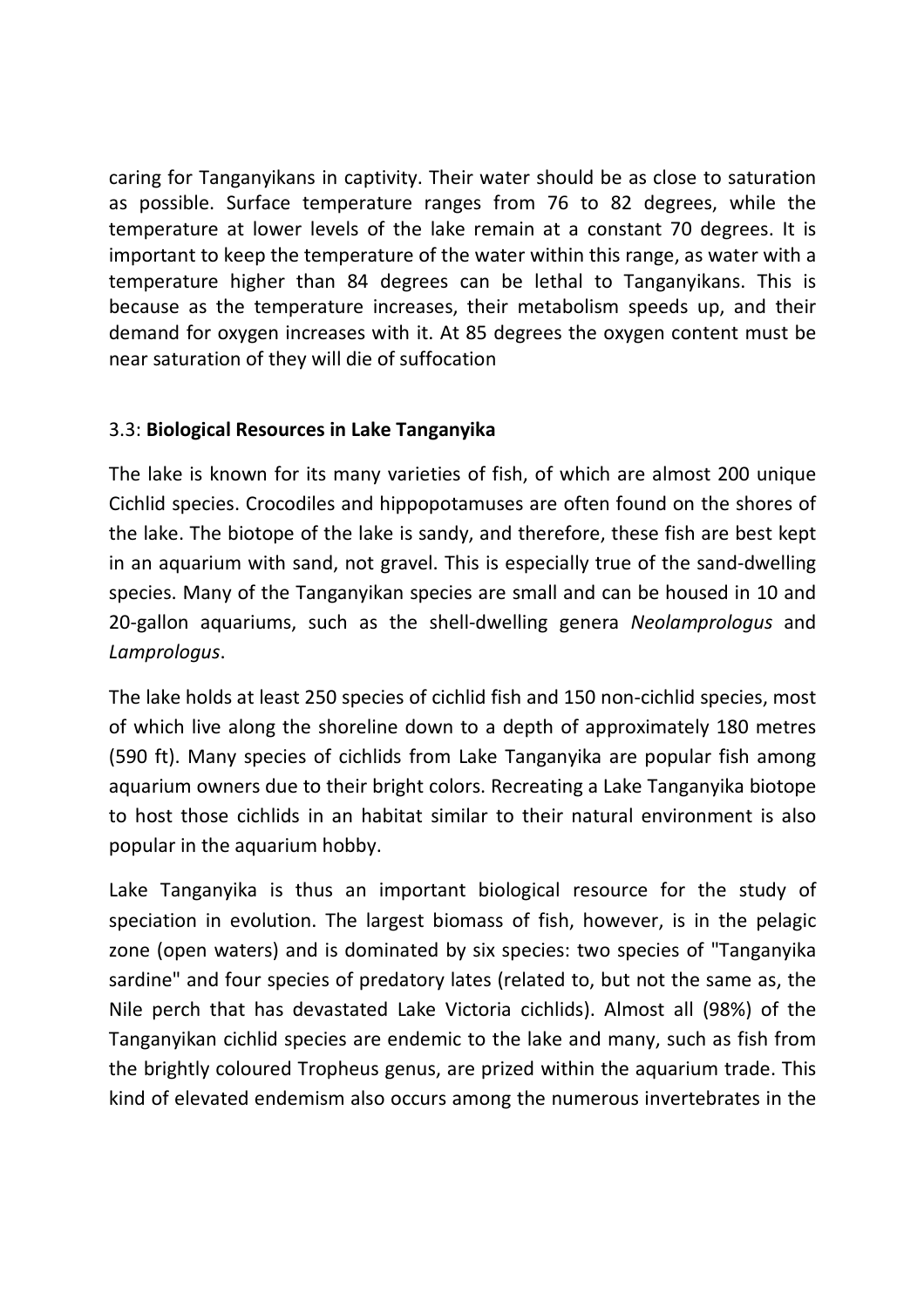lake, most especially the molluscs (which possess forms similar to those of many marine molluscs), crabs, shrimps, copepods, jellyfishes, leeches, etc.

### 4.0 CONCLUSION

Lake Tanganyika is the longest lake in the world and the second largest lake in Africa. It surrounded by Burundi, DR Congo, Zambia and Tanzania. It more or alkaline and has wide biological resources

### 5.0 SUMMARY

In this unit, you have learnt

The nature of Lake Tanganyika, its location and biological resources

# 6.0 TUTOR-MARKED ASSIGNMENT

Explain the chemistry of Lake Tanganyika State the biological resources found lake Tanganyika

### 7.0 References/Further Readings

# UNIT 5: LAKE KAINJI AND LAKE TIGA

#### **CONTENTS**

- 1.0 Introduction
- 2.0 Objectives
- 3.0 Main Content
- 4.0 Conclusion
- 5.0 Summary
- 6.0 Tutor-Marked Assignment
- 7.0 References/Further Readings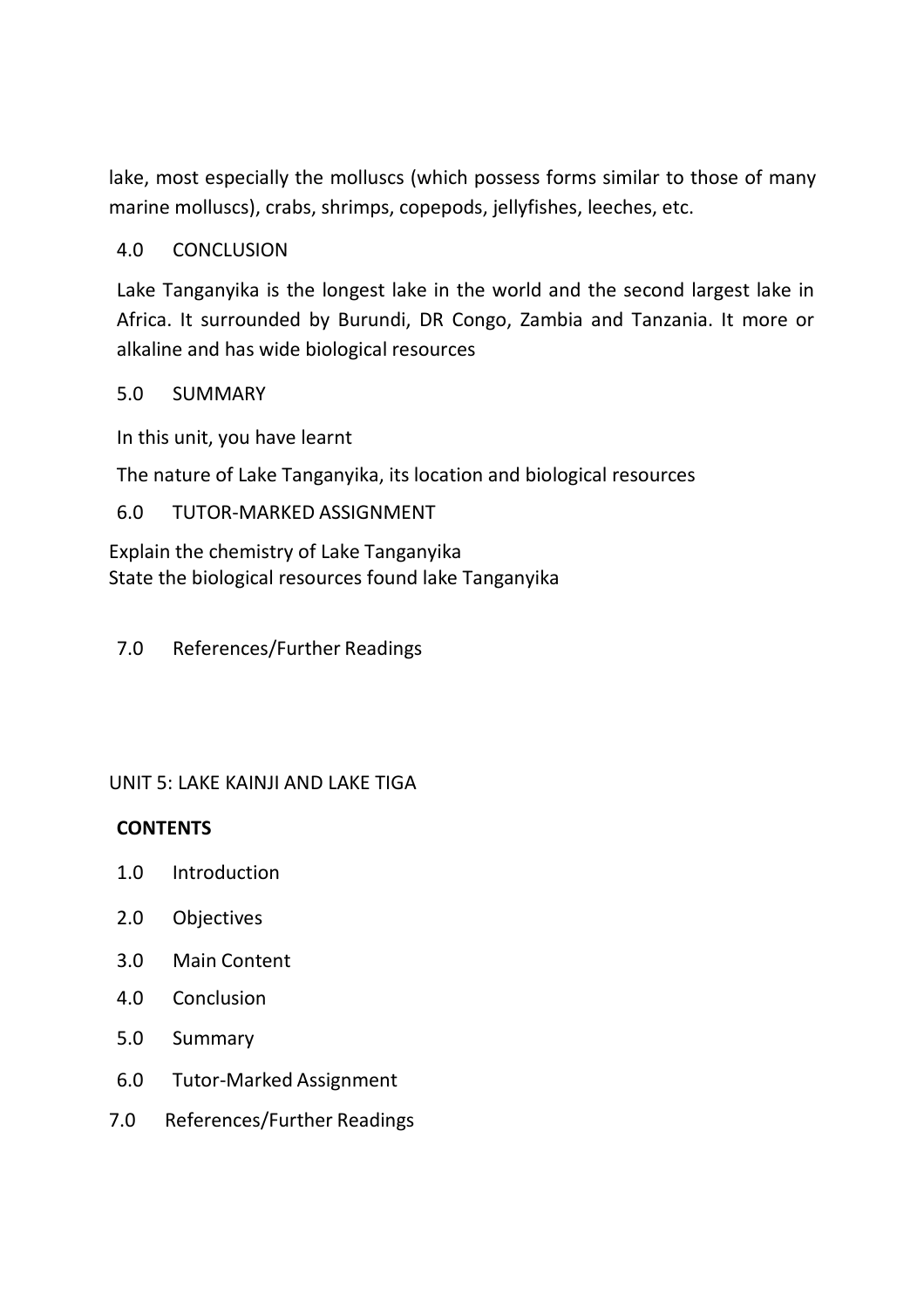#### 1.0: INTRODUCTION

This unit looks at one of the man-made lakes. It is surrounded by sub-saharan and northern guinea savanna zones of Nigeria. It describes the lakes and states the importance of the lake as a natural park.

### 2.0: OBJECTIVES

At the end of this unit, you should be able to understand the nature of Lake Kainji, knowing its location and resources it has and problems it is facing.

### 3.0: MAIN CONTENT

Lake Kainji, is the largest man - made lake in Nigeria. It was created in 1968 after the damming of River Niger for electricity generation by the National Electric Power Authority (NEPA). The Lake lies between Latitudes 90 50'and 100 55'N, and Longitudes 40 25' - 40 45' E and between the borders of Sub - Saharan and Northern Guinea Savanna zones (between Yelwa and Kainji). It has a maximum length of 134km, maximum width of 24.1km, mean and maximum depth of 11 mand 60 m respectively, surface area of 1270 km<sup>2</sup>, a volume of 13  $\times$  109 m<sup>3</sup>, and catchment's area of  $1.6 \times 106 \text{ km}^2$ . The maximum length, maximum width, maximum and mean depths are 136.8km, 24.1km, 60m and 11m respectively.

Kainji Lake, is a reservoir on the Niger River, formed by the Kainji Dam. It was formed in 1968 and is a part of Niger State and Kebbi State. Kainji Lake measures about 135 kilometres (84 mi) long and about 30 kilometres (19 mi) at its widest point, and supplies a local fishing industry. In 1999, uncoordinated opening of floodgates led to local flooding of about 60 villages.

Kainji Lake National Park (KNLP), situated around the lake, is Nigeria's oldest National Park, established in 1976. It comprises two sectors (Borgu and Zugurma) which are separated by Kainji Lake. Only the Borgu (western) sector is currently used for tourism; the Zugurma (eastern) sector lacks infrastructure, including access roads. The topography of the park is gently undulating with a general decrease in elevation from west to east. The Borgu sector is drained mainly by the Oli, Timo and Doro rivers and their tributaries, while the Zugurma sector is drained by the Maingyara and Nuwa Tizururu rivers. The vegetation of the park is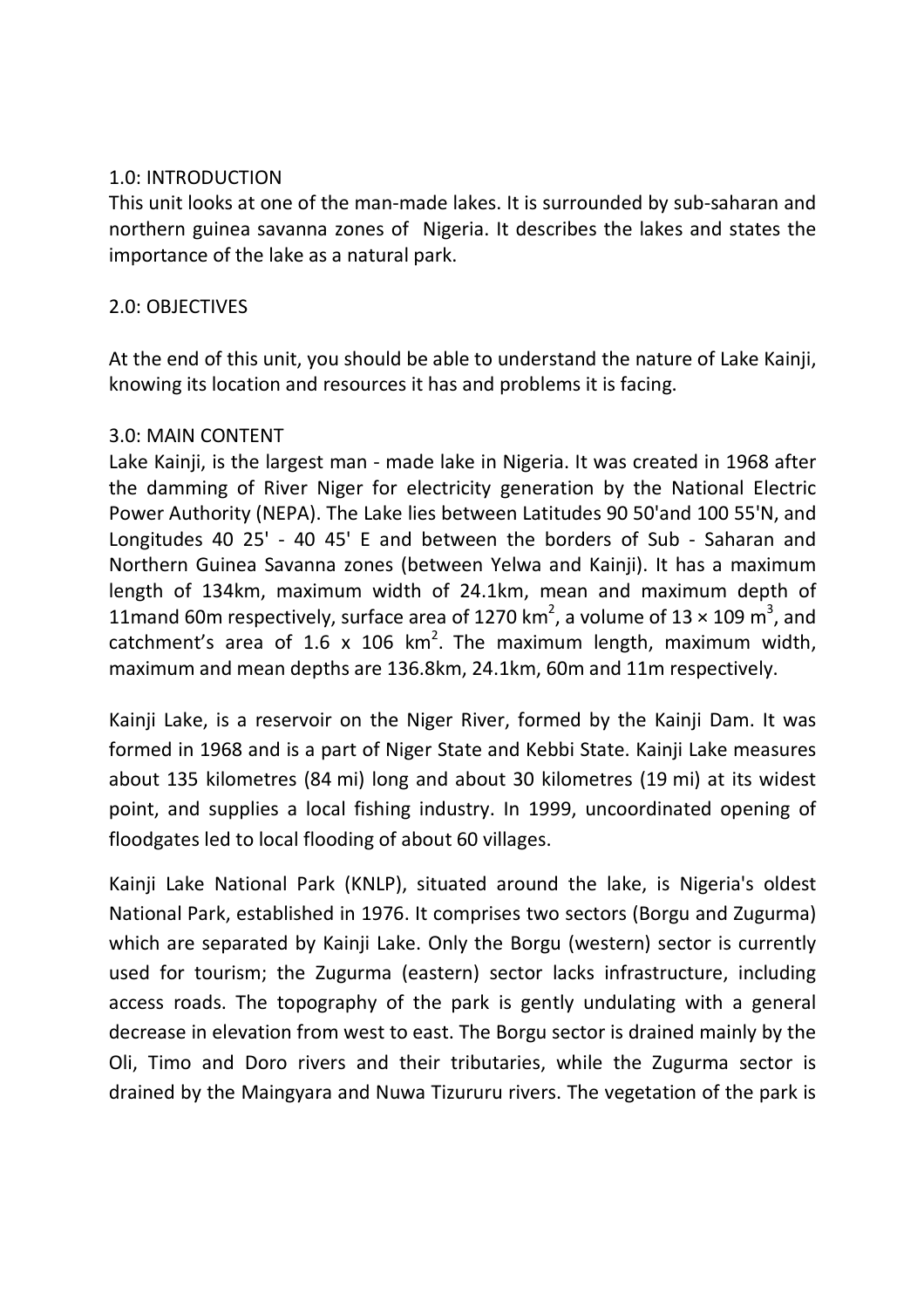typical of the Guinean forest-savanna mosaic, although in some areas it appears more Sahelian. Riparian forests occur on the banks of the larger watercourses.

Although the area around the park has a relatively low population density, numerous human activities adversely affect the park. These include deforestation, uncontrolled burning and illegal grazing and are particularly prevalent in the Zugurma sector. Wild mammals occur at relatively low densities due to illegal hunting. Lake Kainji has suffered a dramatic decline as a fishery due to the high numbers of artisanal and subsistence fisherfolk using the lake. It has been suggested that a period of closure, together with controlled fishing rights may help improve fish stocks.

# 4.0 CONCLUSION

Lake Kainji is man-made lake found in parts of Kebbi and Niger States of Nigeria. It serves as a national park and is faces with certain problems like deforestation, illegal grazing and uncontrolled burning.

5.0 SUMMARY

In this unit you have learnt about lake Kainji, its location and the problems facing it.

6.0 Tutor-Marked Assignment

Describe the feature of Lake Kainji stating its location problems facing it

7.0 References/Further Readings

# MODULE 3: PROBLEMS ASSOCIATED WITH TROPICAL FRESHWATER

UNIT 1: EUTROPHICATION

# **UNIT 1: EUTROPHICATION**

# **CONTENTS**

- 1.0 Introduction
- 2.0 Objectives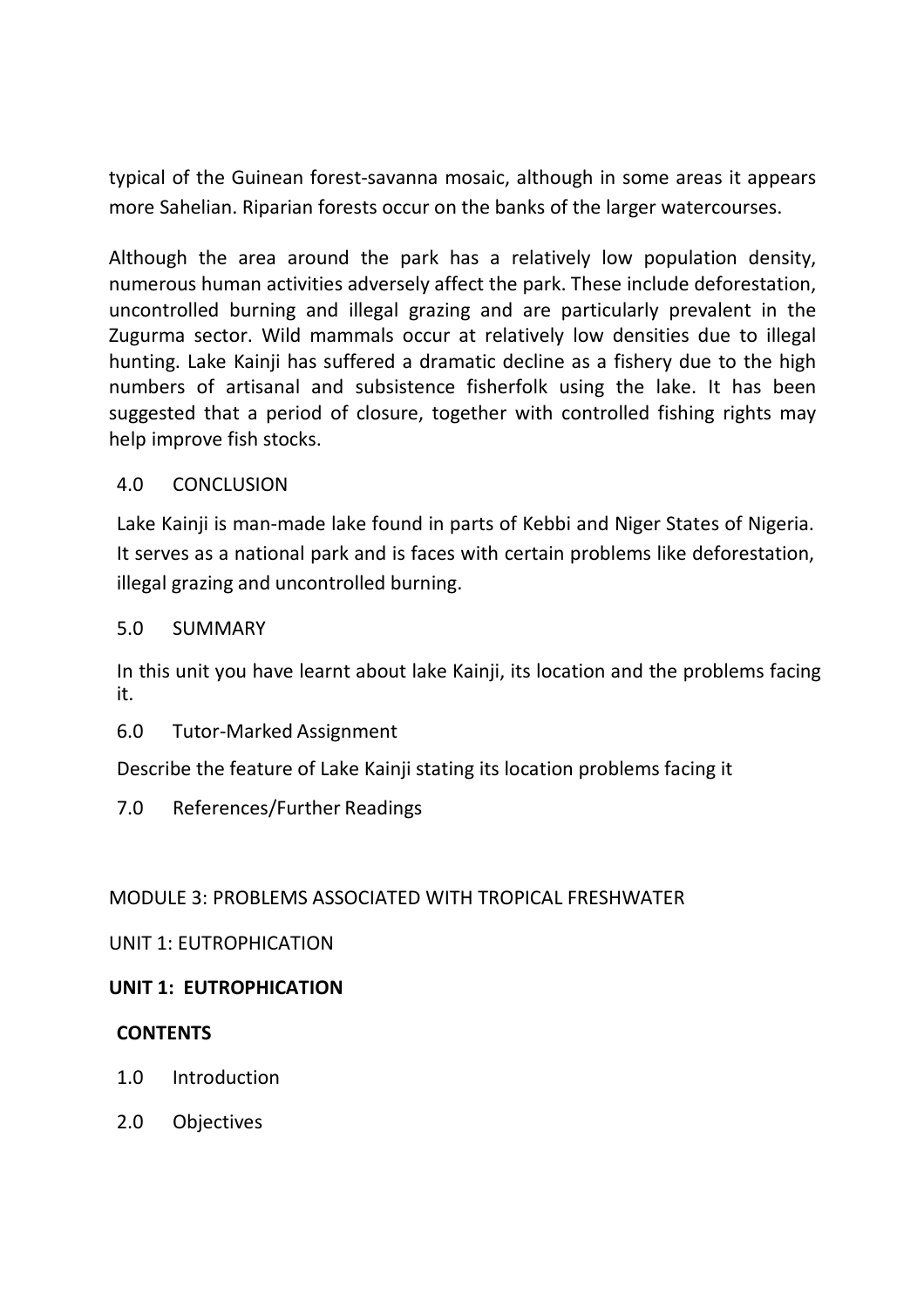#### 3.0 Main Content

- 3.1 Eutrophication
- 3.2: causes of eutrophicaion
- 3.3 Sources of Eutrophication
- 3.4: Symptoms/signs of eutrophication
- 3.5 effects of eutrophication
- 3.6 ways of measuring eutrophication
- 4.0 Conclusion
- 5.0 Summary
- 6.0 Tutor-Marked Assignment
- 7.0 References/Further Readings

#### 1.0: INTRODUCTION

In this unit, the problems that water bodies face as a result of excess nutrients will be highlighted. The unit will also highlight the causes of eutrophication and the general features of eutrophic waters, the effects and ways of preventing and/reducing eutrophication

#### 2.0 OBJECTIVES

At the end of this unit, the students should be able to: Understand what eutrophication means Explain the causes of eutrophication Understand the causes of eutrophication

#### 3.0: MAIN CONTENTS

#### 3.1: EUTROPHICATION

Eutrophication" is the enrichment of surface waters with plant nutrients. It is the process of change from one trophic state to a higher trophic state by the addition of nutrient. Eutrophication is the process of nutrient enrichment of waters which results in the stimulation of an array of symptomatic changes, amongst which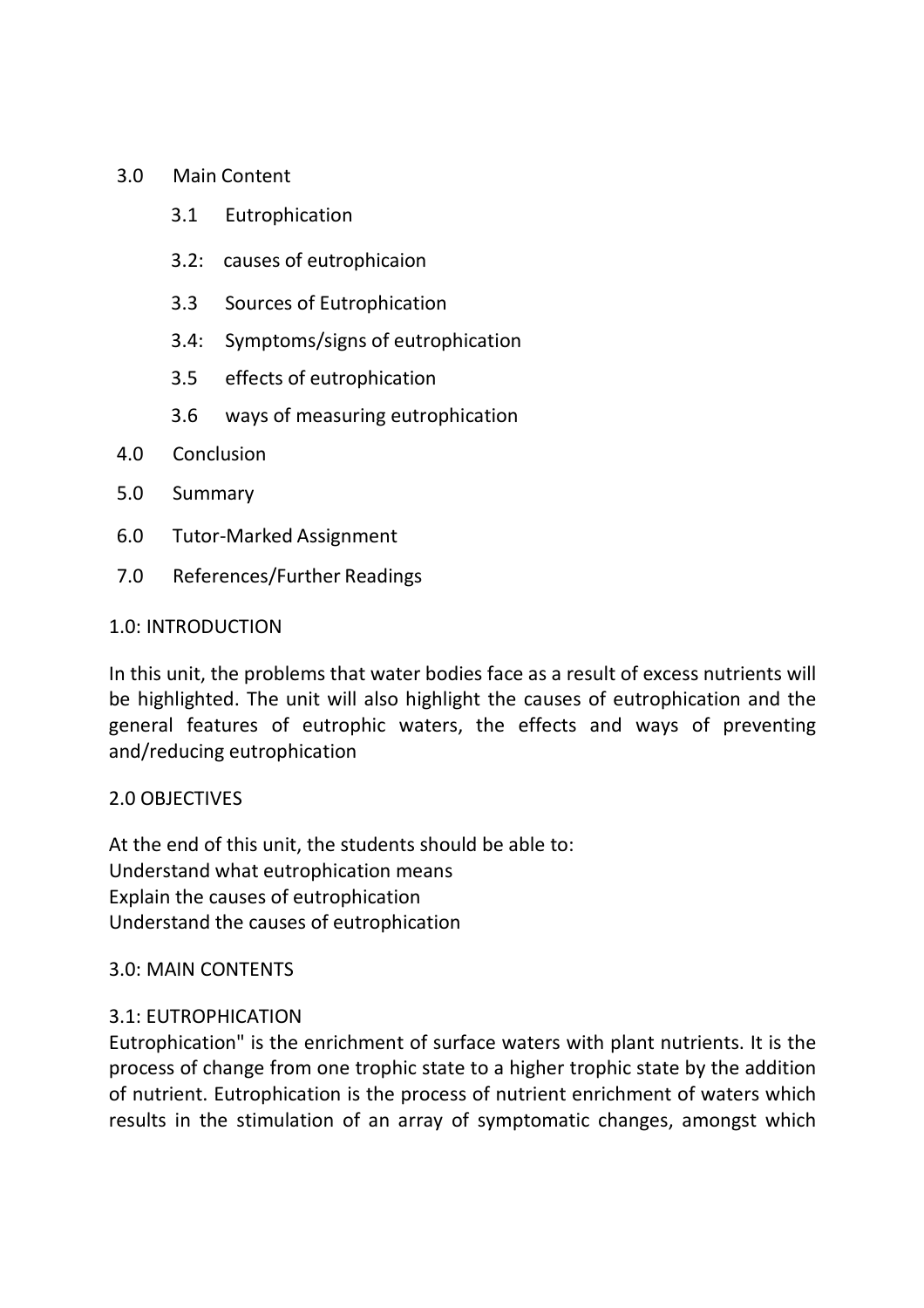increased production of algae and aquatic macrophytes, deterioration of water quality and other symptomatic changes are found to be undesirable and interfere with water uses. Eutrophication is the process of excessive nutrient enrichment of waters that typically results in problems associated with macrophyte, algal or cyanobacterial growth. It is derived from a Greek word: eutrophia—healthy, adequate nutrition, development; and German word: Eutrophie. is the movement of a water body<sup>ol</sup>s trophic status in the direction of more plant biomass, by the addition of artificial or natural substances, such as nitrates and phosphates, through fertilizers or sewage, to an aquatic system.

While eutrophication occurs naturally, it is normally associated with anthropogenic sources of nutrients. The "trophic status" of lakes is the central concept in lake management. It describes the relationship between nutrient status of a lake and the growth of organic matter in the lake.

Eutrophic systems contain a high concentration of phosphorus  $(20 + \mu g/L)$ , nitrogen (~1500+µg/L), or both. Phosphorus enters lentic waters from wastewater treatment effluents, discharge from raw sewage, or from runoff of farmland. Nitrogen mostly comes from agricultural fertilizers from runoff or leaching and subsequent groundwater flow. This increase in nutrients required for primary producers results in a massive increase of phytoplankton growth, termed a plankton bloom. This bloom decreases water transparency, leading to the loss of submerged plants. The resultant reduction in habitat structure has negative impacts on the species' that utilize it for spawning, maturation and general survival. Additionally, the large number of short-lived phytoplankton result in a massive amount of dead biomass settling into the sediment. Bacteria need large amounts of oxygen to decompose this material, reducing the oxygen concentration of the water. This is especially pronounced in stratified lakes when the thermocline prevents oxygen rich water from the surface to mix with lower levels. Low or anoxic conditions preclude the existence of many taxa that are not physiologically tolerant of these conditions.

Although both nitrogen and phosphorus contribute to eutrophication, classification of trophic status usually focuses on that nutrient which is limiting. In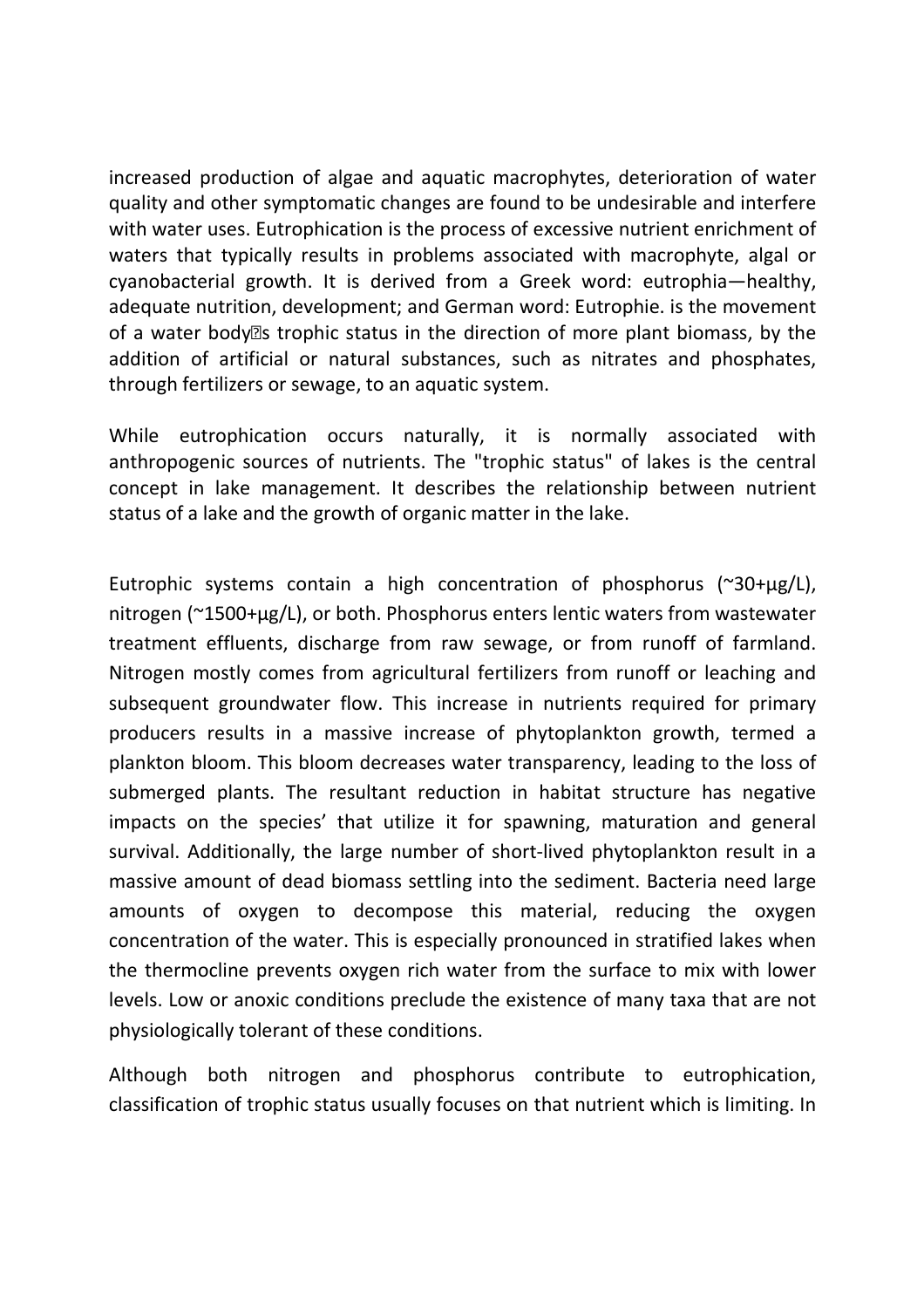the majority of cases, phosphorus is the limiting nutrient. While the effects of eutrophication such as algal blooms are readily visible, the process of eutrophication is complex and its measurement difficult.

In natural lakes a distinction is sometimes made between 'natural' and 'cultural' (anthropogenic) eutrophication processes. Natural eutrophication depends only on the local geology and natural features of the catchment. Cultural eutrophication is ssociated with human activities which accelerate the eutrophication process beyond the rate associated with the natural process (e.g. by increasing nutrient loads into aquatic ecosystems). In South Africa where impoundments are man-made, the conceptual difference between 'natural' and 'cultural' seems less appropriate.

Cultural eutrophication causes excessive algal bloom in water bodies, with consequent algal overload. Under certain conditions of darkness and warm temperatures these blooms may die, decompose and produce offensive sewagelike odour. If the receiving water is used as a raw water supply for some public or private agency, algae may be difficult to remove and hence add certain objectionable tastes to the delivered water. Algae also have the tendency to absorb and concentrate mineral nutrients in their cells. When they die, at the end of the growing season, they settle to the stream or lake bottom, from which they release these mineral and organic nutrients at the beginning of the next growing season. In this way they serve as a form of secondary pollution.

# 3.2: CAUSES OF EUTROPHICATION

Increased nutrient enrichment can arise from both point and non-point sources external to the impoundment as well as internal sources like the impoundment's own sediments (that can release phosphate). Agriculture is a major factor in eutrophication of surface waters. Nutrients usually washed off from farmlands into water cause gradually accumulation of the nutrients in the water bodies. Such accumulation continues until the nutrients reach very high level causing eutrophication. The different causes of eutrophication are shown in the diagram below.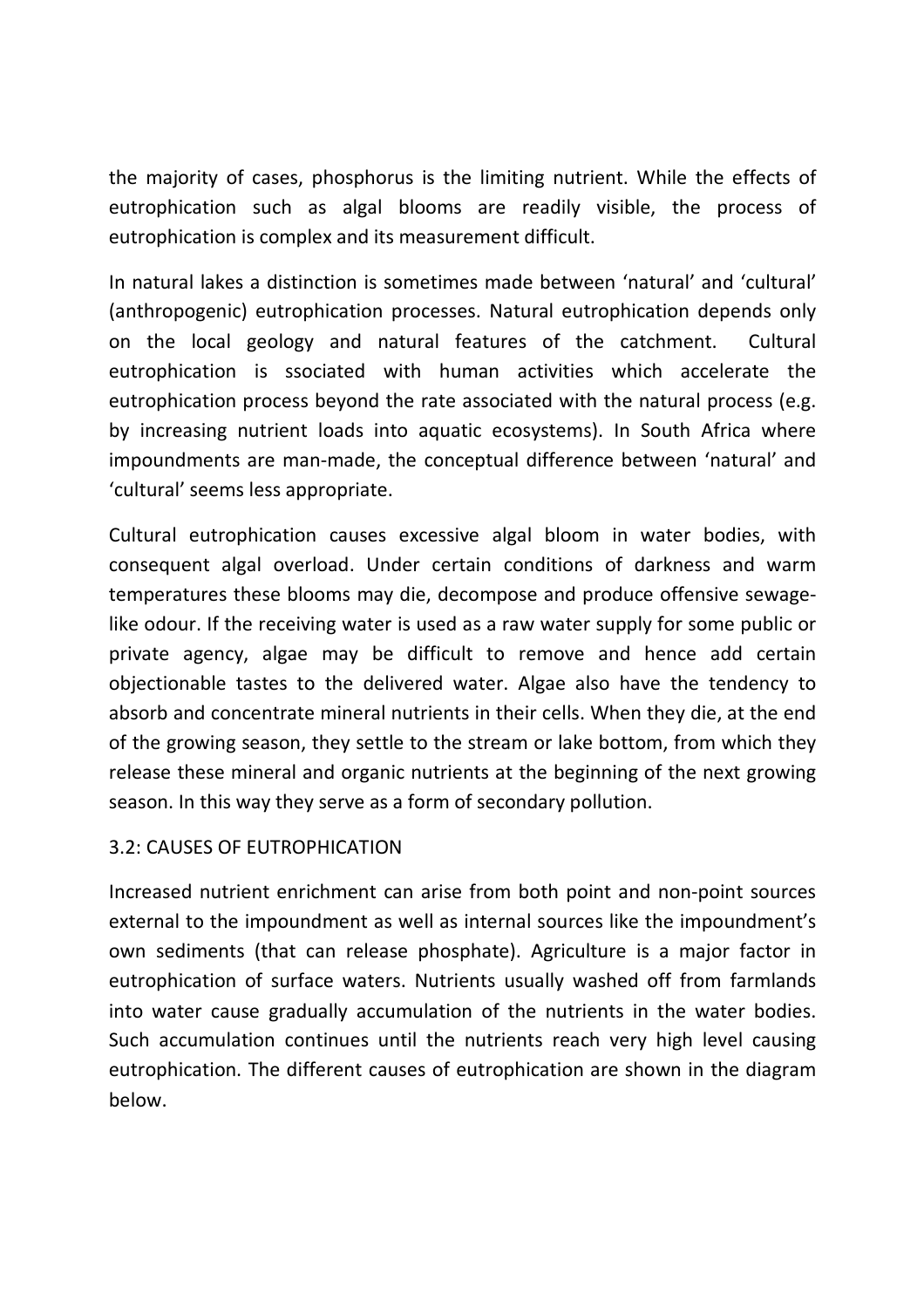

# 3.3: **SOURCES OF EUTROPHICATION**:

These are point sources and nonpoint sources. The point sources of eutrophication include:

- Wastewater effluent (municipal and industrial)
- Runoff and leachate from waste disposal systems
- Runoff and infiltration from animal feedlots
- Runoff from mines, oil fields, unsewered industrial sites
- Overflows of combined storm and sanitary sewers
- Runoff from construction sites less than 20,000 m<sup>2</sup> (220,000 ft<sup>2</sup>)
- Untreated sewage

The Nonpoint sources of eutrophication include:

- Runoff from agriculture/irrigation
- Runoff from pasture and range
- Urban runoff from unsewered areas
- Septic tank leachate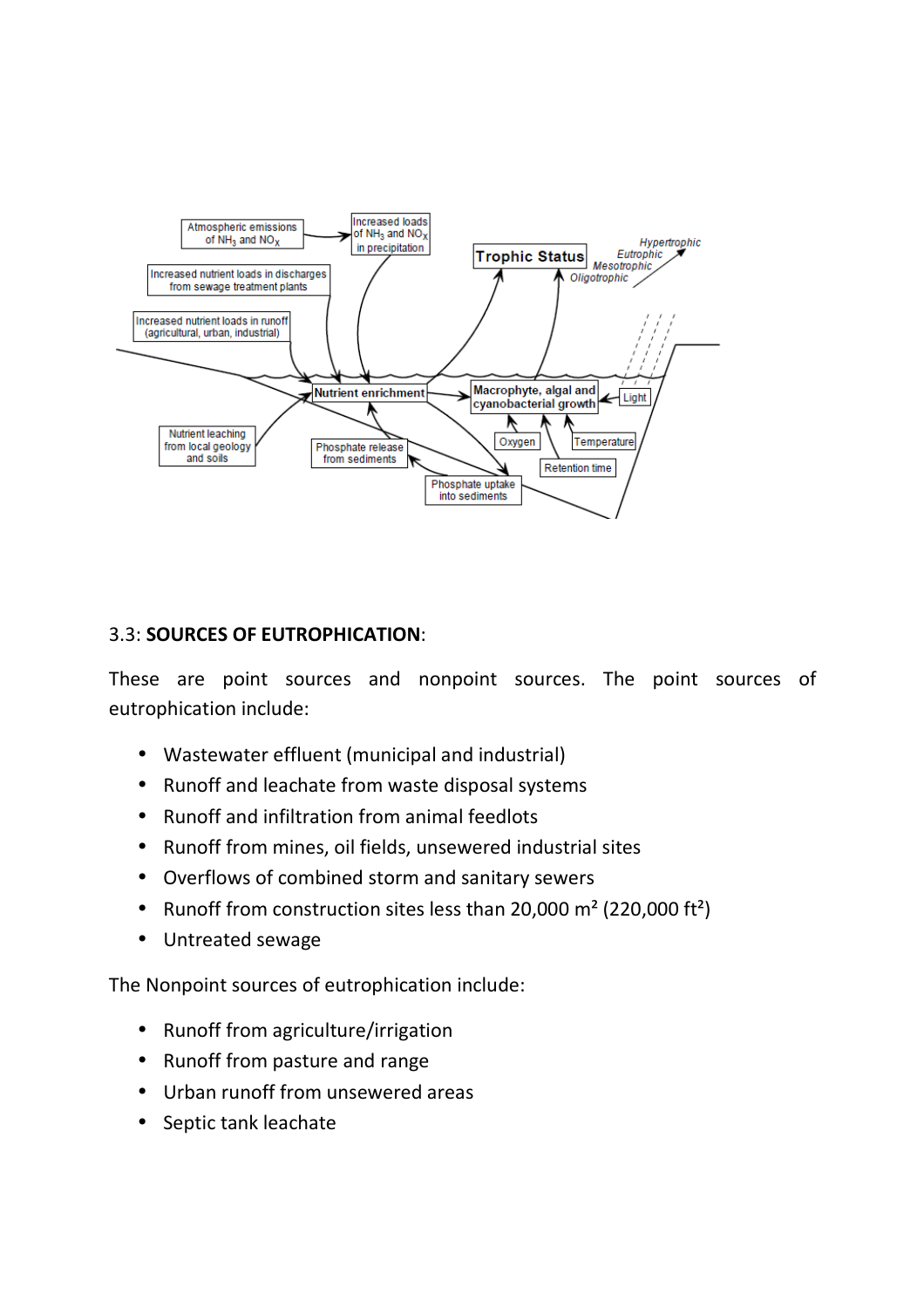- Runoff from construction sites >20,000 m<sup>2</sup>
- Runoff from abandoned mines
- Atmospheric deposition over a water surface
- Other land activities generating contaminants

### **Role of agriculture in eutrophication**

- Fertilization of surface waters (eutrophication) results in, for example, explosive growth of algae which causes disruptive changes to the biological equilibrium [including fish kills]. This is true both for inland waters (ditches, river, lakes) and coastal waters.
- Groundwater is being polluted mainly by nitrates. In all countries groundwater is an important source of drinking water. In several areas the groundwater is polluted to an extent that it is no longer fit to be used as drinking water according to present standards

# 3.4: **Symptoms of Eutrophication**

The symptoms and impacts of eutrophication are:

- Increase in production and biomass of phytoplankton, attached algae, and macrophytes.
- Shift in habitat characteristics due to change in assemblage of aquatic plants.
- Replacement of desirable fish (e.g. salmonids in western countries) by less desirable species.
- Production of toxins by certain algae.
- Increasing operating expenses of public water supplies, including taste and odour problems, especially during periods of algal blooms.
- Deoxygenation of water, especially after collapse of algal blooms, usually resulting in fish kills.
- Infilling and clogging of irrigation canals with aquatic weeds (water hyacinth is a problem of introduction, not necessarily of eutrophication).
- Loss of recreational use of water due to slime, weed infestation, and noxious odour from decaying algae.
- Impediments to navigation due to dense weed growth.
- Economic loss due to change in fish species, fish kills, etc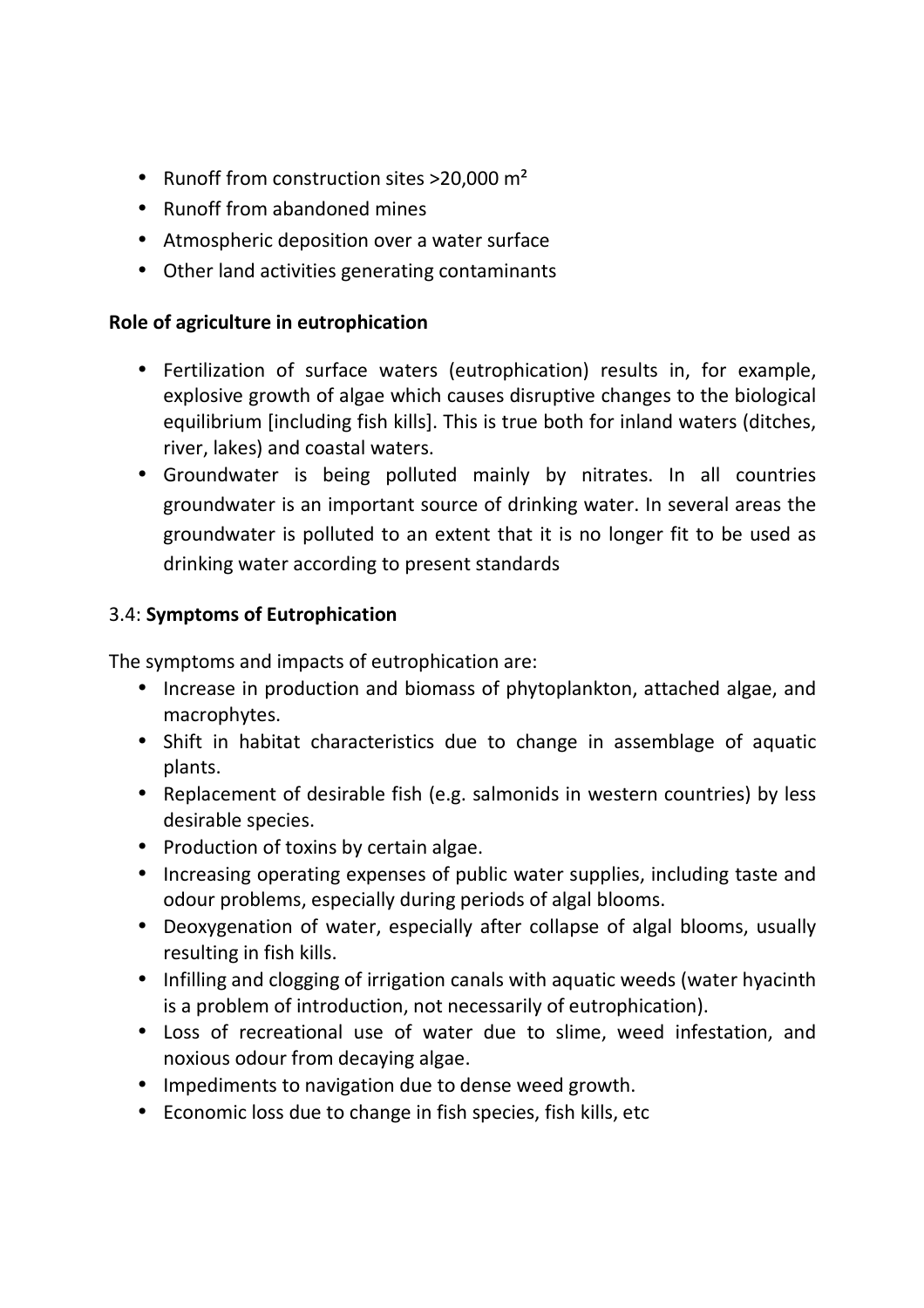

The diagram below summarises the symptoms and signs of eutrophication

# **3.5: Way of Measuring Eutrophication**

The different parameters for measuring eutrophication in water are shown in the table below

**Parameters for measuring and monitoring eutrophication** (Source: Janus and Vollenweider, 1981)

| <b>Resultant variables</b>         |  |  |              | <b>Causal variables</b> |
|------------------------------------|--|--|--------------|-------------------------|
| Short-term variability: Short-term |  |  | variability: |                         |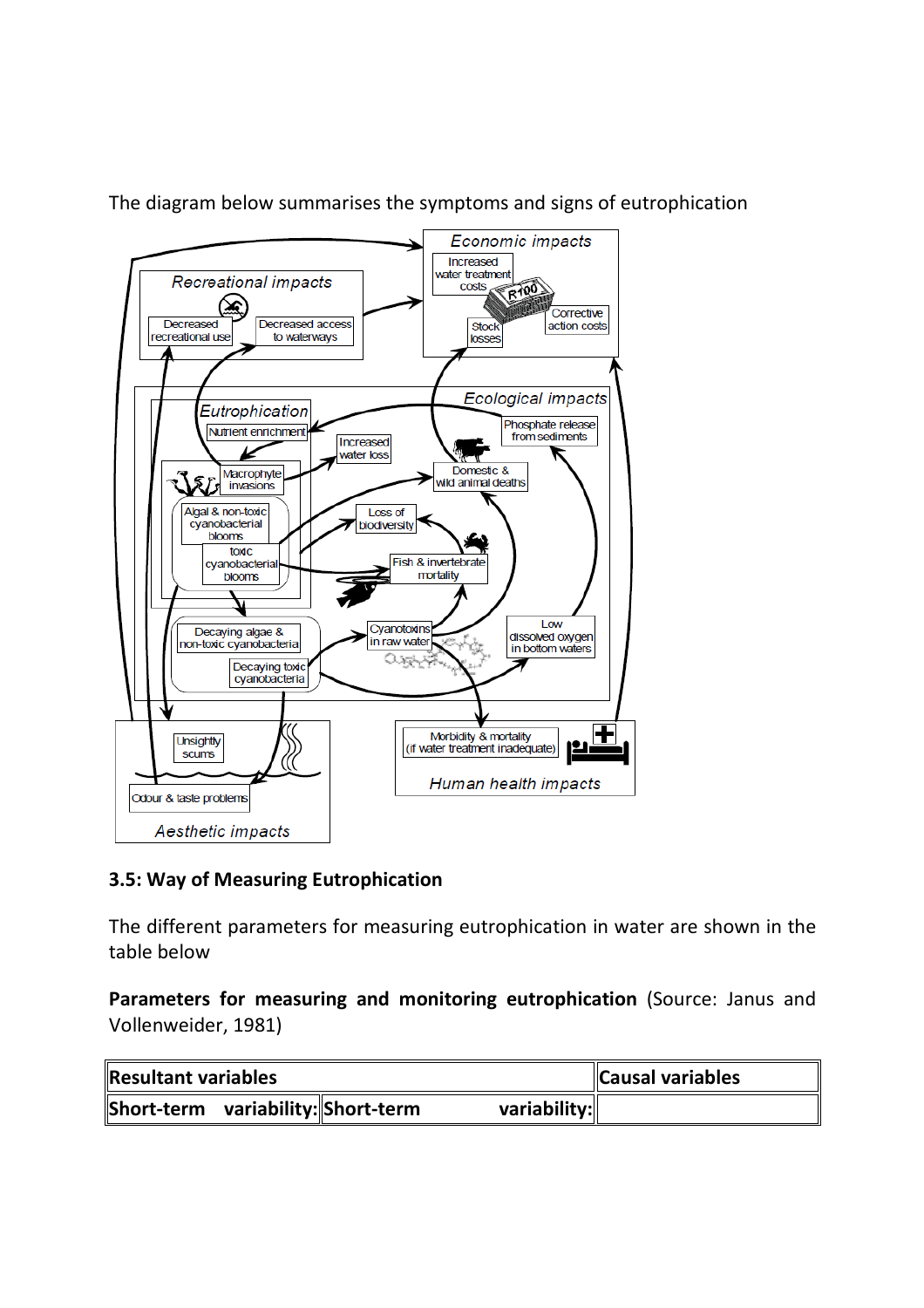| high | moderate-low                                    |                                                 |       |                         |
|------|-------------------------------------------------|-------------------------------------------------|-------|-------------------------|
|      | Phytoplankton biomass Zooplankton standing crop | Nutrient                                        |       | loadings                |
|      |                                                 | $\ $ Total                                      |       | phosphorus              |
|      |                                                 | <b>Ortho</b>                                    |       | phosphates              |
|      |                                                 | <b>Total</b>                                    |       | nitrogen                |
|      |                                                 | <b>Mineral</b>                                  |       | nitrogen                |
|      |                                                 | $\parallel$ (NO <sub>3</sub> +NH <sub>3</sub> ) |       |                         |
|      |                                                 | Kjeldahl nitrogen                               |       |                         |
|      |                                                 |                                                 |       | Nutrient concentrations |
|      |                                                 | <b>Same</b>                                     | as    | above                   |
|      |                                                 | <b>Reactive</b>                                 |       | silica                  |
|      |                                                 | <b>Others</b>                                   | (e.g. | micro-                  |
|      |                                                 | elements)                                       |       |                         |

# **3.6: Effects of Eutrophication on Receiving Ecosystem**

- 1) Decrease in species diversity and change of dominant biota
- 2) Increase in plant, algal and animal biomass
- 3) Increased turbidity; Penetration of light into the water is diminished. This occurs because the algae forms mats as a result of being produced faster than they are consumed. Diminished light penetration decreases the productivity of plants living in the deeper waters (and hence their production of oxygen).
- 4) Increased sedimentation and shortening of life span of lake
- 5) Development of anoxic conditions (The water becomes depleted in oxygen). When the abundant algae die and decompose, much oxygen is consumed by those decomposers. Oxygen in the water is also lowered by the lack of primary production in the darkened, deeper waters.
- 6) Lowered oxygen results in the death of fish that need high levels of dissolved oxygen ("DO"), such as trout, salmon and other desirable sport fish. The community composition of the water body changes, with fish that can tolerate low DO, such as carp predominating. As you can imagine,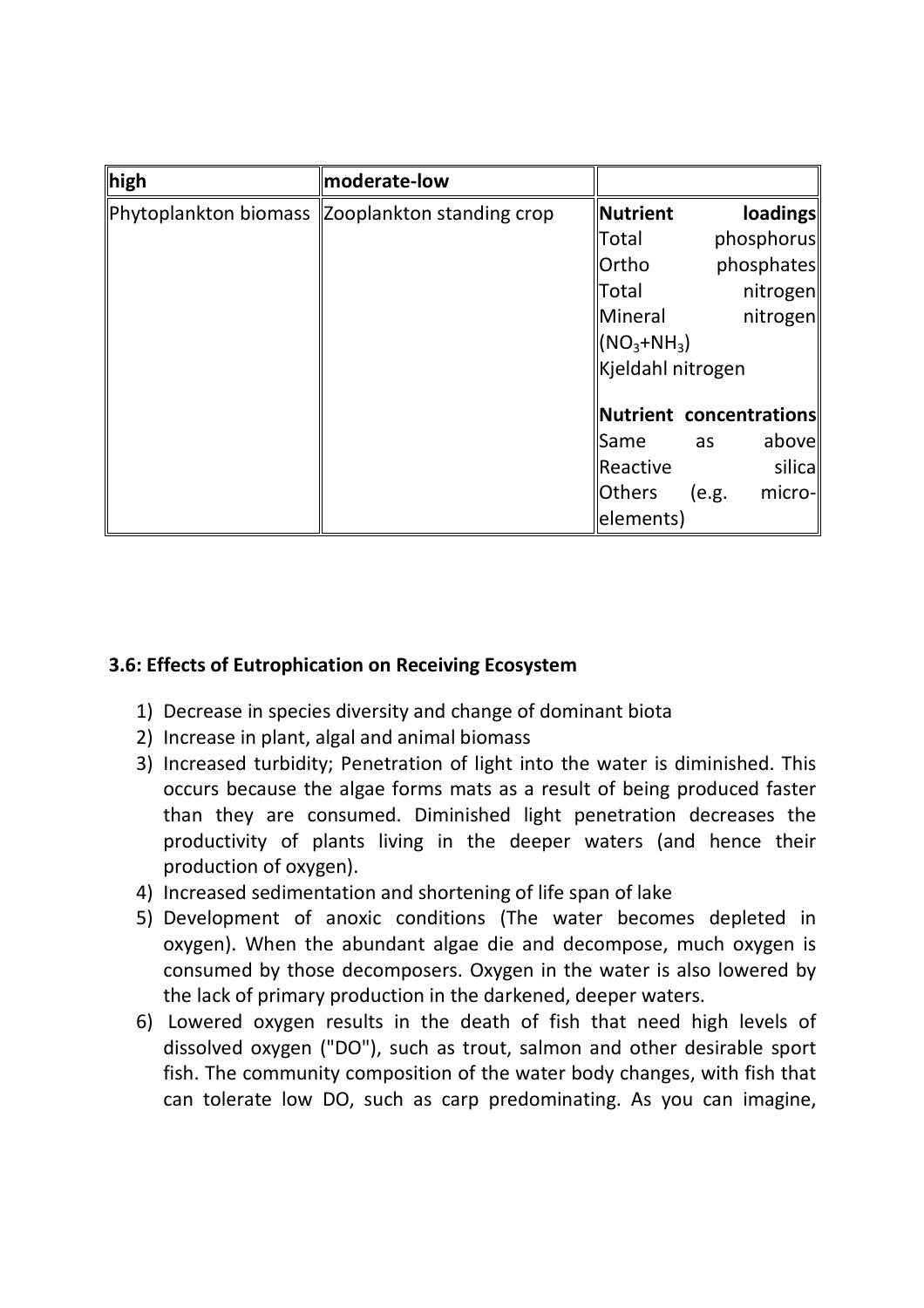changes in fish communities have ramifications for the rest of the aquatic ecosystem as well, acting at least in part through changes in food webs.

- 7) Further, some of the algal species that "bloom" produce toxins that render the water unpalatable.
- 8) Eutrophication also decreases the value of rivers, lakes, and estuaries for recreation, fishing, hunting, and aesthetic enjoyment.
- 9) Changes in macrophyte species composition and biomass, increased incidences of fish kills, loss of desirable fish species and reductions in harvestable fish and shellfish
- 10) Decreased biomass of benthic and epiphytic algae, decreases in perceived aesthetic value of the water body, Colour, smell, and water treatment problems.
- **11)** Many ecological effects can arise from stimulating primary production, but there are three particularly troubling ecological impacts: decreased biodiversity, changes in species composition and dominance, and toxicity effects.

### **PROBLEMS OF EUTROPHICATION ON HUMAN SOCIETIES.**

- 1) Water may be injurious to health
- 2) Impediment of water flow and navigation due increased vegetation in water
- 3) Disappearance of commercially important species (eg salmonids and coregonids)
- 4) Reduction in the amenity of water
- 5) Difficulty in treatment of water
- 6) Water supply may have unacceptable taste and odour

# **3.7: Control of Eutrophication: Best Management Practices**

Nutrient enrichment poses serious threats to stream ecosystems. Managing nutrient loading into streams will reduce not only the magnitude of maximum algal biomass, but also the frequency and duration of benthic algal problems in streams. To better protect and restore streams, control of both point and nonpoint sources of nutrient loadings into streams is essential. Control of point sources, such as treated wastewater, can be improved with new technology. Still a persistent problem for implementation of criteria will be control of nonpoint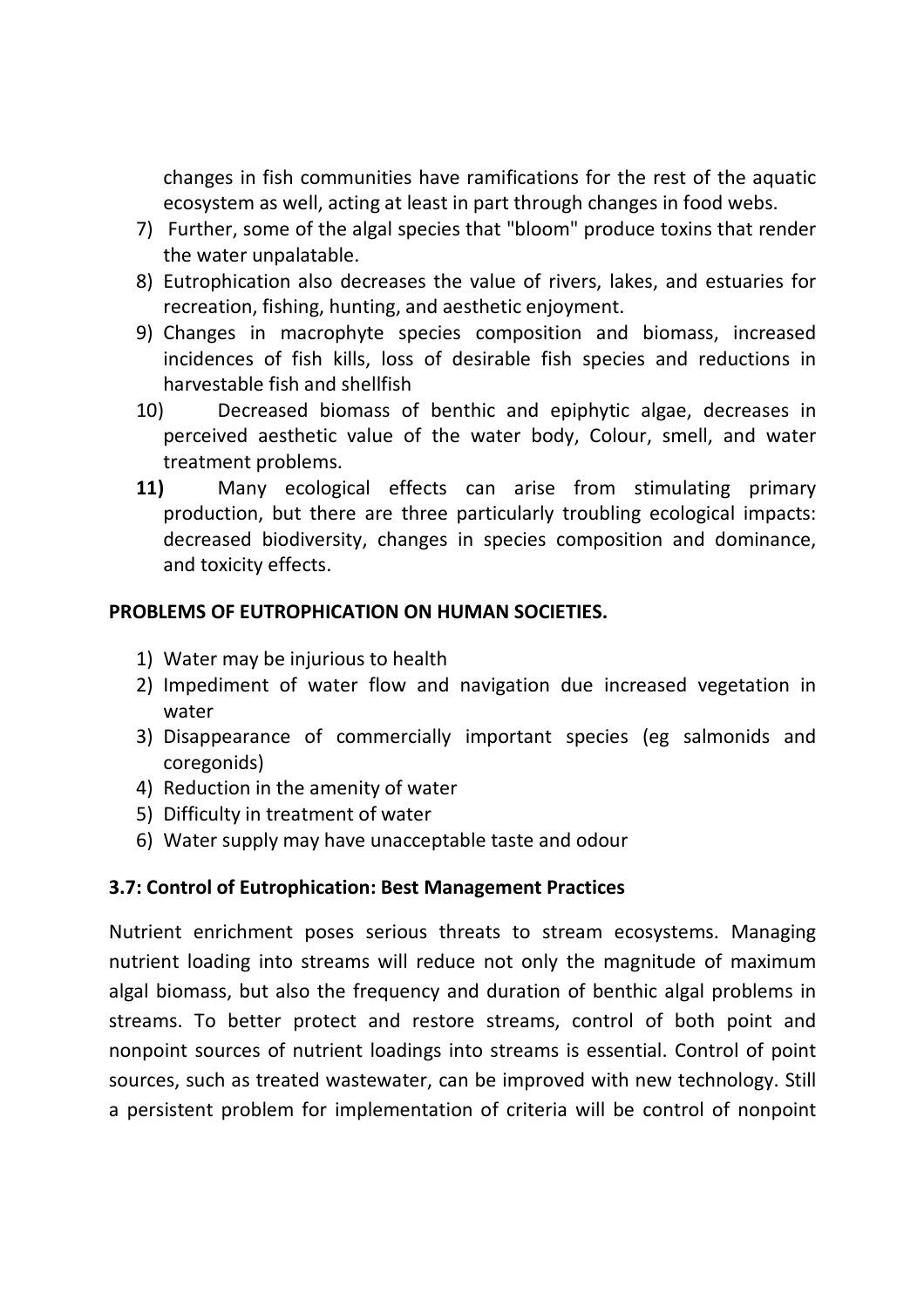sources. It will require innovative technologies and better understanding of stream ecosystems to decrease nutrient loadings from nonpoint sources into streams. Best management practices should be implemented including riparian buffer and wetland protection, and smart use of fertilizers in agricultural and silviculture. New technologies are contributing to some improvement in nutrient pollution from nonpoint sources. More cost-effective practices should be developed to better fulfill this goal

# *Problems of restoration of eutrophic lakes*

Eutrophic and hypertrophic lakes tend to be shallow and suffer from high rates of nutrient loadings from point and non-point sources. In areas of rich soils such as the Canadian prairies, lake bottom sediments are comprised of nutrient-enriched soil particles eroded from surrounding soils. The association of phosphorus with sediment is a serious problem in the restoration of shallow, enriched lakes. Penriched particles settle to the bottom of the lake and form a large pool of nutrient in the bottom sediments that is readily available to rooted plants and which is released from bottom sediments under conditions of anoxia into the overlying water column and which is quickly utilized by algae. This phosphorus pool, known as the "internal load" of phosphorus, can greatly offset any measures taken by river basin managers to control lake eutrophication by control of external phosphorus sources from agriculture and from point sources. Historically, dredging of bottom sediments was considered the only means of remediating nutrient-rich lake sediments, however, modern technology now provides alternative and more cost-effective methods of controlling internal loads of phosphorus by oxygenation and by chemically treating sediments *in situ* to immobilize the phosphorus. Nevertheless, lake restoration is expensive and must be part of a comprehensive river basin management programme.

# 4.0 CONCLUSION

Eutrophication occurs as a result of over enrichment of water with nutrients mainly nitrogen and phosphorus. It brings about overproduction of the water bodies and leads to badly consequences like dissolved oxygen, reduced biodiversity and foul odor among others.

#### 5.0 SUMMARY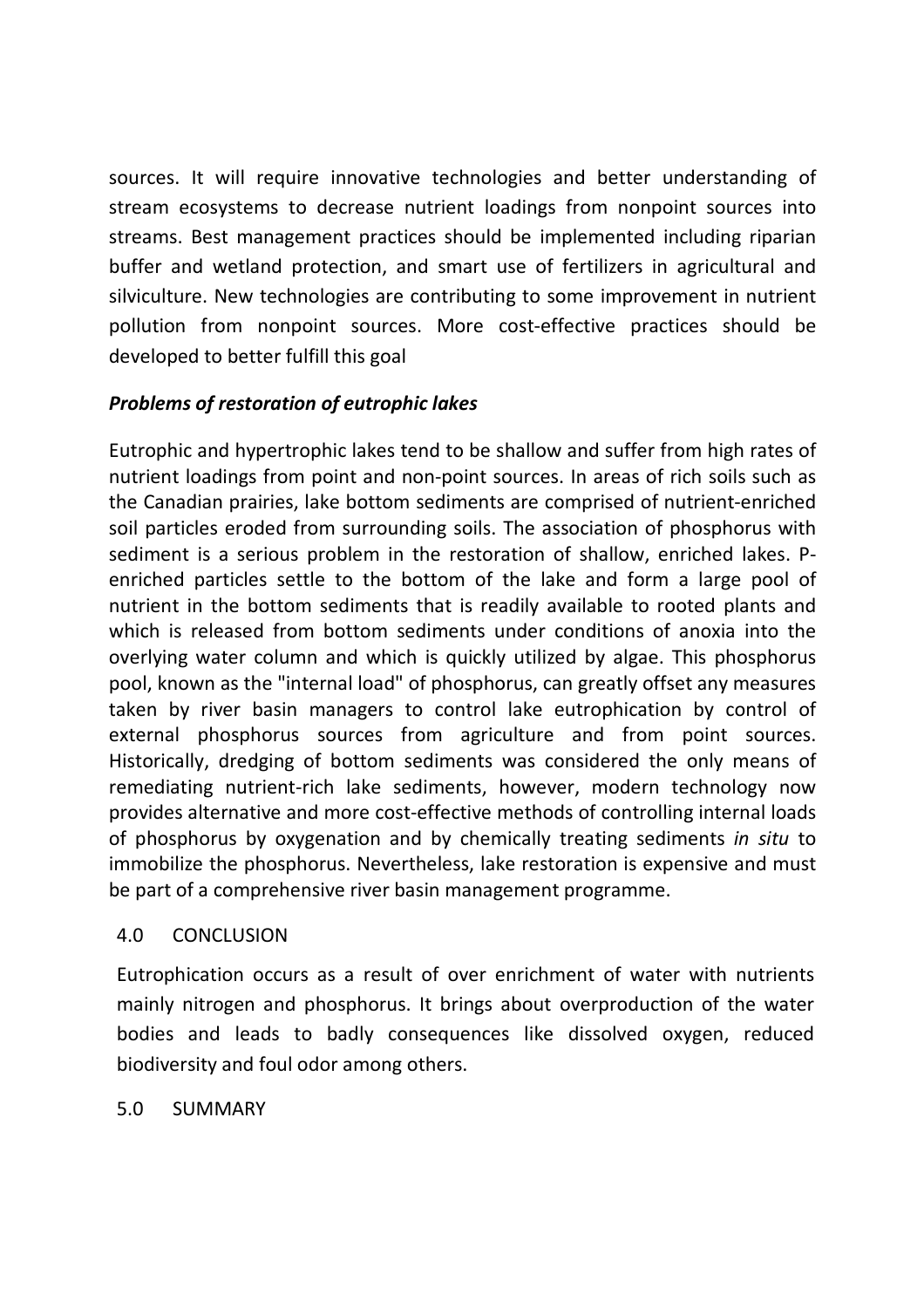In this unit, you have learnt: the concepts of eutrophication the causes and effects of eutrophication ways of controlling eutrophication

# 6.0 TUTOR-MARKED ASSIGNMENT

Explain how agricultural activities lead to eutrophication State the effects of eutrophication

# 7.0 References/Further Readings

# UNIT 2: POLLUTION

# **CONTENTS**

- 1.0 Introduction
- 2.0 Objectives
- 3.0 Main Content
	- 3.1 Water Pollution
	- 3.2: causes of Water Pollution
	- 3.3 Water Pollutants
	- 3.4 effects of water pollution
- 4.0 Conclusion
- 5.0 Summary
- 6.0 Tutor-Marked Assignment
- 7.0 References/Further Readings

#### 1.0: INTRODUCTION

There's nothing worse that can happen to our environment than fresh water pollution. Fresh water pollution comes in many forms and can be as simple as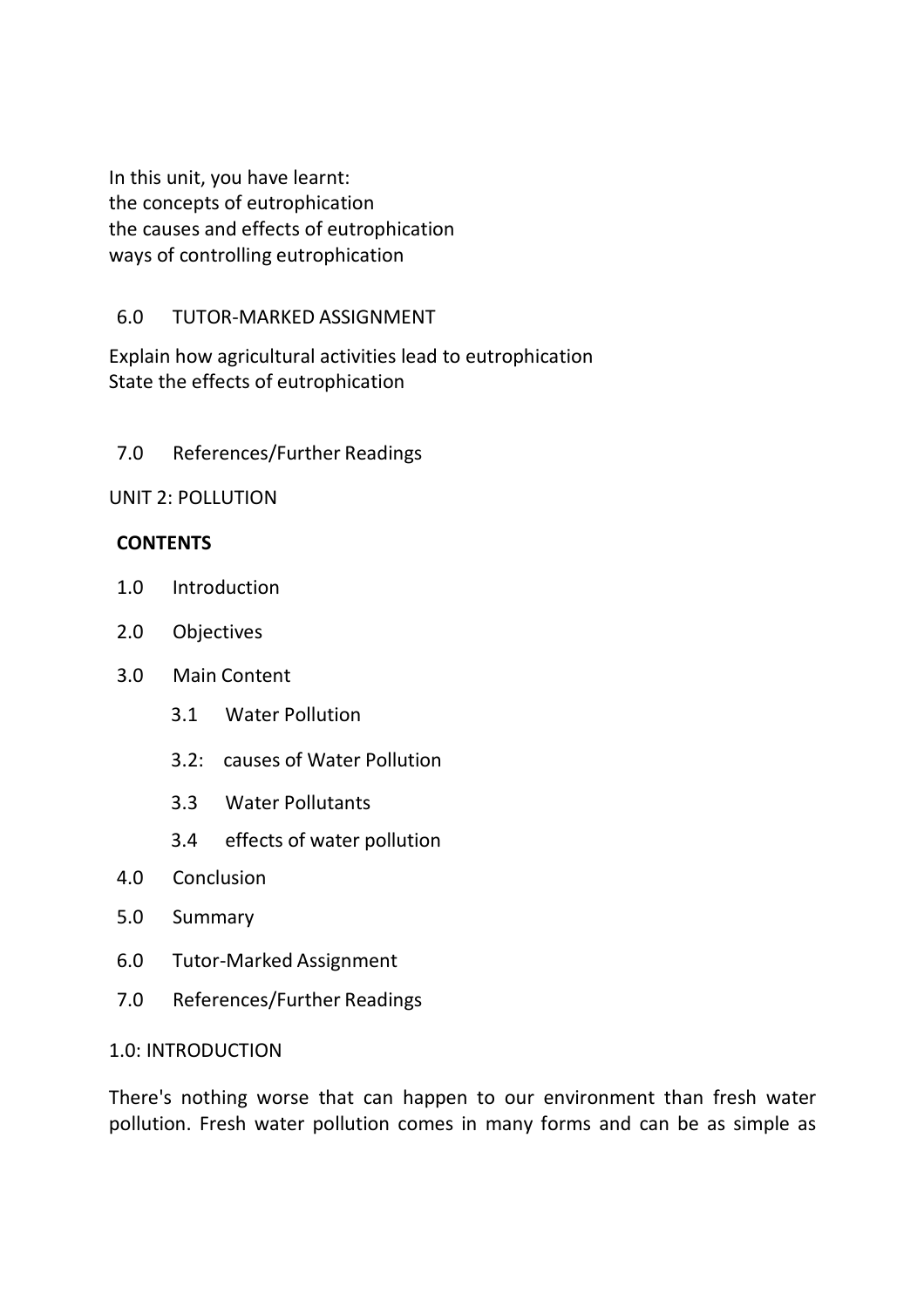polluted rain to a chemical spill, or a manufacture's toxic chemical run off. Oil drilling is also another way to get our ocean waters polluted. The world is 70% water and every living creature needs water to survive. The ocean's water is salt water and it can't be drank unless it is first treated so keeping our water fresh and unpolluted is a priority that the every country needs to do the best it can to deal with. We should work hard to see that all rivers, streams, lakes and oceans never get polluted and clean up the waterways that are already polluted.

Manufacturing facilities and factories cause a lot of pollution as they spew toxic chemicals in the waterways and the atmosphere. Polluted water can also cause and spread disease if not properly treated

# 2.0: OBJECTIVES:

At the end of this unit you should be able to:

Understand water pollution Know the different causes and sources of water pollution Know the effects of water pollution

# 3.0: MAIN CONTENTS

Water pollution is the introduction of materials or energy to water bodies to a level that the water quality gets depleted. The materials not only negatively affect the quality of the water but also affect the aquatic organisms and water dependent or water related organisms. The process of water pollution may occur as a result of direct discharge of materials into the water bodies or through runoff from nearby contaminated/polluted terrestrial environment. Increased microbial load, and change in physicochemical nature of water result due to water pollution.

# **3.2: Causes of Water Pollution**

Industry, agriculture and domestic activities are major anthropogenic activities responsible for polluting soft water. The pollution can be caused by organic (waste being thrown out without being treated) and microbiological matter. This type of pollution causes aquatic wildlife to asphyxiate.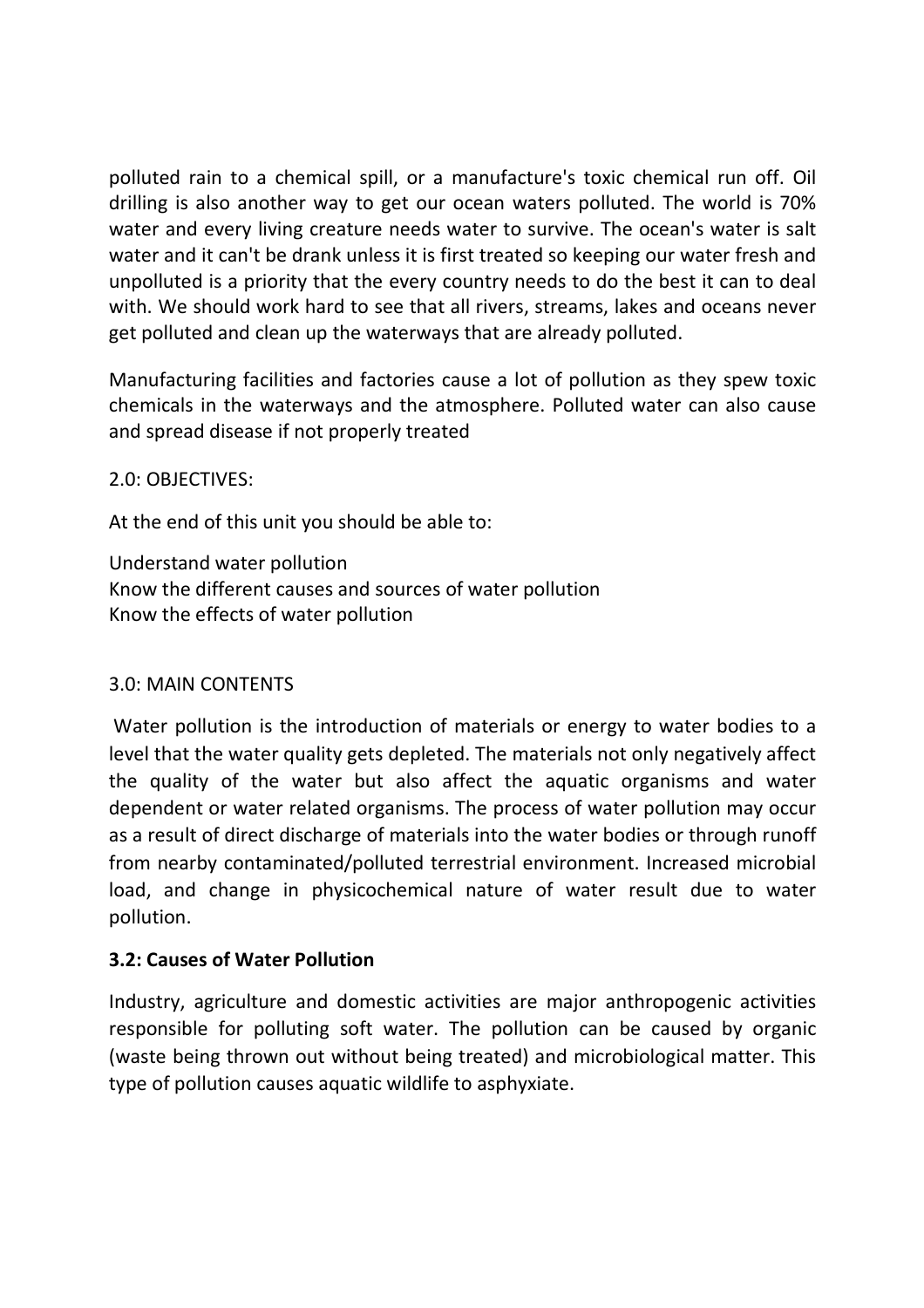Organic matter, especially human excrement is the prime cause of river pollution. On the one hand, it saturates the water and stops ecosystems functioning normally and on the other hand, it puts pathogenic microorganisms into the water. These can transmit diseases to Man if the water is not purified before consumption.

There are basically two types of water pollution, in terms of their sources, and each is responsible for approximately half of the water pollution.

 Point source pollution, which, as the name implies, is pollution that comes from a discrete source, such as where a pipe carrying factory wastes dumps into a river. Nonpoint source pollution, again as the name implies, is pollution that comes from more diffuse sources, such as runoff from parking lots and roads, or from agricultural fields.

Other types of pollution can degrade soft water: metallic pollution (nonbiodegradable), radioactive pollution, thermal pollution (water is used as a cooling liquid) or acid pollution. Watercourses being developed, especially dams being built, can have disastrous consequences on soft water.

| S/N            | <b>Point Sources</b>             | <b>Non-Point Sources</b>         |  |  |
|----------------|----------------------------------|----------------------------------|--|--|
| 1              | Discharges from sewage           | Run-off and underdrainings       |  |  |
|                | treatment works to rivers        | from agricultural land to rivers |  |  |
| $\overline{2}$ | Discharges of industrial         | General contamination<br>of      |  |  |
|                | wastewaters to rivers            | recharge rainfall to outcropping |  |  |
| $\overline{3}$ | Discharges of farm effluents to  | Septic tanks soakaways<br>into   |  |  |
|                | rivers                           | permissible strata               |  |  |
| $\overline{4}$ | Discharges from small domestic   | Wash-off of litter, dust and dry |  |  |
|                | treatment plants to rivers       | fallout, from urban roads to     |  |  |
|                |                                  | rivers                           |  |  |
| 5              | Discharges by means of well or   | General entry of sporadic and    |  |  |
|                | bore-holes into underground      | widespread losses<br>οf          |  |  |
|                | strata                           | contaminants to rivers           |  |  |
| 6              | Discharges of collected landfill | Seepage of landfill leachates to |  |  |
|                | leachates to rivers              | underground strata<br>and<br>to  |  |  |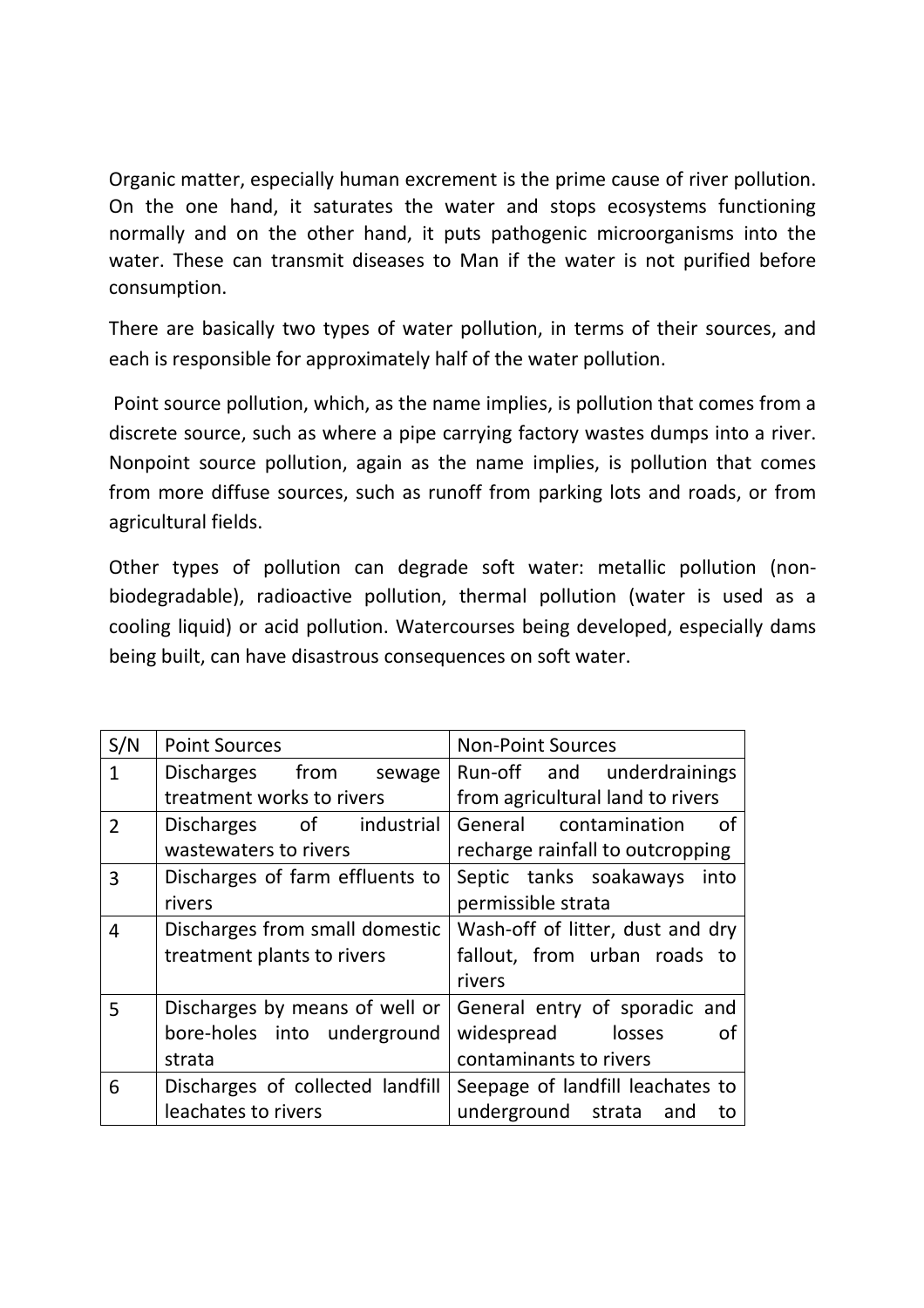| Desticides contaminate watercourses as well as underground water by infiltrati |
|--------------------------------------------------------------------------------|

Pesticides contaminate watercourses as well as underground water by infiltration: they are scattered in the atmosphere and fall back down as rain. Aquifers are also affected by nitrates in fertilisers. Nitrate pollution, which is mainly caused by agriculture (66%), can have toxic effects on the human body if too many nitrates are ingested. Similarly to phosphates, they change the biological balance of aquatic environments and cause eutrophication problems.

**Water pollutant | Examples | Sources | Sources |** Oxygen demanding waste Animal manure, Plant residues food processing plants, paper mills and tanneries, sewage, agricultural runoff Plant nutrients  $\vert$  Nitrates, phosphates, ammonium detergents, fertilizers, and sewage treatment plants, manure Sediments | Soil, silt | soil erosion Thermal discharges heat | power plants, industrial cooling plants Diseasingcausing agents Bacteria, viruses, parasite sewage (eg food poisoning and hepatitis), human and animal excreta Synthetic organic compound Pesticides, industrial chemicals (eg PCBs), plastics, detergents, oil, grease Industrial, household, farm use Inorganic Chemicals and **Minerals** Acids, salts, caustics, metals mines and air pollution; dissolved salts; heavy metals (eg mercury) from

Some water pollutants are shown in the table below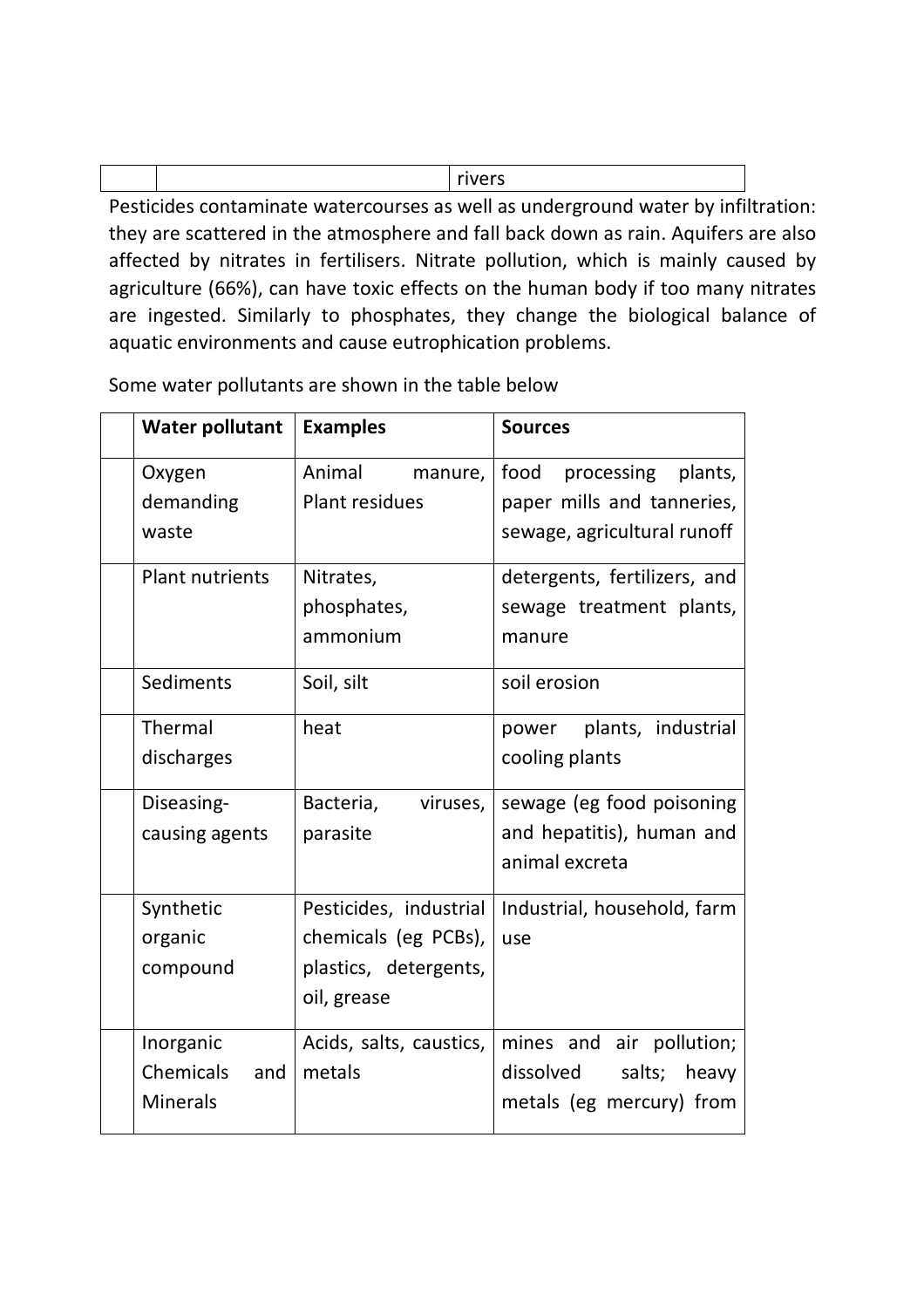|             |                 | industry,                 |       | household                             |
|-------------|-----------------|---------------------------|-------|---------------------------------------|
|             |                 | cleansers, surface runoff |       |                                       |
| Radioactive | Uranium,        | thorium,   Nuclear        | power | plants,                               |
| substances  | cesium,         |                           |       | iodine, medical and research          |
|             | radon           |                           |       | production, facilities, and molecular |
|             | natural sources |                           |       | weapon testing, mining                |
|             |                 |                           |       | and processing of ores,               |
|             |                 | weapons                   |       |                                       |
|             |                 |                           |       |                                       |

# **3.4: Effects of Water Pollution on ecosystems**

Several negative effects arise as a result of water pollution. These include

- **a)** Reduced water depth as a result of siltation and sedimentation. This leads to reduced navigation and recreational use of water. This can also occur as a result of deposition of non-degradable metallic carcasses.
- **b)** Reduced light penetration and productivity due to increased turbidity as a result of coloured effluents and suspended dust particles.
- **c)** Inhibition of gaseous exchange between the water system and the atmosphere. This usually occurs due to deposition of hydrophobic materials like oil, grease and petroleum hydrocarbons.
- **d)** Water borne and water related diseases as result of high level of pathogenic microbes in water (eg *Vibrio cholerae* which cause cholera). Some water pollutants are carcinogenic, mutagenic and/or teratogenic leading to birth defects. Eg Minamata disease as a result of mercury poisoning in the Minamata bay in Japan.
- **e)** Depletion of dissolved oxygen content of water bodies and increase in biological oxygen demand due to high level biodegradable materials in water bodies.
- **f)** Death of aquatic organisms and water dependent organisms due to oxygen depletion and presence of harmful materials in water bodies. Increased temperature (thermal pollution) can also lead to death of aquatic organism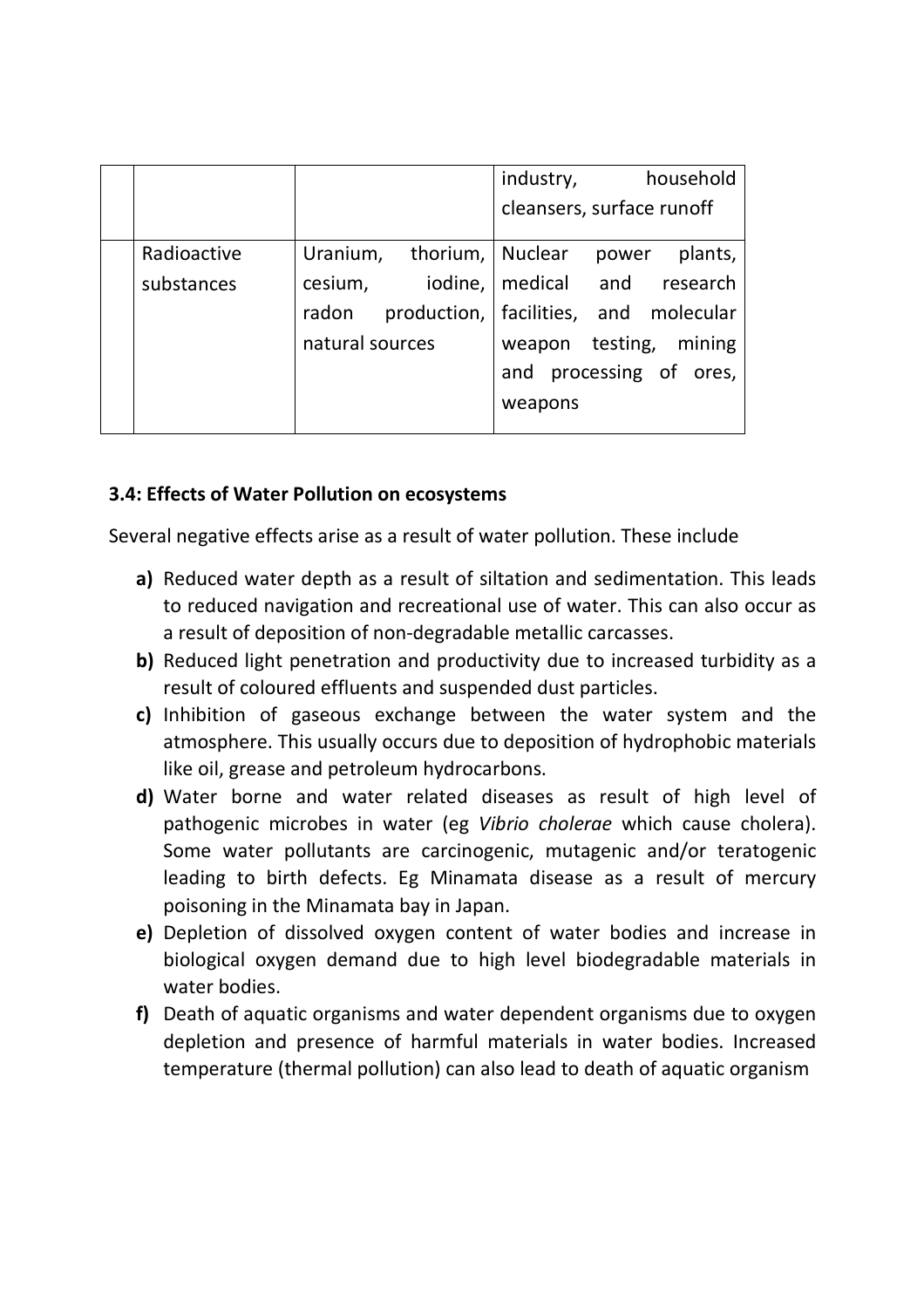**g)** Change in the abundance and composition of aquatic biotic community. Some species may have increased richness while the abundance gets reduced.

An aquatic ecosystem becomes unsanitary or unhealthy when the balance of its natural state is disturbed. These disturbances can be physical (for example: hot water being poured into a watercourse), chemical (for example: toxic waste being poured out) or biological (for example: the introduction and propagation of nonindigenous animal or vegetable species). Soft water pollution can cause: the death of certain species, eutrophication, tumours and deformations in animals, the development of bacteria.

Many symptoms of an ailing ecosystem occur at the same time. For example, the increased acidity of water in a lake can cause the death of certain species and thus allow the temporary proliferation of species that can withstand acidity better.

# 4.0 Conclusion

Water pollution arises through natural and man-made activities. Human activities are the major sources of pollution. The effects of water pollution is enormous

#### 5.0 Summary

In this unit, you have learnt:

The nature of water pollution The causes and sources of water pollution The effects of water pollution

#### 6.0 Tutor-Marked Assignment

Explain point source and non-point source of pollution Describe the effects of water pollution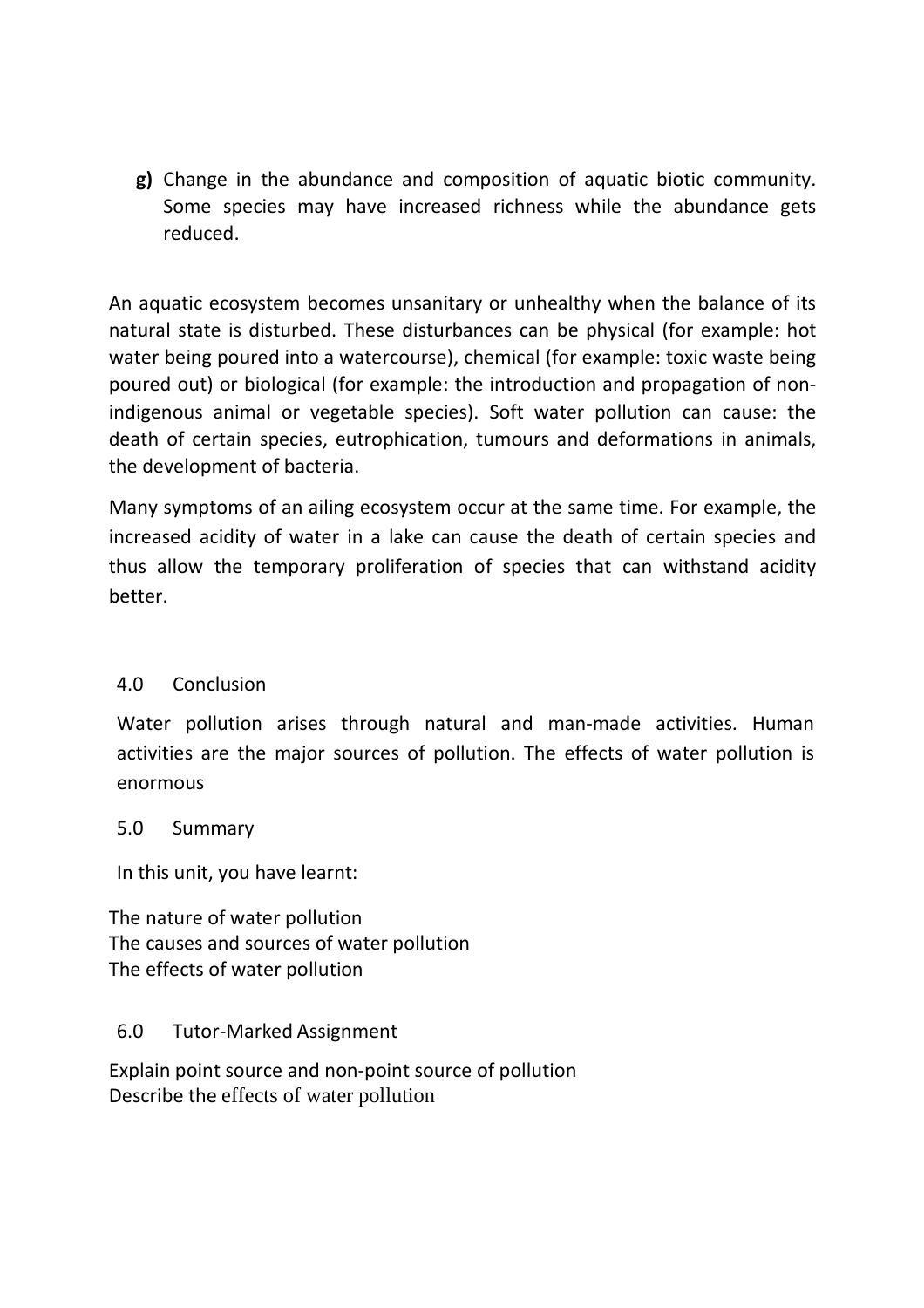### 7.0 References/Further Readings

#### UNIT 3: WATER LINKED DISEASESS

#### **UNIT 3: WATER-RELATED DISEASES**

#### **CONTENTS**

- 1.0 Introduction
- 2.0 Objectives
- 3.0 Main Content
	- 3.1 Water related disease
	- 3.2: Some examples of water related disease
	- 3.3 Case study of water related diseases- diarrhoea
- 4.0 Conclusion
- 5.0 Summary
- 6.0 Tutor-Marked Assignment
- 7.0 References/Further Readings

#### 1.0: **INTRODUCTION**:

Over 2.2 million people, mainly in developing countries, die from illnesses linked to poor water quality and appalling sanitary conditions every year. Every eight seconds, somewhere in the world, a child dies from an illness linked to dirty water. There are many microorganisms in dirty water because of animal and human faeces.

Some of these bacteria cause severe diarrhoea that can lead to the body being severely dehydrated. This results in death. In hot countries which do not have septic tank latrines, sick people's faecal matter rapidly contaminates drinking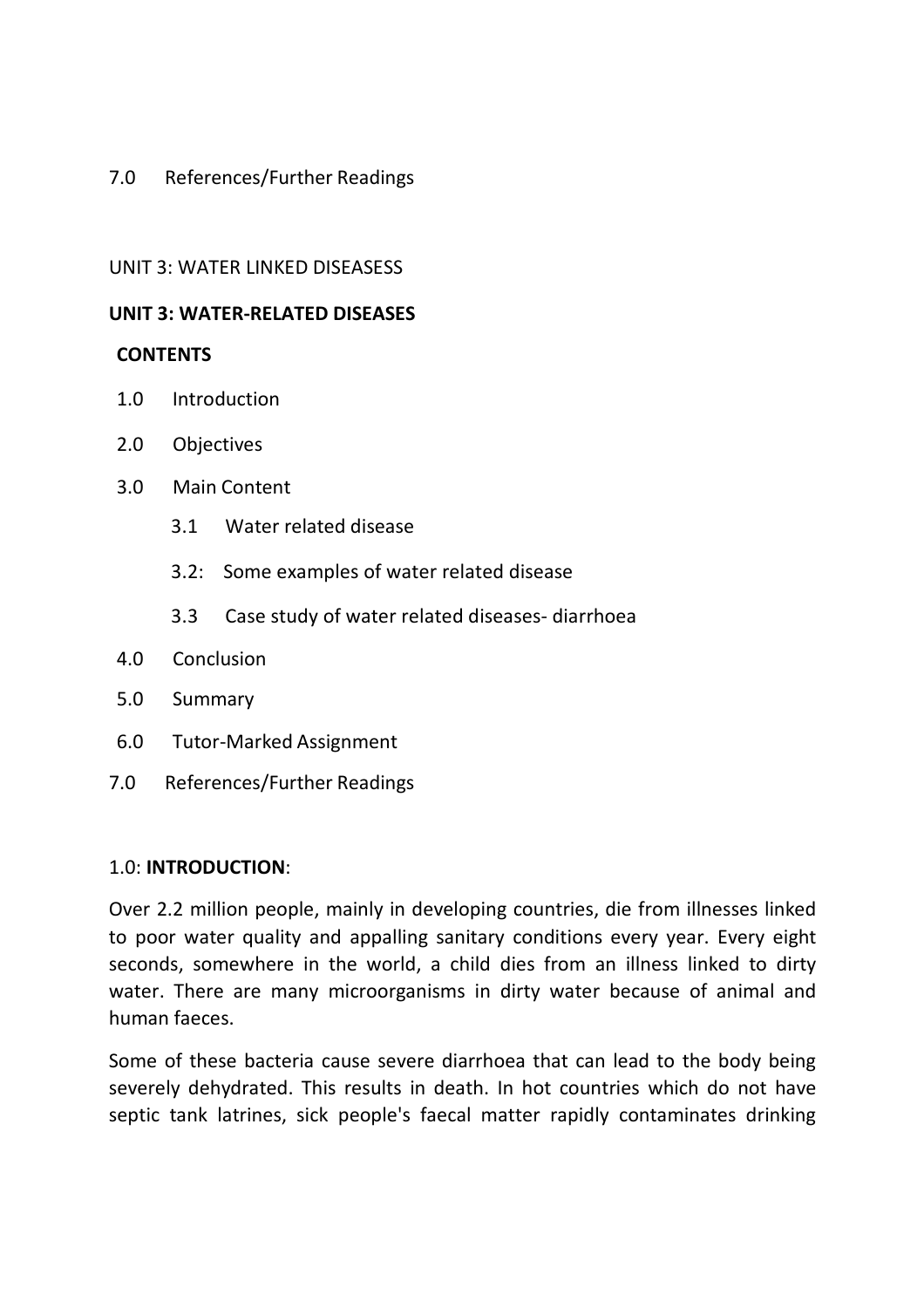water. Malaria and dengue fever are other examples of diseases where polluted water infects mosquitoes which then pass on the infection to humans

# **2.0: OBJECTIVES**

At the end of this unit, you should be able to:

Know the water related diseases

Understand in details one example of water related diseases

### **3.0: MAIN CONTENTS**

Water related diseases are diseases which affect man and/ animals as a result of contact with water, drinking of water or by being attacked by aquatic organisms. Such diseases are caused by bacteria, viruses, parasites and protozoa which live entirely in water or spend part of their lives in water. Some of these organisms are either deposited directly into the water bodies or are carried by runoff to the water bodies. Consumption of the untreated or nonproperly treated water can lead to these diseases.

3.2: **Examples of Water Linked Disease**: The table below shows examples of some of the water borne/ water related diseases, their causative organisms, means of transmission and symptom

| S/<br>N | Vectors/Organ<br>isms | <b>Water Borne</b><br><b>Disease</b> | οf<br><b>Sources</b><br>Agent<br><u>in</u><br>Water             | <b>General</b><br><b>Symptoms</b>                                                                                                               |
|---------|-----------------------|--------------------------------------|-----------------------------------------------------------------|-------------------------------------------------------------------------------------------------------------------------------------------------|
|         | <b>Bacterial</b>      |                                      |                                                                 |                                                                                                                                                 |
|         | Vibrio cholorae       | cholera                              | Contaminatio<br>n of drinking<br>with<br>water<br>the bacterium | Symptoms include<br>very<br>watery<br>diarrhoea,<br>rapid<br>vomiting,<br>hypovolemic shock<br>which can lead to<br>death within 12-18<br>hours |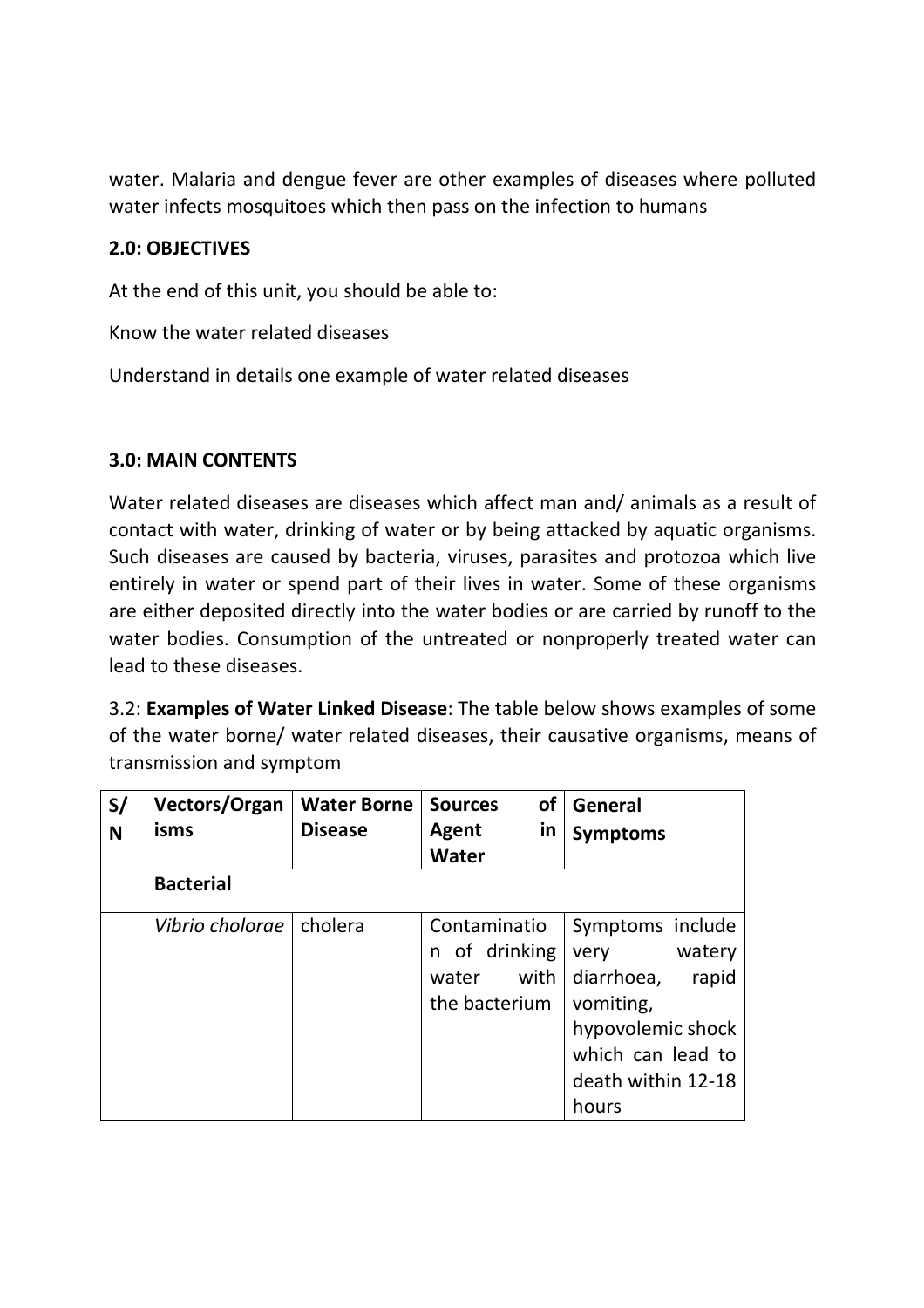| Escherichia coli | Diarrhoea,         | Water                 | Death in immune              |
|------------------|--------------------|-----------------------|------------------------------|
|                  | dysentry           | contaminated          | compromised                  |
|                  |                    | with                  | individuals,<br>the          |
|                  |                    | bacterium             | the<br>very young,           |
|                  |                    |                       | elderly due<br>to            |
|                  |                    |                       | dehydration                  |
| Salmonella       | <b>Typhoid</b>     | Ingestion<br>0f       | Characterised<br>by          |
| typhi            | fever              | water                 | fever<br>sustained           |
|                  |                    | contaminated          | upto $40^{\circ}$ C, profuse |
|                  |                    | with faeces of        | sweating,                    |
|                  |                    | infected              | diarrhoea,                   |
|                  |                    | person                | delirium, enlarged           |
|                  |                    |                       | spleen and liver,            |
|                  |                    |                       | death if untreated           |
|                  |                    |                       | for weeks                    |
| Salmonella       | Salmonellosis      | <b>Drinking</b><br>0f | Diarrhoea, fever,            |
|                  |                    | contaminated          | vomiting<br>and              |
|                  |                    | water                 | abdominal cramp              |
| <b>Shigella</b>  | <b>Shigellosis</b> | Water                 | Frequent passage             |
|                  | (dysentery)        | contaminated          | of<br>faeces<br>with         |
|                  |                    | the<br>with           | and/or<br>blood              |
|                  |                    | bacterium             | mucus and some               |
|                  |                    |                       | cases vomiting of            |
|                  |                    |                       | blood                        |
| Clostridium      | botulism           | Bacteria enter        | Dried<br>mouth,              |
| botulium         |                    | wound<br>from         | blurred<br>and/or            |
|                  |                    | contaminated          | double<br>vision,            |
|                  |                    | water,<br>can         | difficulty                   |
|                  |                    | enter                 | swallowing,                  |
|                  |                    | gastrointestin        | muscle weakness,             |
|                  |                    | al<br>tract           | difficulty                   |
|                  |                    | through               | breathing, slurred           |
|                  |                    | drinking<br>of        | speech, vomiting,            |
|                  |                    | contaminated          | sometimes                    |
|                  |                    | water                 | diarrhoea, death             |
|                  |                    |                       | due to respiratory           |
|                  |                    |                       | failure.                     |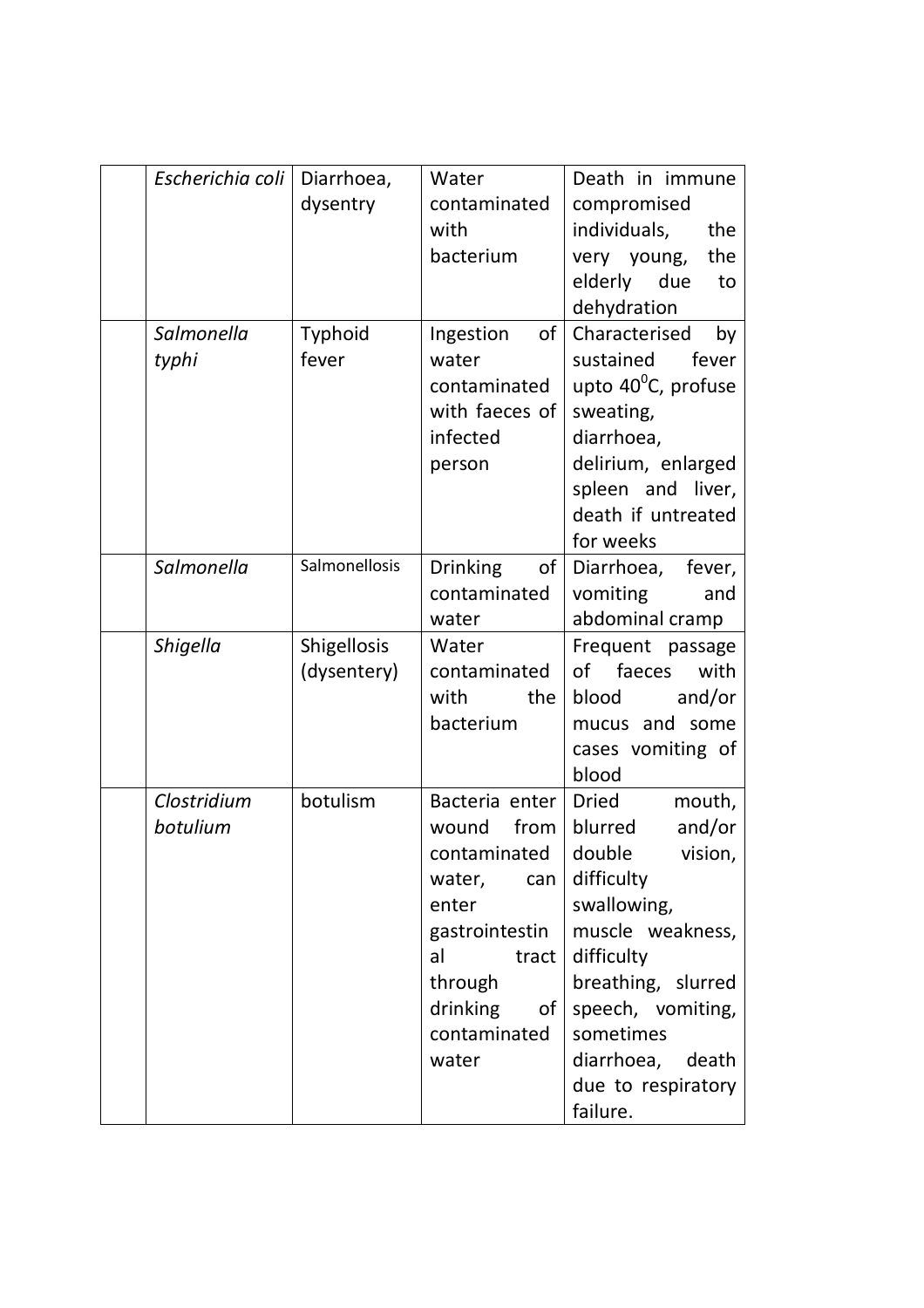| Legionella           | Legionellosis          | Contaminated    | Influenza without    |
|----------------------|------------------------|-----------------|----------------------|
| pnuemophila          | (Legionnarie           | water;          | pneumonia, fever,    |
|                      | disease<br>S           | bacterium       | chills, pneumonia    |
|                      | Pontiac<br>and         | thrives<br>in   | (with coughs that    |
|                      | diseases)              | warm aquatic    | sometimes            |
|                      |                        | environment     | produces sputum)     |
|                      |                        |                 | ataxia,<br>anorexia, |
|                      |                        |                 | muscle<br>aches,     |
|                      |                        |                 | occasional           |
|                      |                        |                 | diarrhoea<br>and     |
|                      |                        |                 | vomiting             |
| Camphylbacter        | Camphylo-              | <b>Drinking</b> | Dysentery            |
| jejani               | bacteriosis            | water           | symptoms<br>with     |
|                      |                        | contaminated    | high fever<br>that   |
|                      |                        | with faeces     | lasts for 2-10 days  |
| Leptospira           | leptospirosis          | Water           | Flu-like,            |
|                      |                        | Contaminated    | symptoms,            |
|                      |                        | animal<br>by    | meningitis, , liver  |
|                      |                        | urine carrying  | damage, jaundice,    |
|                      |                        | the bacterium   | renal failure        |
| <b>Viral</b>         |                        |                 |                      |
| Aedes aegypti        | Dengue                 |                 |                      |
|                      | fever; yellow<br>fever |                 |                      |
| <b>Enterio Virus</b> | Viral                  |                 |                      |
|                      |                        |                 |                      |
|                      | gastroenterit<br>is    |                 |                      |
| Polio virus          | <b>Hepatitis</b><br>A  |                 |                      |
|                      | Poliomyelitis          |                 |                      |
| Adenovirus           | Adenovirus             | Improperly      | Common<br>cold,      |
|                      | infection              | treated water   | pnueomonia,          |
|                      |                        |                 | croup<br>and         |
|                      |                        |                 | bronchitis           |
| Coronavirus          | <b>SARS</b> (severe    | Improperly      | myalgia,<br>Fever,   |
|                      | acute                  | treated water   | letharsy,            |
|                      | respiratory            |                 | gastrointestinal     |
|                      | symdrome)              |                 | symptoms, cough,     |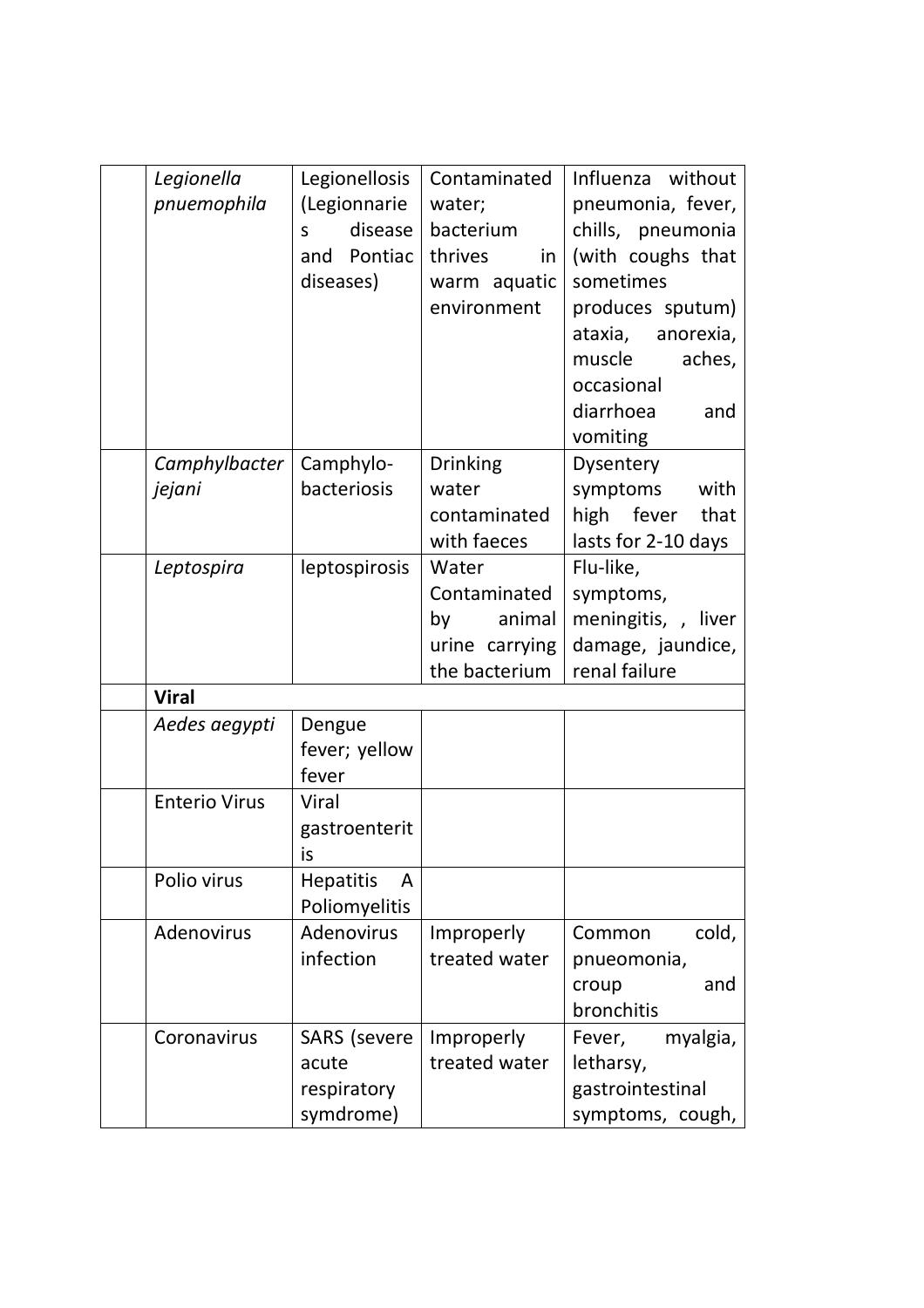|                    |                     |                  | sore throath         |
|--------------------|---------------------|------------------|----------------------|
| Protozoa           |                     |                  |                      |
| Entamoeba          | Amaebiasis;         | Sewage,<br>non-  | Abdominal            |
| histolytica        | dysentery           | treated          | discomfort,          |
|                    |                     | drinking         | fatigue, diarrhoea,  |
|                    |                     | water, flies in  | bloating<br>fever,   |
|                    |                     | water supply     | light loss           |
| Giardia            | Giardiasis          | Untreated        | Diarrhoea,           |
| lambila            | (diarrhea);         | water, poor      | abdominal            |
|                    | meningoenc          | disinfection,    | discomfort           |
|                    | ephalitis;          | breaks,<br>pipe  |                      |
|                    | malaria             | leaks,           |                      |
|                    | infection           | groundwater      |                      |
|                    |                     | contamination    |                      |
| Cyclopora          | Cycloporasis        | Sewage, non-     | Cramps,<br>nausea,   |
| cayentaensis       |                     | treated          | vomiting,<br>muscle  |
|                    |                     | drinking water   | pain, fever<br>and   |
|                    |                     |                  | fatigue              |
| Cryptospordiu      | Cryptosporic        | filters<br>Water | Flu-like symptoms,   |
| m parvum           | hiosis              | than<br>cannot   | watery diarrhoea,    |
|                    |                     | be               | loss of appetite,    |
|                    |                     | disinfected,     | substantial loss of  |
|                    |                     | animal           | weight, bloating,    |
|                    |                     | manure,          | nausea.              |
|                    |                     | seasonal         |                      |
|                    |                     | runoff<br>of     |                      |
|                    |                     | water            |                      |
| <b>Parasites</b>   |                     |                  |                      |
| Schistosoma        | Schistosomia        | Freshwater       | Rash<br>and<br>itchy |
|                    | sis                 | contaminated     | skin, fever, chills, |
|                    |                     | with<br>certain  | coughs and muscle    |
|                    |                     | types of snails  | aches                |
|                    |                     | that<br>carry    |                      |
|                    |                     | schistosoma      |                      |
| <b>Dracunculus</b> | <b>Dracunliasis</b> | Stagnant         | Allergic reactions,  |
| medinesis          | (Guinea             | water            | urticaria,<br>rash,  |
|                    | worm                | containing       | nausea, vomiting,    |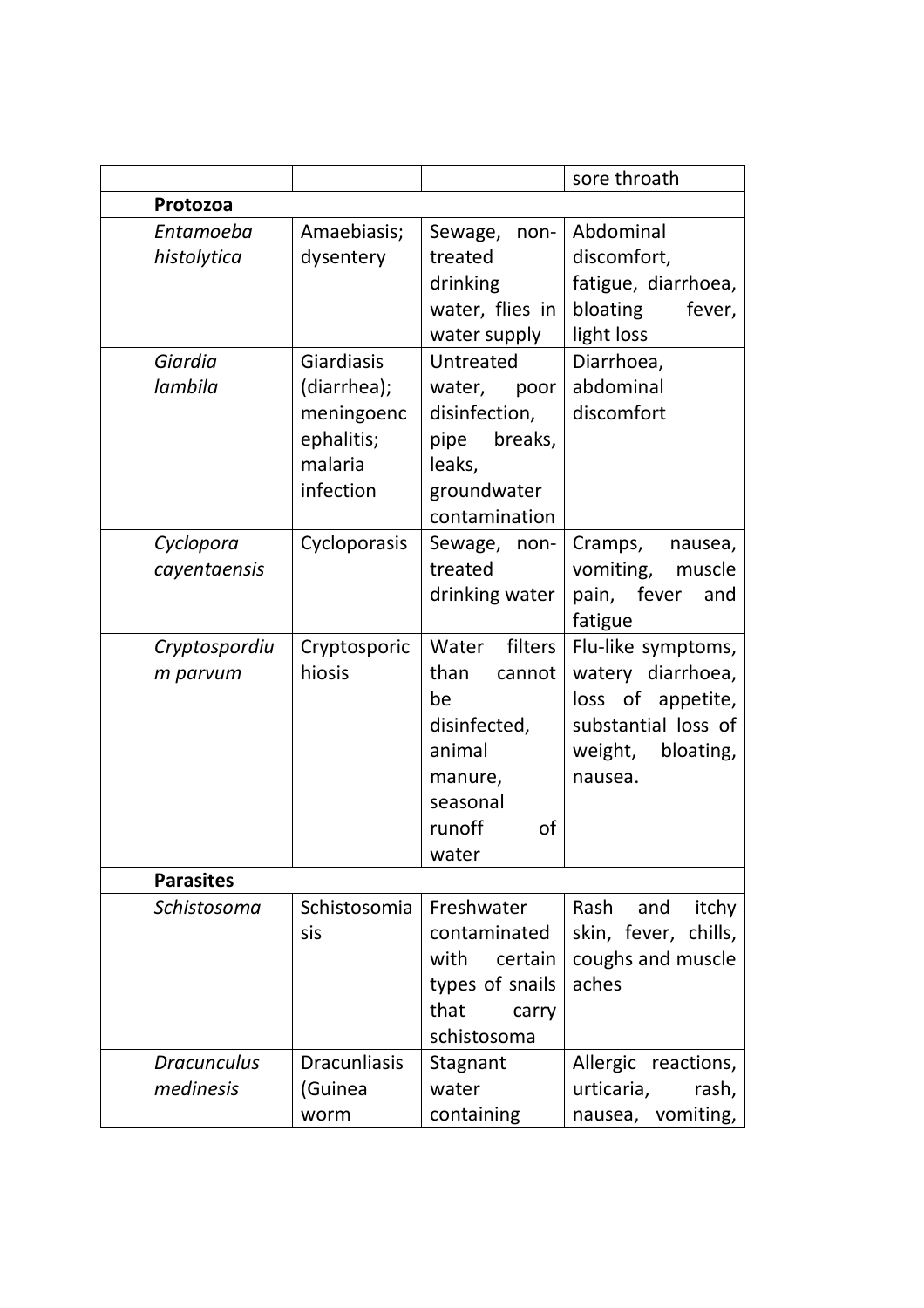|                     | disease)          | larvae          | diarrhoea,            |
|---------------------|-------------------|-----------------|-----------------------|
|                     |                   |                 | asthmatic attack      |
| Enterobius          | Enterobiasis      | <b>Drinking</b> | itch,<br>Peri-anal    |
| vermicularis        |                   | water           | nervous irritability, |
|                     |                   | contaminated    | hyperacting<br>and    |
|                     |                   | with egg        | insomnia              |
| <b>Ascaris</b>      | <b>Ascariasis</b> | <b>Drinking</b> | Inflammation,         |
| <i>lumbricoides</i> |                   | water           | fever<br>and          |
|                     |                   | contaminated    | diarrhoea; severe     |
|                     |                   | with<br>faeces  | involve<br>cases      |
|                     |                   | containing      | loffer's syndrome     |
|                     |                   | eggs            | in lungs, nausea,     |
|                     |                   |                 | vomiting,             |
|                     |                   |                 | malnutrition<br>and   |
|                     |                   |                 | underdevelopmen       |
|                     |                   |                 | t.                    |

# **3.3: One Example of Water-related diseases: Diarrhoea**

Diarrhoea occurs world-wide and causes 4% of all deaths and 5% of health loss to disability. It is most commonly caused by gastrointestinal infections which kill around 2.2 million people globally each year, mostly children in developing countries. The use of water in hygiene is an important preventive measure but contaminated water is also an important cause of diarrhoea. Cholera and dysentery cause severe, sometimes life threatening forms of diarrhoea.

**The disease and how it affects people:** Diarrhoea is the passage of loose or liquid stools more frequently than is normal for the individual. It is primarily a symptom of gastrointestinal infection. Depending on the type of infection, the diarrhoea may be watery (for example in cholera) or passed with blood (in dysentery for example).

Diarrhoea due to infection may last a few days, or several weeks, as in persistent diarrhoea. Severe diarrhoea may be life threatening due to fluid loss in watery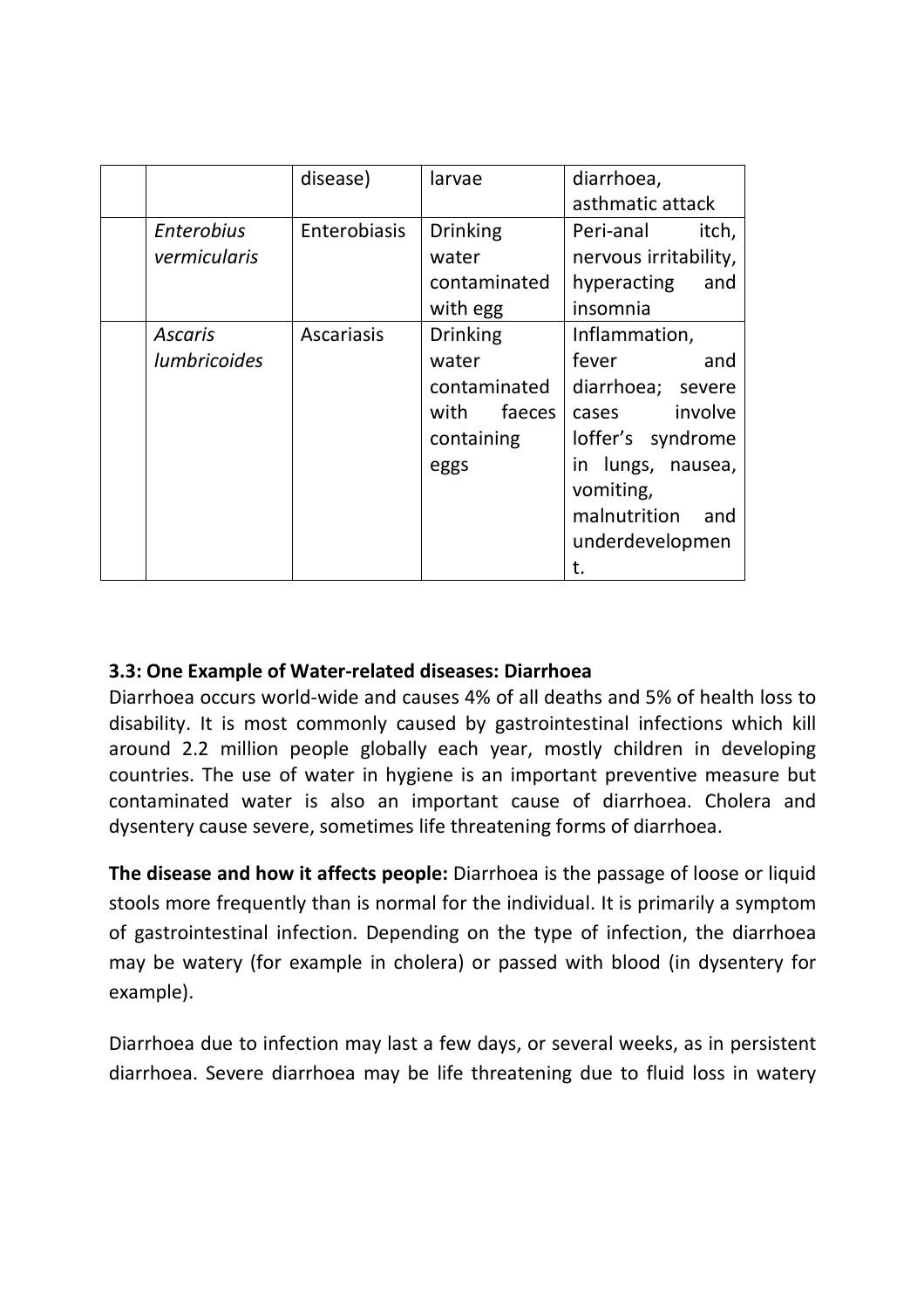diarrhoea, particularly in infants and young children, the malnourished and people with impaired immunity.

The impact of repeated or persistent diarrhoea on nutrition and the effect of malnutrition on susceptibility to infectious diarrhoea can be linked in a vicious cycle amongst children, especially in developing countries.

Diarrhoea is also associated with other infections such as malaria and measles. Chemical irritation of the gut or non-infectious bowel disease can also result in diarrhoea.

**Causes of Diarrhoea :** Diarrhoea is a symptom of infection caused by a host of bacterial, viral and parasitic organisms most of which can be spread by contaminated water. It is more common when there is a shortage of clean water for drinking, cooking and cleaning and basic hygiene is important in prevention.

Water contaminated with human faeces for example from municipal sewage, septic tanks and latrines is of special concern. Animal faeces also contain microorganisms that can cause diarrhoea. Diarrhoea can also spread from person to person, aggravated by poor personal hygiene. Food is another major cause of diarrhoea when it is prepared or stored in unhygienic conditions. Water can contaminate food during irrigation, and fish and seafood from polluted water may also contribute to the disease.

#### **Distribution**

The infectious agents that cause diarrhoea are present or are sporadically introduced throughout the world. Diarrhoea is a rare occurrence for most people who live in developed countries where sanitation is widely available, access to safe water is high and personal and domestic hygiene is relatively good. Worldwide around 1.1 billion people lack access to improved water sources and 2.4 billion have no basic sanitation. Diarrhoea due to infection is widespread throughout the developing world. In Southeast Asia and Africa, diarrhoea is responsible for as much as 8.5% and 7.7% of all deaths respectively.

#### **Scope of the Problem**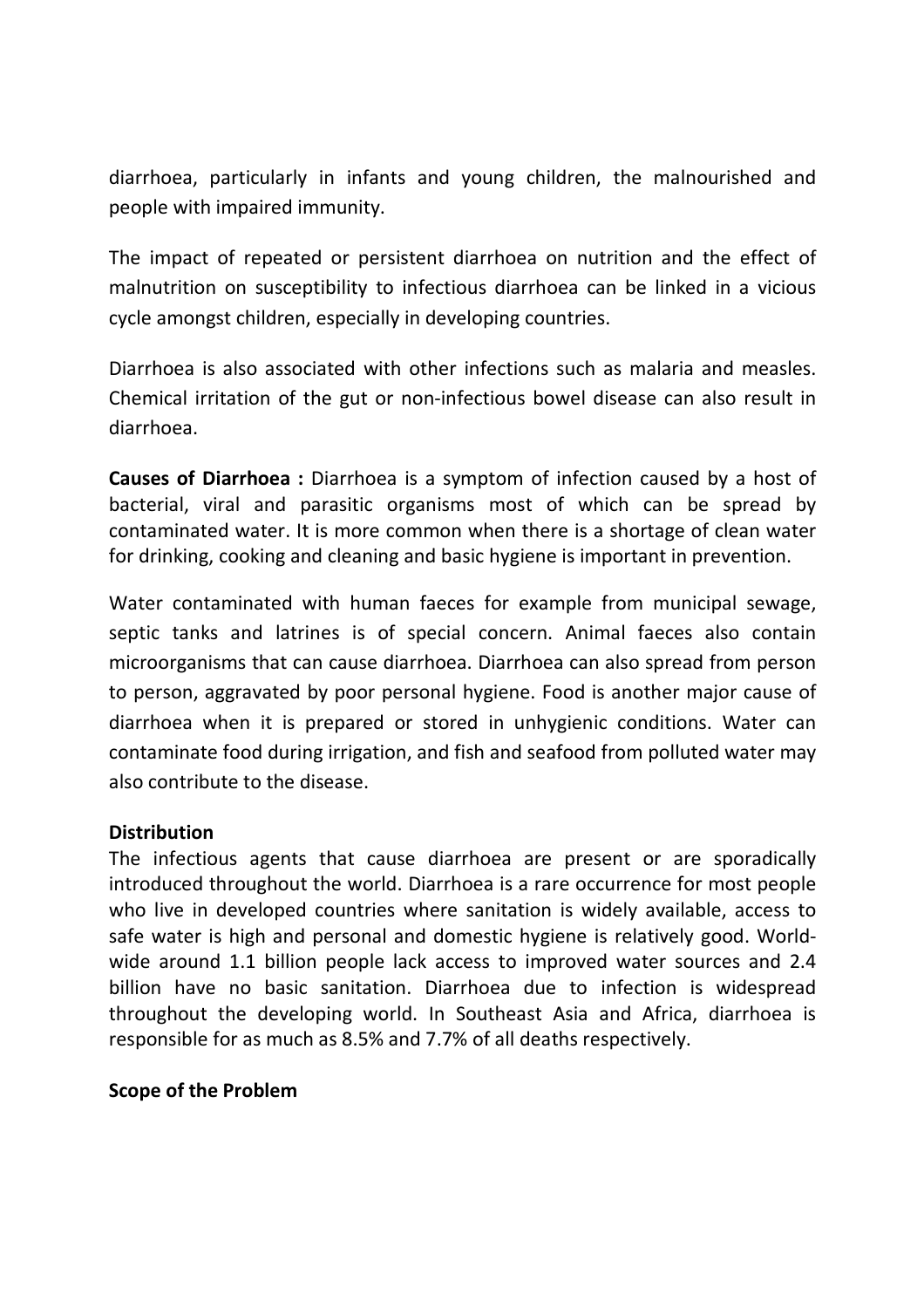Amongst the poor and especially in developing countries, diarrhoea is a major killer. In 1998, diarrhoea was estimated to have killed 2.2 million people, most of whom were under 5 years of age (WHO, 2000). Each year there are approximately 4 billion cases of diarrhoea worldwide.

### **Interventions**

Key measures to reduce the number of cases of diarrhoea include:

- Access to safe drinking water.
- Improved sanitation.
- Good personal and food hygiene.
- Health education about how infections spread.

Key measures to treat diarrhoea include:

- Giving more fluids than usual, including oral rehydration salts solution, to prevent dehydration.
- Continue feeding.
- Consulting a health worker if there are signs of dehydration or other problems.

#### 4.0 CONCLUSION

There are different types of diseases which as a result contact of contaminated water. Some of the diseases arise as result of the consumption of the water. Some of such diseases have been highlighted in this unit with special focus of dairrhoea.

#### 5.0 SUMMARY

In this unit, you have learnt

Different diseases linked to use of water, their causal agents and symptoms Details on dirrahoea, causes and treatment with efforts towards eradication

#### 6.0 TUTOR-MARKED ASSIGNMENT

Explain the causes and symptoms of seven named water linked diseases

#### 7.0 REFERENCES/FURTHER READINGS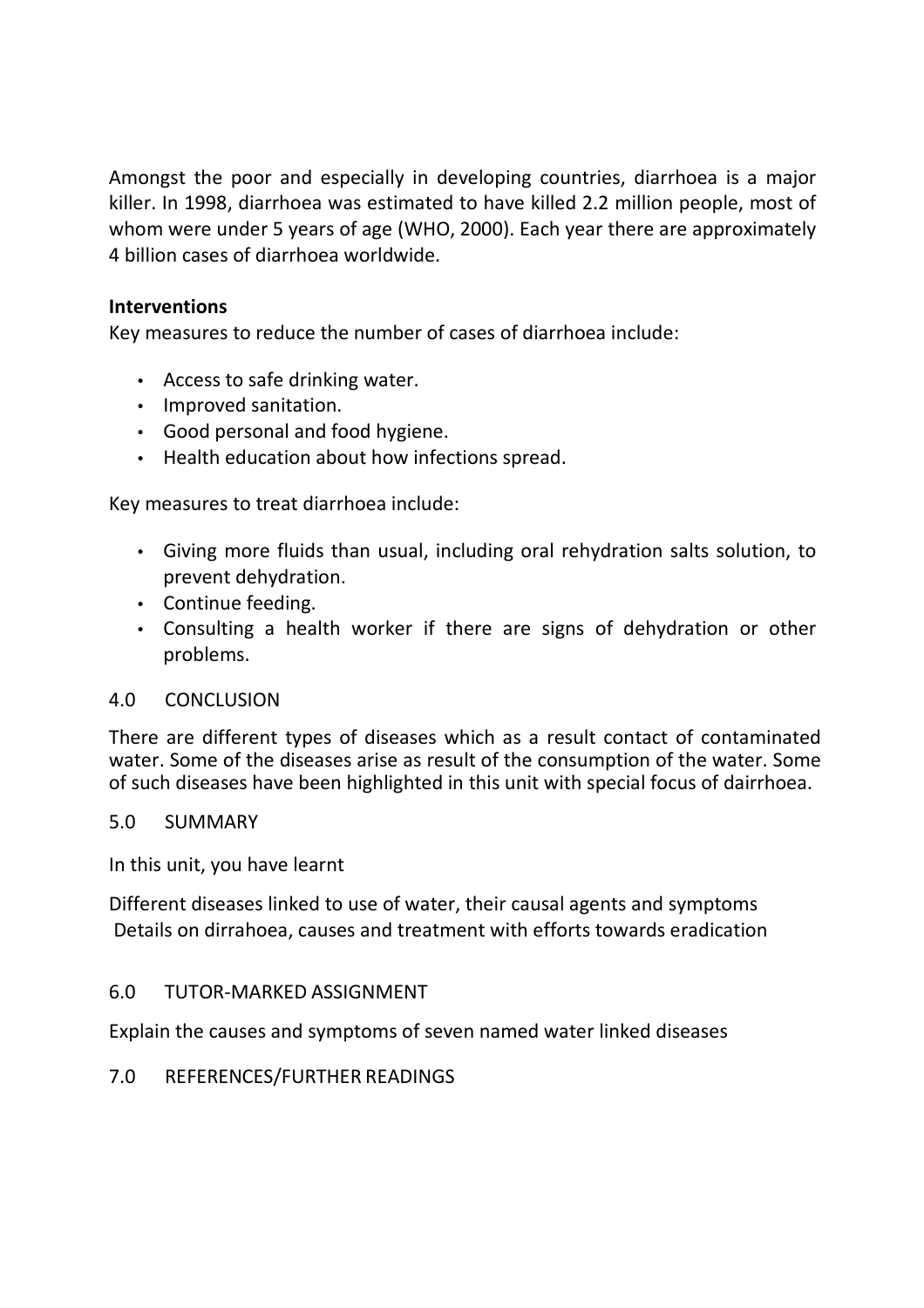Narayanan, P. (2007) Environmental Pollution Principles, Analysis and Control CBS Publishers and Distributors New Delhi, pp127-187

# UNIT 4: MEASURMENT OF WATER QUALITY

# **CONTENTS**

- 1.0 Introduction
- 2.0 Objectives
- 3.0 Main Content
	- 3.1 Collection of Water Samples
	- 3.2: Determination of water quality
	- 3.3 Factors that Affect Water Quality
- 4.0 Conclusion
- 5.0 Summary
- 6.0 Tutor-Marked Assignment
- 7.0 References/Further Readings

# 1.0: INTRODUCTION:

This unit highlights how the quality of a freshwater can be monitored. It begins with the techniques of collecting samples from the different types of freshwater, how to analyse the samples for different parameters and the factors that affect the quality of water bodies. It is h s hoped that at the end of his unit you should be able to understand those factors that affect the quality of water samples and to determine them.

# 2.0: **OBJECTIVES**:

At the of this study, you should be able to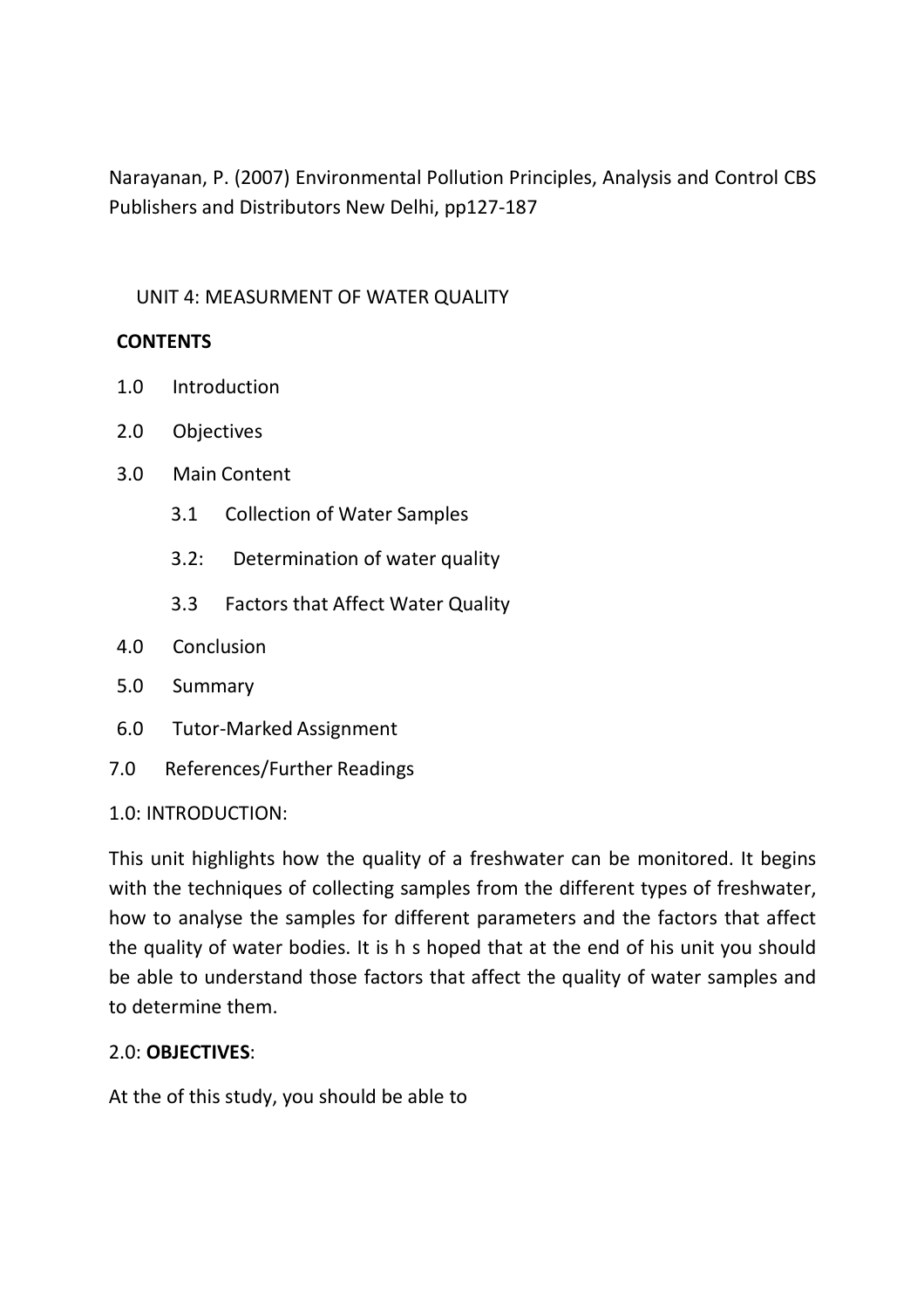Know how to collect water samples Determine the quality of water sample Understand the factors that affect water samples

# 3.0: MAIN CONTENT

Monitoring of environmental quality parameters is a key activity in managing the environment, restoring polluted environments and anticipating the effects of man-made changes on the environment. It involves collection of water samples and their analyses to determine the quality of water. The qualities usually analysed for in water samples include Chemical constituents: colour and turbidity, organic constituents, metals (iron, zinc, heavy metals), nitrogen, phosphorus, arsenic, solids, microbial load (bacteria, viral and parasite inputs) and physical characteristics like pH, colour, turbidity, dissolved oxygen, etc

# **3.1: Collection of Water Samples**

The first step in understanding the chemistry of freshwaters is to take samples and analyse them for the chemical constituents that are of interest. Freshwaters are surprisingly difficult to sample because they are rarely homogeneous and their quality varies during the day and during the year. In addition the most representative sampling locations are often at a distance from the shore or bank increasing the logistic complexity.

# **Sampling of Rivers**

Filling a clean bottle with river water is a very simple task, but a single sample is only representative of that point along the river the sample was taken from and at that point in time. Understanding the chemistry of a whole river, or even a significant tributary, requires prior investigative work to understand how homogeneous or mixed the flow is and to determine if the quality changes during the course of a day and during the course of a year. Almost all natural rivers will have very significant patterns of change through the day and through the seasons. Many rivers also have a very large flow that is unseen. This flows through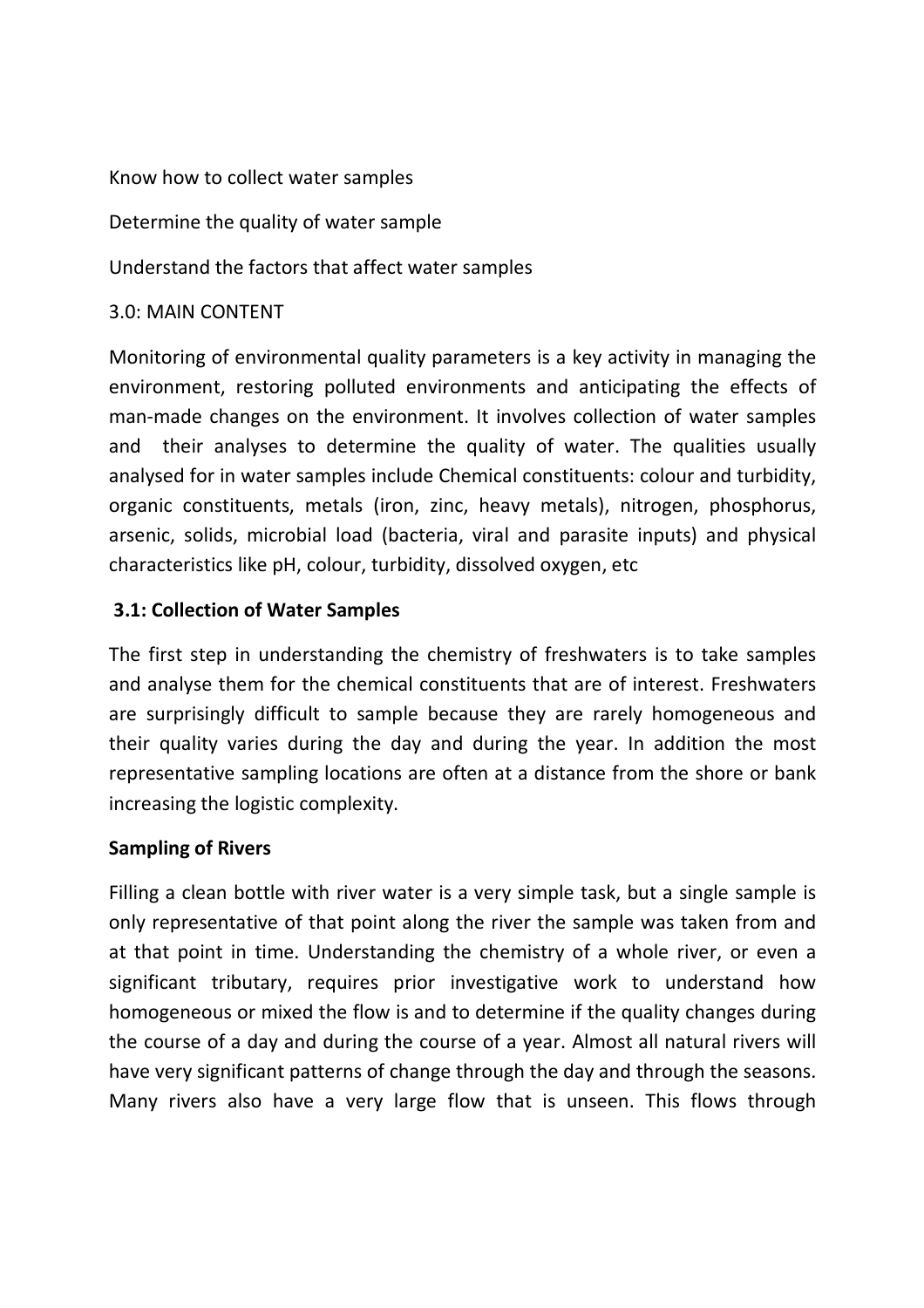underlying gravel and sand layers and is called the hyporheic zone. How much mixing there is between the hyporheic zone and the water in the open channel will depend on a variety of factors, some of which relate to flows leaving aquifers which may have been storing water for many years.

**Ground-waters Samples:** Ground waters by their very nature are often very difficult to access to take a sample. As a consequence the majority of groundwater data comes from samples taken from springs, wells, water supply boreholes and in natural caves. In recent decades as the need to understand ground water dynamics has increased, an increasing number or monitoring bore-holes have been drilled into aquifers

**Lakes Samples:** Lakes and ponds can be very large and support a complex ecosystem in which environmental parameters vary widely in all three physical dimensions and with time. Large lakes in the temperate zone often stratify in the warmer months into a warmer upper layers rich in oxygen and a colder lower layer with low oxygen levels. In the autumn, falling temperatures and occasional high winds result in the mixing of the two layers into a more homogeneous whole. When stratification occurs it not only affects oxygen levels but also many related parameters such as iron, phosphate and manganese which are all changed in their chemical form by change in the redox potential of the environment.

Lakes also receive waters, often from many different sources with varying qualities. Solids from stream inputs will typically settle near the mouth of the stream and depending on a variety of factors the incoming water may float over the surface of the lake, sink beneath the surface or rapidly mix with the lake water. All of these phenomena can skew the results of any environmental monitoring unless the processes are well understood.

# **3.2: Determination of water quality**

**a) pH of Water Samples :** This can be determined using the universal indicator or pH probe. Dip the universal indicator test paper into the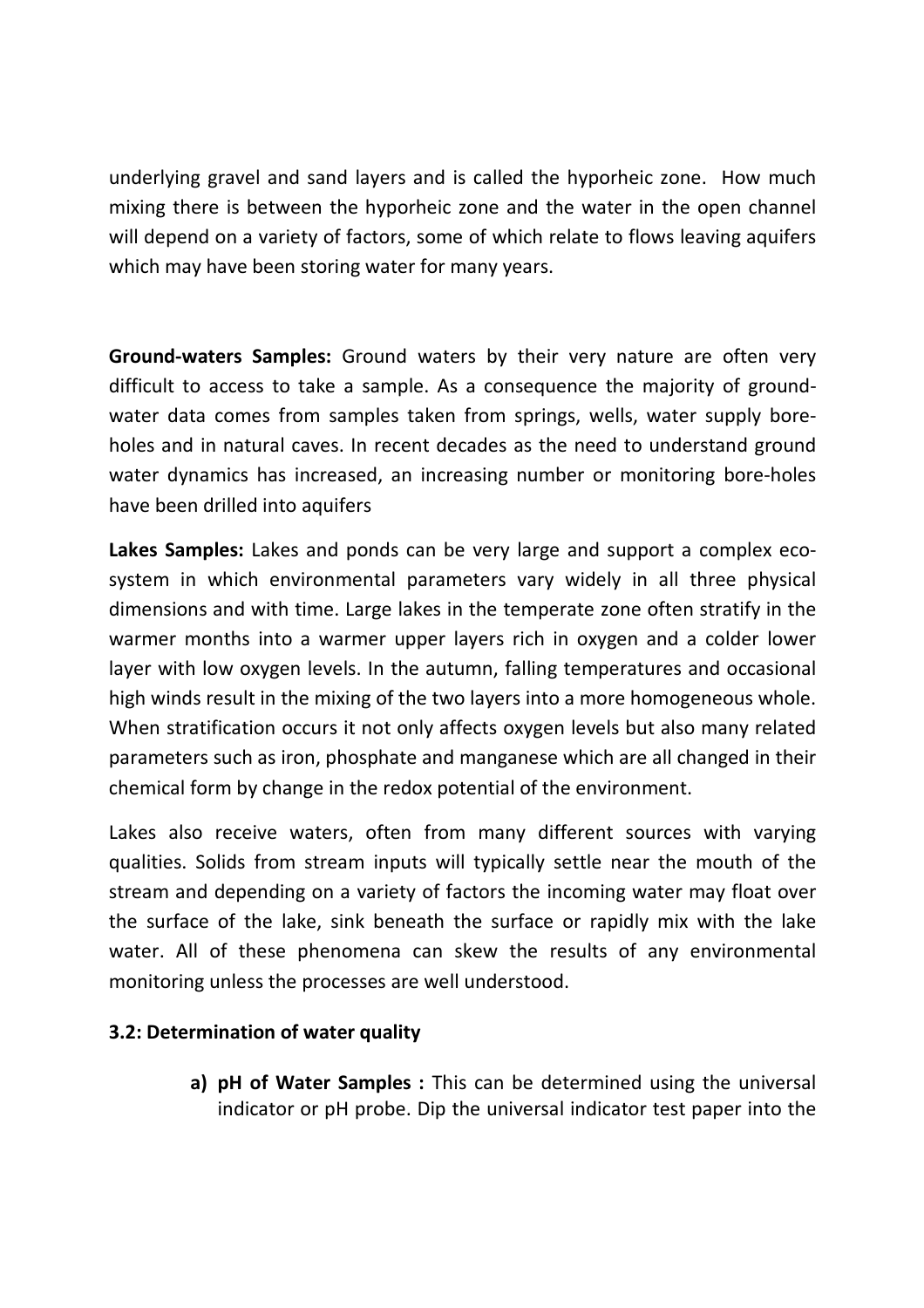water sample and compare the colour produced with the colour with the chart of the indicator. In the case of the pH probe, it first rinsed with distilled water and the dipped into the water with the pH read off the pH meter**.** 

- **b) Water Current:** This can be measured by noting the time it takes a floating object to cover a known distance.
- **c) Total Suspended Solids:** This can be measured by filtering a known amount of water through a pre weighed filter paper, drying the filter paper at  $105^0$ Cand weighing the dried filter paper. The difference between the initial weight of the filter paper and the final weight of the filter paper is the total suspended solid**.**
- d) **Total Dissolved Solid:** This can be determined using a total dissolved solid meter
- e) **Dissolved Oxygen:** This is determined using the Winkler method or by using electronic oxygen meter. The Winkler method involves adding 1ml of each of  $MnSO<sub>4</sub>$  and alkaline iodine azide into 125ml of water sample. This is followed by the addition of 1ml conc  $H_2SO_4$  and tilting of bottle until brown precipitate forms. 50ml of the aliquot is then titrated against 0.025N solution of sodium thiosulphate until the disappearance of blue colour using starch as indicator. DO (mg/ml) = ml of titrant X Normality of titrant X equi wt of  $O_2$  X 1000

ml of sample

- **f) Nitrite Level:** This can be done based on Diazotisation reaction. It involves mixing 40ml of water with 2ml of sulphanilamide solution. After shaking the mixture and allowing it to settle for 10minutes, 2ml of N-(naphyth) ethylene dimine dihydrochloride is added mixed thoroughly. The resulting purple azo dye is the measured at 543nm
- g) **Phosphate level:** This can be determined using the spectrophotometric method. The level of phosphorus [P(mg/l)] is calculated as:

 $P(mg/I) = mg P$  in 50ml  $X$  1000

Volume of sample

h) **Chemical Oxygen Demand (COD):** This can be measured using potassium dichromate open reflux method. 20ml of water sample is mixed with 10ml of potassium dichromate, 30ml of COD reagent and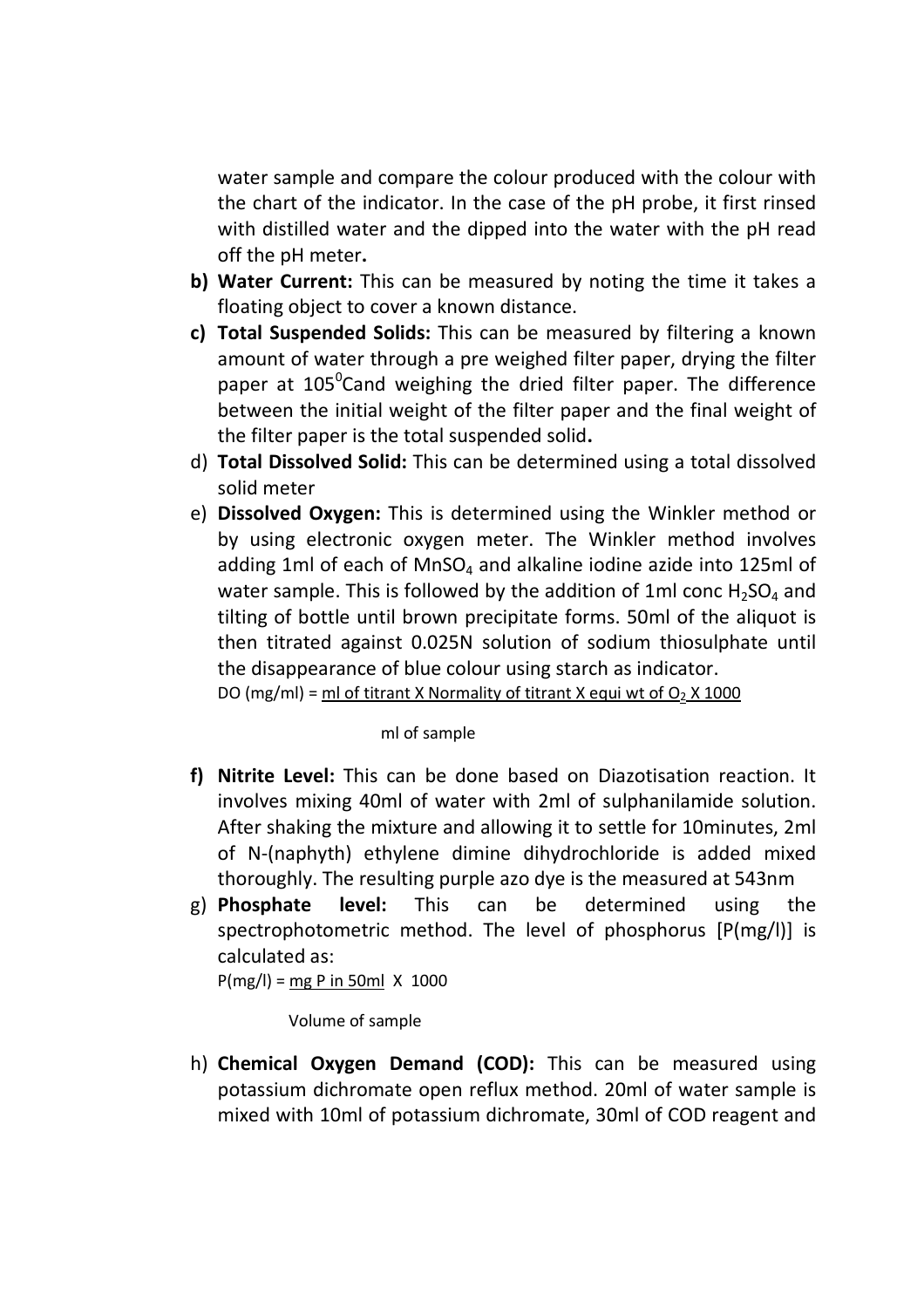0.4gm of mercuric sulphate and refluxed for two hours on a hot plate. After two hours it is cooled and distilled water is added to make the volume upto 140ml. 2 or 3 drops of ferrion indicator are then thoroughly mixed with the mixture and titrated with 0.1N ferrous ammonium sulphate to brick red colour

COD (mg/l) = (B-A) X N X 1000 X 8

ml of sample

A = ml of titrant used with sample

 $B = mI$  of titrant used with blank

N = Normality of titrant

**3.3: Factors that Affect Water Quality**: Water chemistry between systems varies tremendously. The major sources of variation are atmospheric inputs, anthropogenic inputs and toxicity

**Atmospheric inputs:** Oxygen is probably the most important chemical constituent of surface water chemistry, as all aerobic organisms require it for survival. It enters the water mostly via diffusion at the water-air interface. Oxygen's solubility in water decreases as water temperature increases. Fast, turbulent streams expose more of the water's surface area to the air and tend to have low temperatures and thus more oxygen than slow, backwaters. Oxygen is a byproduct of photosynthesis, so systems with a high abundance of aquatic algae and plants may also have high concentrations of oxygen during the day. These levels can decrease significantly during the night when primary producers switch to respiration. Oxygen can be limiting if circulation between the surface and deeper layers is poor, if the activity of animals is very high, or if there is a large amount of organic decay occurring such as following Autumn leaf-fall.

Most other atmospheric inputs come from man-made or anthropogenic sources the most significant of which are the oxides of sulphur produced by burning sulphur rich fuels such as coal and oil which give rise to acid rain.[Likens et al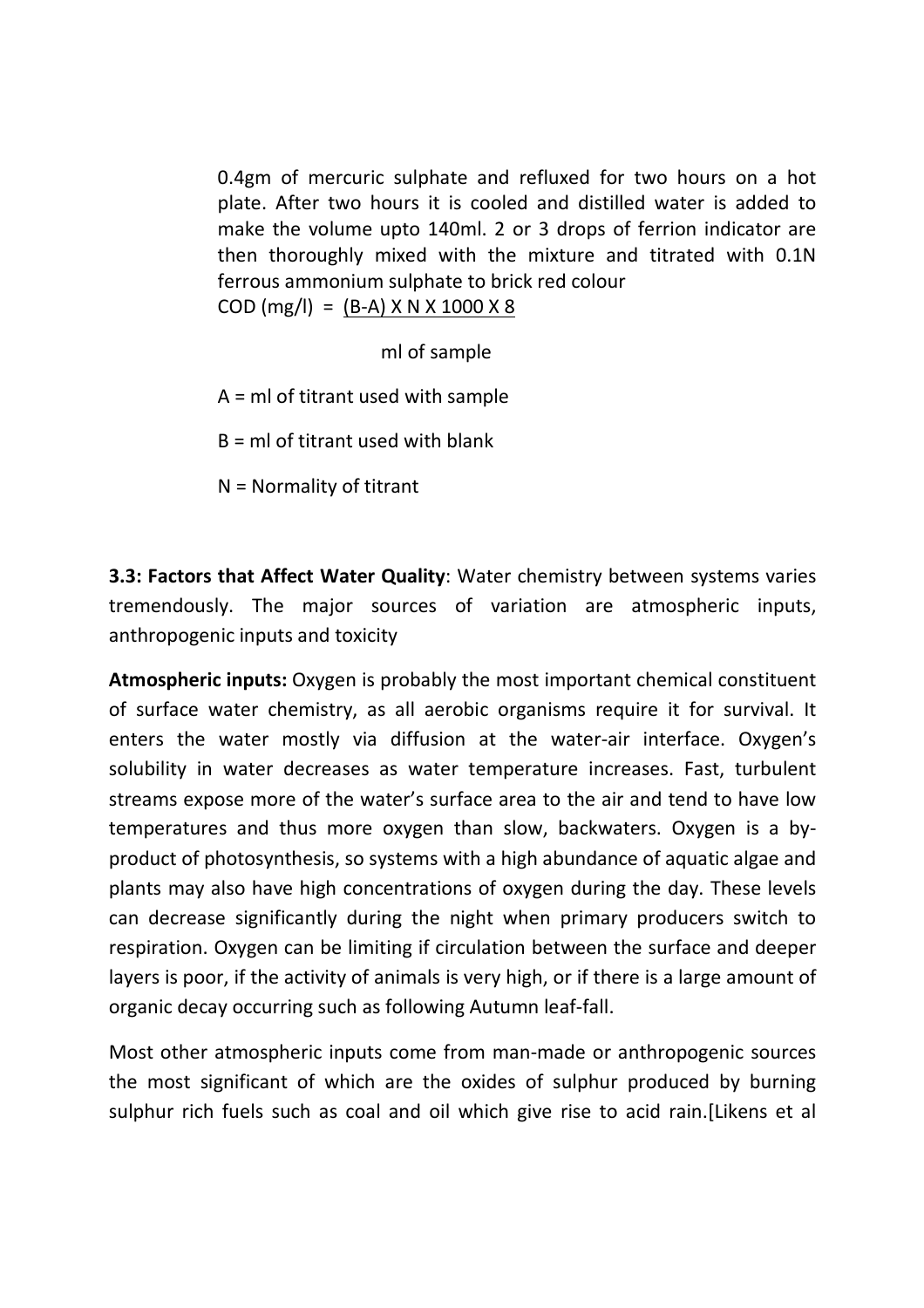1987] The chemistry of sulphur oxides is complex both in the atmosphere and in river systems. However the effect on the overall chemistry is simple in that it reduces the pH of the water making it more acidic. The pH change is most marked in rivers with very low concentrations of dissolved salts as these cannot buffer the effects of the acid input. Rivers downstream of major industrial conurbations are also at greatest risk. In parts of Scandinavia and West Wales and Scotland many rivers became so acidic from oxides of sulphur that most fish life was destroyed and pHs as low as pH4 were recorded during critical weather conditions.

**Anthropogenic Inputs:** The majority of rivers on the planet and many lakes have received or are receiving inputs from human-kind's activities. In the industrialised world, many rivers have been very seriously polluted, at least during the 19th and the first half of the 20th centuries. Although in general there has been much improvement in the developed world, there is still a great deal of river pollution apparent on the planet.

**Toxicity** : In most environmental situations the presence or absence of an organism is determined by a complex web of interactions only some of which will be related to measurable chemical or biological parameters. Flow rate, turbulence, inter and intra specific competition, feeding behaviour, disease, parasitism, commensalism and symbiosis are just a few of the pressures and opportunities facing any organism or population. Most chemical constituents favour some organisms and are less favourable to others. However there are some cases where a chemical constituent exerts a toxic effect. i.e. where the concentration can kill or severely inhibit the normal functioning of the organism. Where a toxic effect has been demonstrated this may be noted in the sections below dealing with the individual parameters.

#### 4.0 CONCLUSION

Different factors affect the quality of water bodies. Determination of water begins with collection of water sample and each type of water body has peculiar features that must be considered during sampling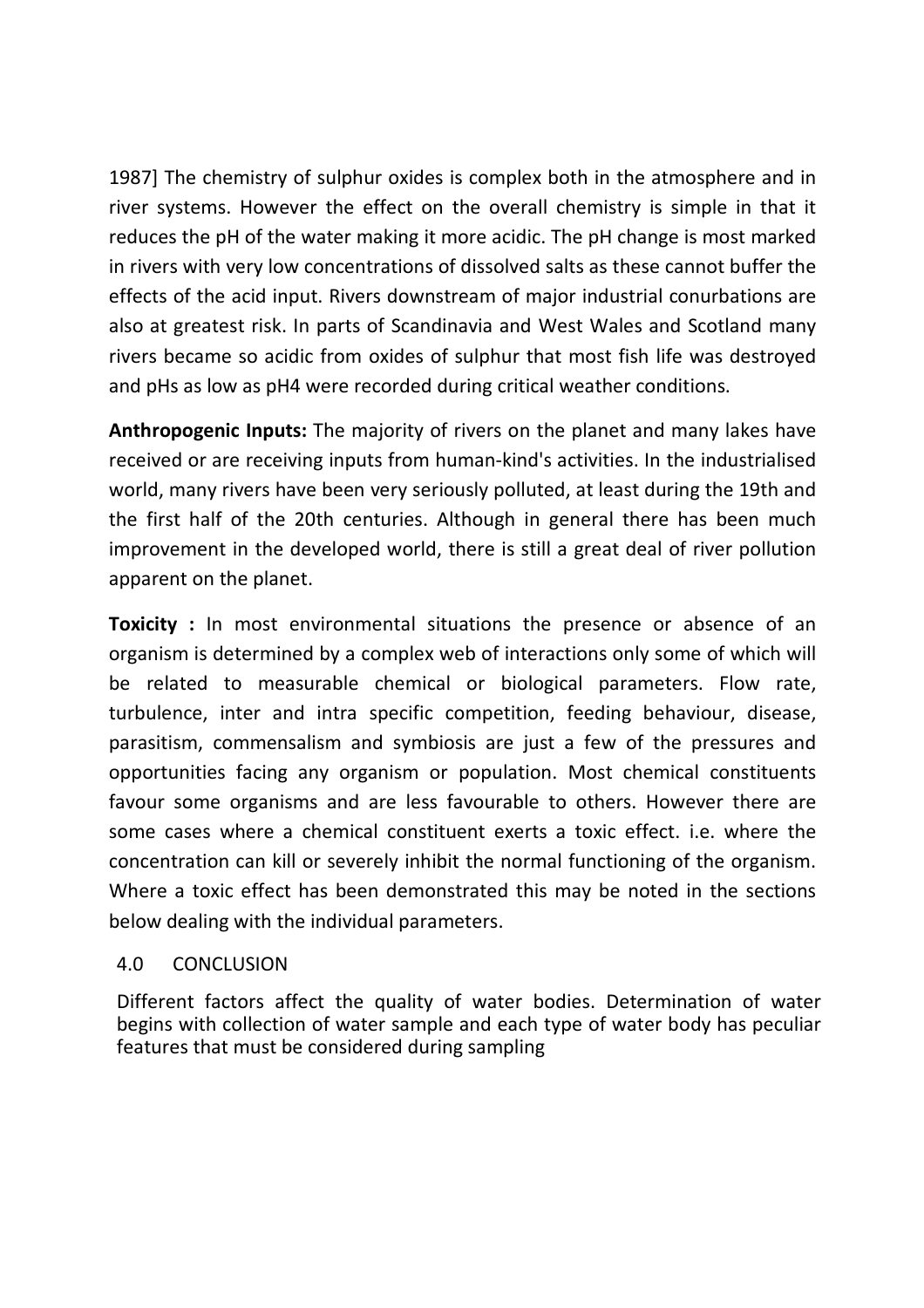### 5.0 SUMMARY

In this unit, you have learnt:

How to collect water samples from different types of freshwaters How the water quality parameters are measured Factors that affect the quality of water

### 6.0 Tutor-Marked Assignment

Explain the factors that contribute to freshwater quality Explain how different water parameters are determined

7.0 References/Further Readings

# UNIT 5: CHARACTERIZATION OF SOIL AND WATER MICROFAUNA

# **CONTENTS**

- 1.0 Introduction
- 2.0 Objectives
- 3.0 Main Content
	- 3.1 Collection of Water Samples
	- 3.2: Determination of water quality
	- 3.3 Factors that Affect Water Quality
- 4.0 Conclusion
- 5.0 Summary
- 6.0 Tutor-Marked Assignment
- 7.0 References/Further Readings

#### 3.0: MAIN CONTENT

#### 3.1: **Water Sample Collection**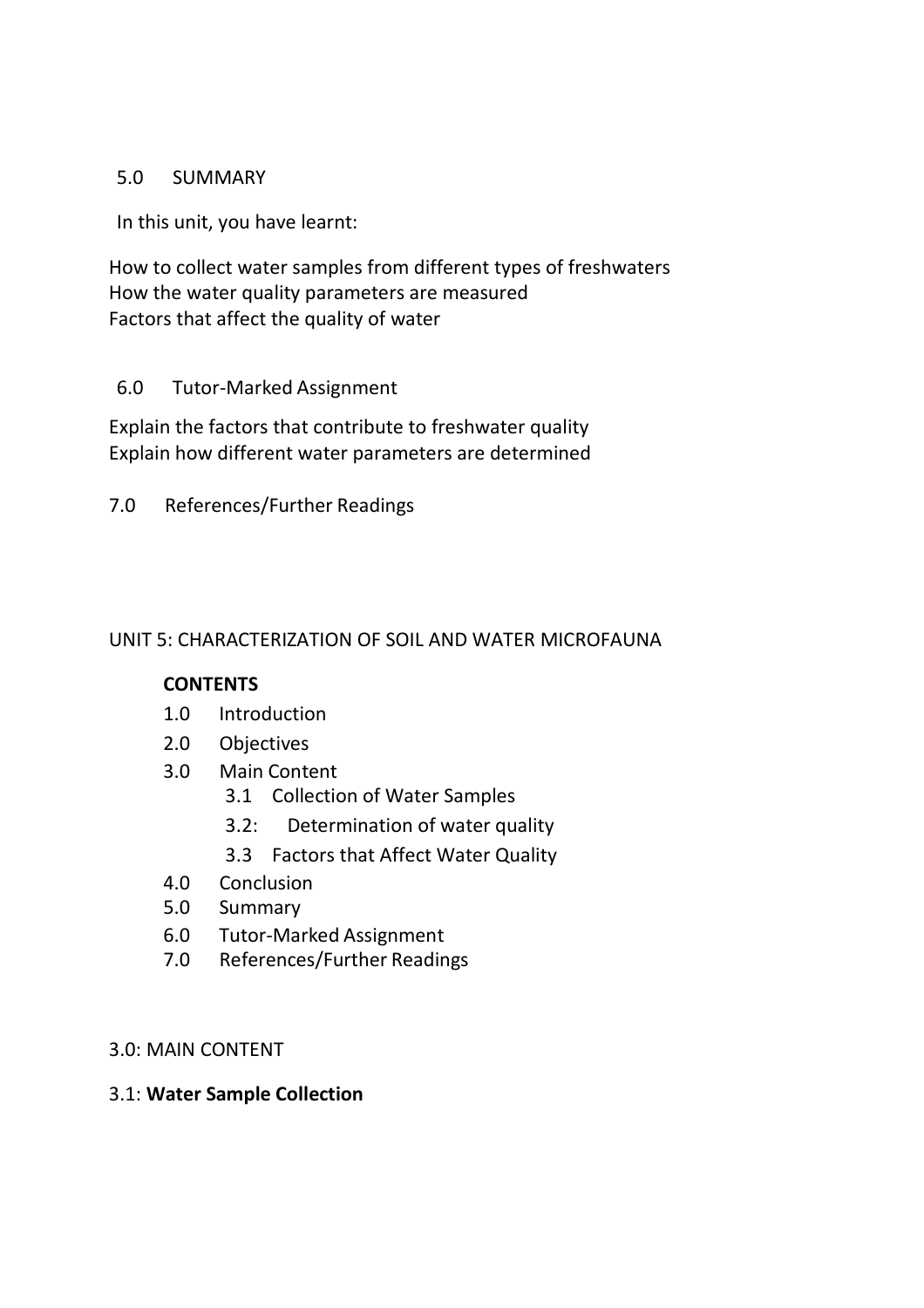The water samples are usually collected as described in unit 4.

### 3.2: **Micrfauna Enumeration**

The microfauna are enumerated by subsampling with an automatic micropipette. The most convenient size of drop (usually  $5 \sim 1$ ) and number of replicate counts (usually 50 drops) will be selected on each occasion according to the technique described by Finlay et al. (1979).

Ciliates are recorded as belonging to one of three size classes based on cell length: <50,50-l 50, and > 150 pm. Flagellates are recorded as belonging to 1 lopm or large flagellates.

Estimates of biomass are obtained by multiplying numbers in each size class by individual cell volume using values approximating the mean for the size class. All cell volumes are converted to dry weight with the value 0.582 pg hm-3 calculated from data given by Gates et al. (1982).

### **Enumeration of Sediment Microfauna**

In the case of sediment microfauna, each sediment sample (total volume of 0.95 cm3) will be immediately extruded into 30 ml centrifuge tubes (or into scintillation vials and transferred later) containing 2 m1 of a Percoll-sorbitol mixture .The samples will then be gently hand-mixed for 1 to 2 min, allowed to stand for 1 h and then centrifuged at 490 X g for 20 min. A 1 m1 aliquot will be placed into a scintilation vial containing 50 111 of a 5*%* sodium tetraborate buffered formalin solution with either methyl green or nigrosin black for estimation of nanoprotozoan numbers. These stains mix well in silica gel and formalin, unlike Lugol's solution which tends to clump in the gel mixture limiting identification to only the largest cells. The sample will then be gently mixed and kept cool (5°C) in the dark until counted in the laboratory.

The other 1 ml portion was poured into a small (4 cm diameter) Petri dish with the glass bottom lined into 0.5 cm2 grids. The extraction procedure was repeated again and the 2 m1 supernatant was added to the first 1 m1 solution in the dish. A fixed number of grids (n = 10 of 24) will be counted randomly for large (>20 pm)